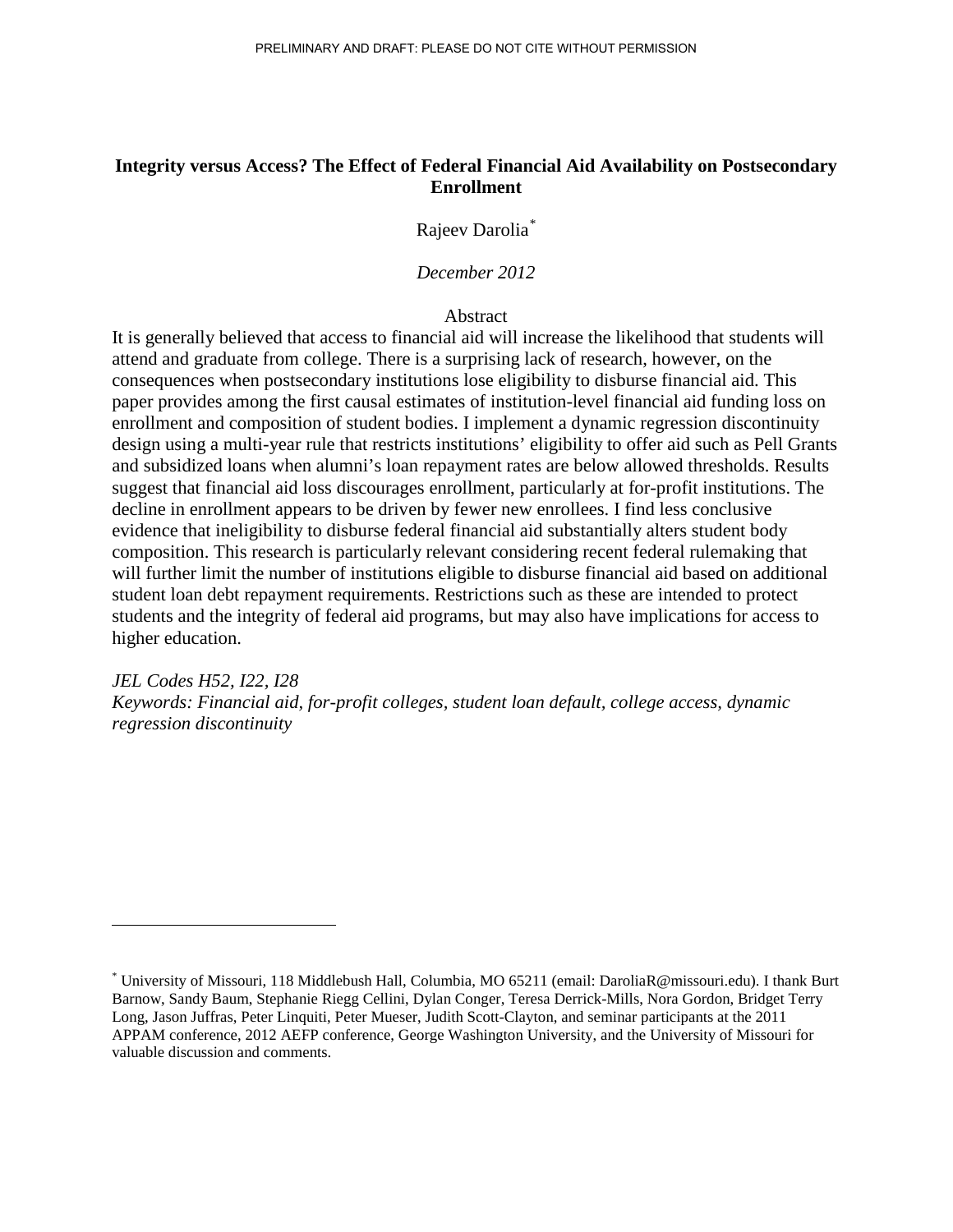### **I. Introduction**

A robust economics literature examines the effect of financial aid on students' likelihood of enrolling in and graduating from college. Little is known, however, about the consequences for students and schools when postsecondary institutions lose the ability to disburse federal financial aid. Recently, spurred by government and media reports of federal aid fraud and abuse among for-profit colleges (e.g., GAO, 2010; Lewin, 2010), the US Department of Education ("ED") proposed controversial additions to requirements that determine which institutions are eligible to disburse federal financial aid. These regulations attempt to further limit the number of institutions disbursing financial aid federal postsecondary education, including Pell Grants, Stafford Loans, and other sources of aid.

This type of rulemaking, which endeavors to protect students and the integrity of federal aid programs, is not uncommon. In the past 20 years, the ED has implemented a number of policy changes that determine which institutions are allowed to disburse federal aid. The intent of the rules is to safeguard taxpayers and students by holding institutions accountable for the use of federal student aid funds. Opponents, however, allege that such regulations are discriminatory, unnecessarily burdensome, disproportionately harm at-risk and underserved students, and have potentially negative implications for access to postsecondary education (ED, 2011a).

In this study, I present the first causal estimates (to my knowledge) of the effects on enrollment and student body composition when postsecondary institutions lose eligibility to disburse federal financial aid. Federal financial aid program integrity regulations aim to protect students by discouraging enrollment at institutions where former students do not or cannot repay student loans. Institutions that lose aid disbursement eligibility may experience decreases in the matriculation of financially and/or geographically constrained students. A key issue is whether students who forgo education at ineligible schools transfer to other institutions or drop out of higher education altogether. Abstaining from higher education might be considered a positive outcome when compared to attending schools that allegedly provide few skills or result in unmanageable debt. Over time, aid disbursement ineligibility may also affect the management and survival of institutions, leading to closure or a dramatic overhaul of operations. Alternatively, if losses in institutional aid eligibility have no impact on enrollments and student body composition, such findings suggest that institutions can compensate for the loss of federal aid or that this aid was not as critical to operations as presented.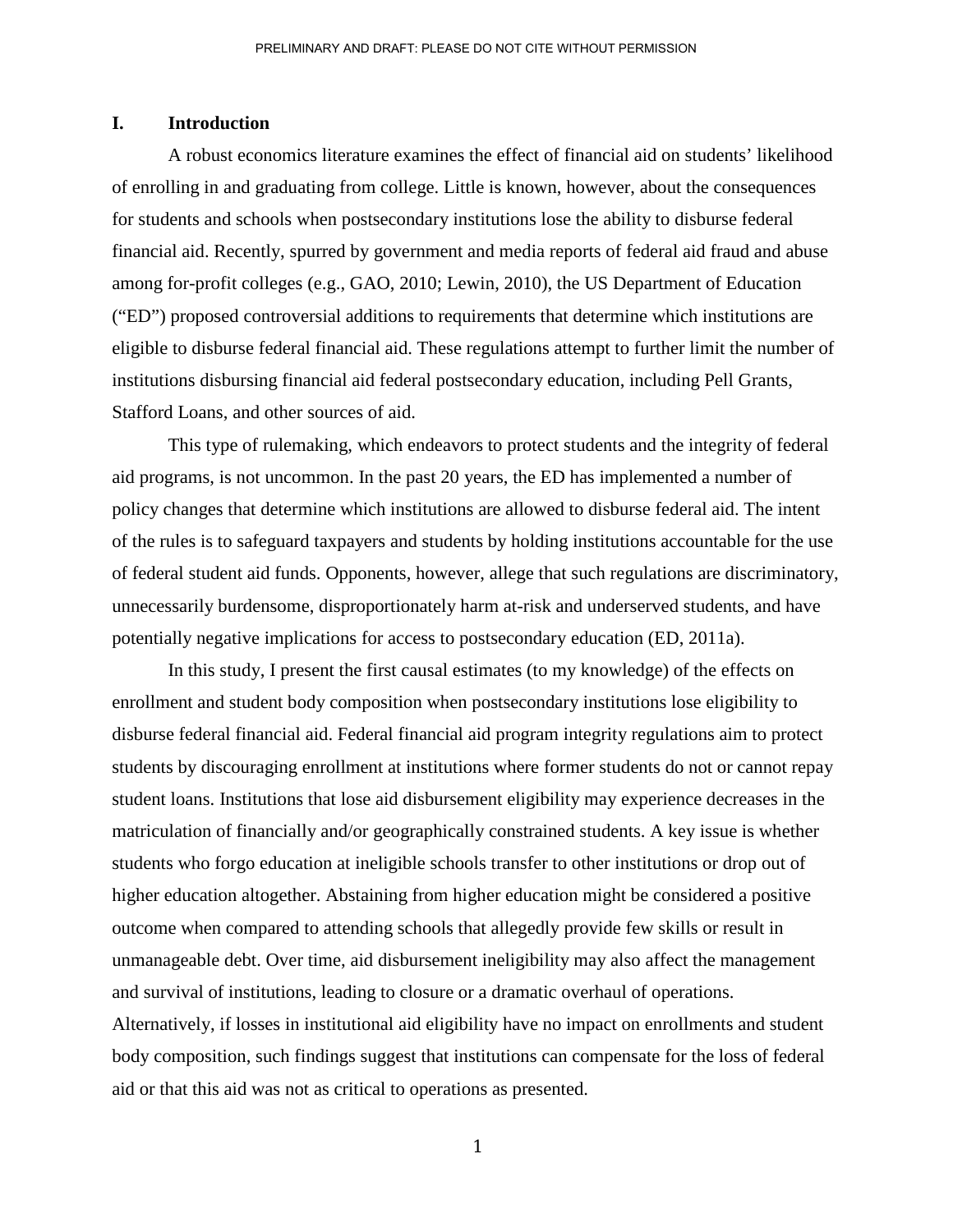The challenge with isolating causal estimates of institutional aid eligibility loss is that ineligibility is possibly correlated with a number of institutional strategies or problems, such as poor management or lack of viable program offerings that could also affect enrollment and student body composition. To isolate the loss of federal aid eligibility as the source of enrollment changes, I take advantage of one of the existing federal requirements that renders schools ineligible to disburse funds if the rate at which former students default on student loans (the yearly cohort default rate or "CDR") exceeds 40 percent in a single year or 25 percent continuously over three years.

The identification strategy uses these thresholds to implement a dynamic regression discontinuity ("DRD") design. In the DRD, I identify differences in outcomes by comparing the enrollment and student composition of institutions that are just over the eligibility cutoffs against the outcomes of institutions that are just under the cutoffs. Schools cannot precisely select themselves into ineligible (treatment) and eligible (control) groups and therefore variation in treatment near the cutoff can be considered as good as randomized (Lee & Lemieux, 2010). I use a relatively new variation of a regression discontinuity design to dynamically take into account the multiple year conditionality of one of the thresholds. Institutional data comes from the National Center for Education Statistics Integrated Postsecondary Education Data System ("IPEDS") and is combined with institution-level cohort default rate data available from the ED.

The findings provide evidence that program integrity rules are effective in discouraging enrollment at schools with alumni who default on student loans at a high rate, with eligibility loss due to CDR threshold violations resulting in lower annual overall enrollment of approximately 15 percent and lower annual new student enrollment of approximately 25 percent. I do not find strong evidence of increased transfer or drop-out of existing students, suggesting that schools are generally able to retain students with whom they already have a connection, but have difficulty compensating for the loss of aid among students newly considering their programs. Reduced enrollment at certain schools might be considered a favorable outcome if schools that fail student loan debt measures produce a large number of students with unaffordable debt burdens. Further research is needed, however, to directly assess whether students who forgo education at ineligible schools transfer to other programs or drop out of higher education altogether.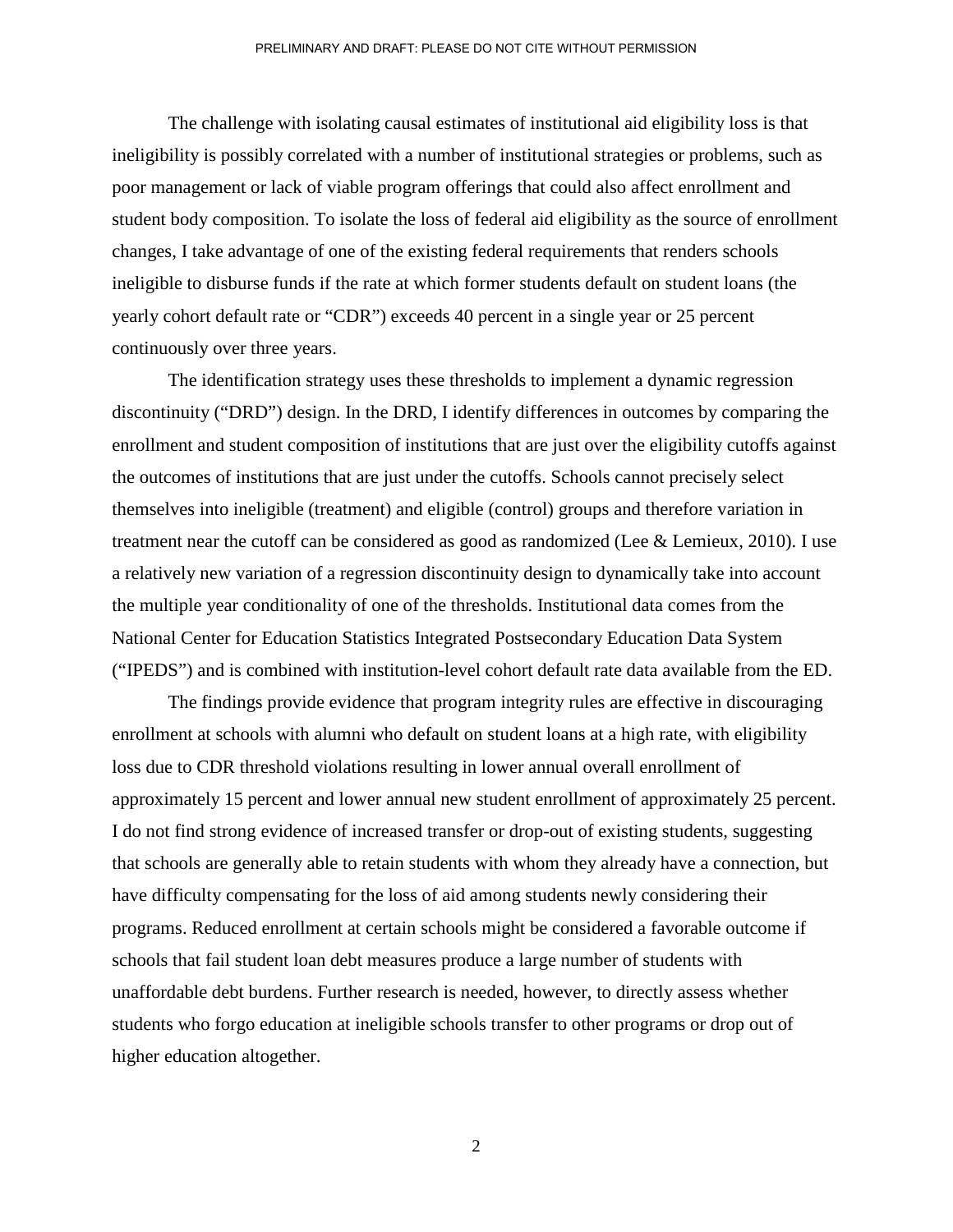In addition to lower enrollment, I find some weak evidence that the composition of student bodies at ineligible schools changes because of loss of eligibility. Specifically, in the reduced first-year student bodies, results suggest that after losing eligibility, sanctioned schools appear to realize an increase in the proportion of minority students. This may give rise to concerns that minority students are less discouraged from enrollment at schools that fail to provide a high-quality education while non-minority students are able to take advantage of financial aid funds at better functioning institutions. As well, in some sectors after loss of federal aid, I observe an increase in the proportion of students who attend part-time.

The paper is organized as follows. Section II provides context on federal financial aid. Section III reviews existing literature on the effects of financial aid and discusses why institutional federal financial aid program ineligibility has consequences for enrollment and student body composition. Section IV presents identifying assumptions and empirical research design. Sections V and Section VI provide an overview of data and a discussion of results. Section VII concludes.

### **II. Background on Federal Financial Aid and Cohort Default Rates**

Title IV of the Higher Education Act of 1965 and subsequent amendments ("Title IV") govern the primary set of federal programs providing financial assistance for postsecondary students. Concerns persist that some of this public investment is wasted by generating revenue for certain schools and not contributing to a high-quality education (GAO, 2010). Indeed, much of the consternation about alleged abuses by for-profit schools concerns claims that some schools commandeer federal funds by having students pay for tuition using public money and provide very little in return. Title IV authorizes a number of well-known federal grant and loan programs, such as Pell Grants, federal student aid work-study, and Stafford and PLUS loans through the William D. Ford Federal Direct Loan Program ("FDLP").<sup>[1](#page-3-0)</sup> Table 1 lists of Title IV grant and loan programs, along with related expenditures for the 2009-2010 school year.

<span id="page-3-0"></span><sup>&</sup>lt;sup>1</sup> Prior to July 1, 2010, the Federal Family Education Loan ("FFEL") program allowed private lenders to offer federally subsidized student loans.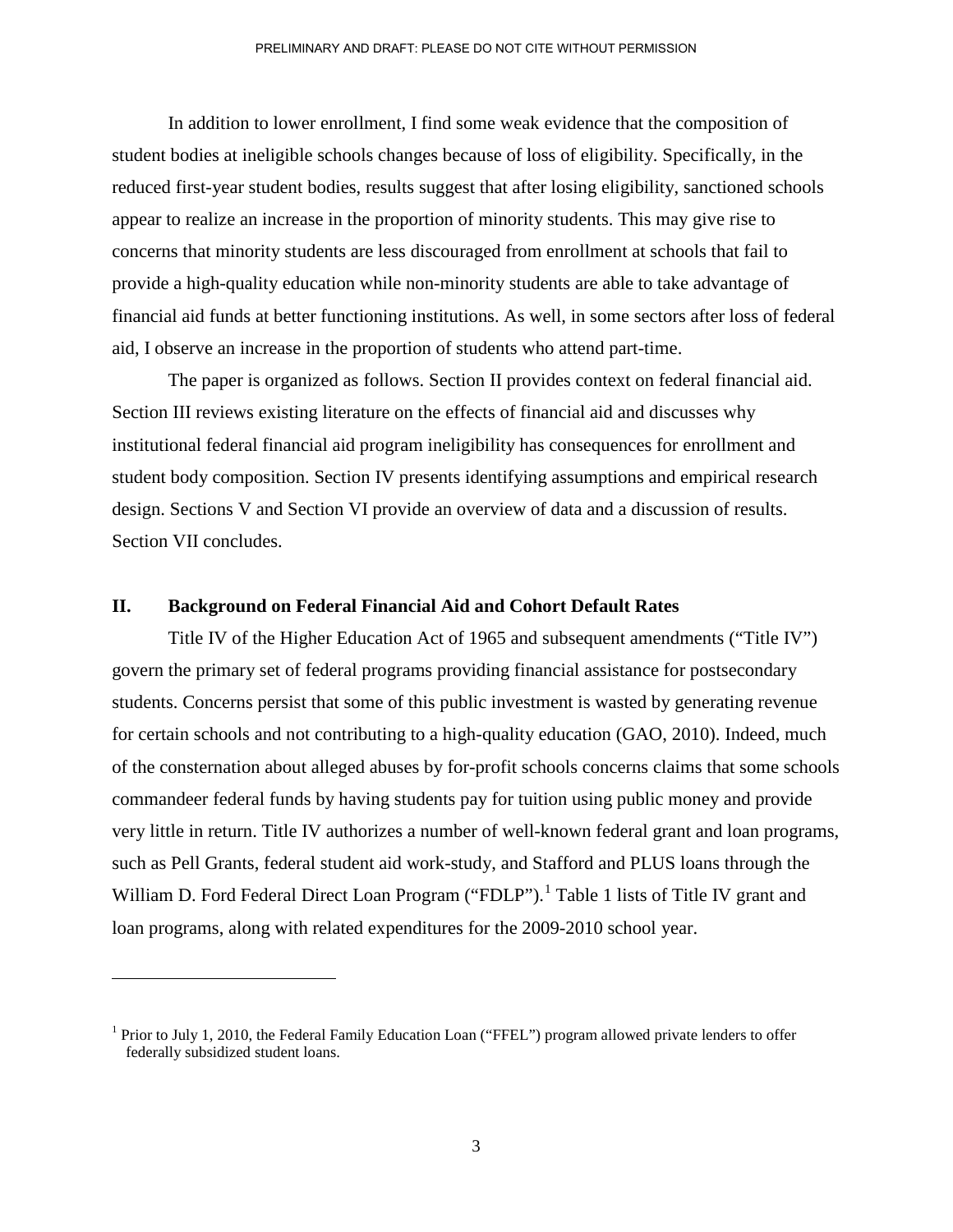Institutions lose Title IV eligibility for a number of reasons: voluntary withdrawal from the program; change in status (e.g., school opening/closure, change in ownership, or merger); failure to comply with program requirements (e.g., gain or loss of accreditation, financial responsibility, or administrative capability); federal policy changes; and subject to loss because of high student loan cohort default rates (Congressional Research Service, 2007). For this study, I focus on Title IV eligibility changes due to the final reason, subject to loss because of high student loan cohort default rates. The other reasons are briefly described in the Appendix.

The main empirical identification strategy in this study will examine loss of Title IV eligibility because of high institution-level student loan cohort default rates. CDRs are calculated as the percentage of a school's former students who, within a two year period after starting repayment of particular FFEL and FDLP loans, default on student loan obligations.<sup>[2](#page-4-0)</sup> Institutions with CDRs greater than or equal to 25 percent for three consecutive years or exceeding 40 percent for one year are subject to loss of Title IV program eligibility for the remainder of the year in which the ED notifies the institution of its violation and the ensuing two fiscal years.<sup>[3](#page-4-1)</sup> In order to regain Title IV fund disbursement eligibility, institutions need to prove compliance with regulations. There is some additional flexibility in disbursement afforded to schools with extremely low CDRs, though they are not likely to be generous enough to substantially influence institution behavior. $4$ 

 $\overline{a}$ 

<span id="page-4-0"></span><sup>&</sup>lt;sup>2</sup> PLUS, Grad PLUS, Insured Student Loans, and Perkins loans are not included in cohort default rate calculations. For schools with less than 30 borrowers entering repayment in any fiscal year, the ED calculates default rates as an average repayment rate over a three year period.<br><sup>3</sup> Starting in 1992, institutions lose Title IV eligibility if they have cohort default rates exceeding 25 percent for 3

<span id="page-4-1"></span>consecutive years or 40 percent for 1 year. The thresholds were 35 and 30 percent in for the multiple year cut-off and 45 and 40 percent for the single year cut-off in 1990 and 1991 respectively. In this study, I use the threshold value to which they were subject for each year.<br><sup>4</sup> For example, in some years, schools with cohort default rates less than five percent gain some privileges associated

<span id="page-4-2"></span>with disbursing loan proceeds to students studying abroad, and schools with cohort default rates less than ten percent earn flexibility with the timing and number of installments for loan disbursements.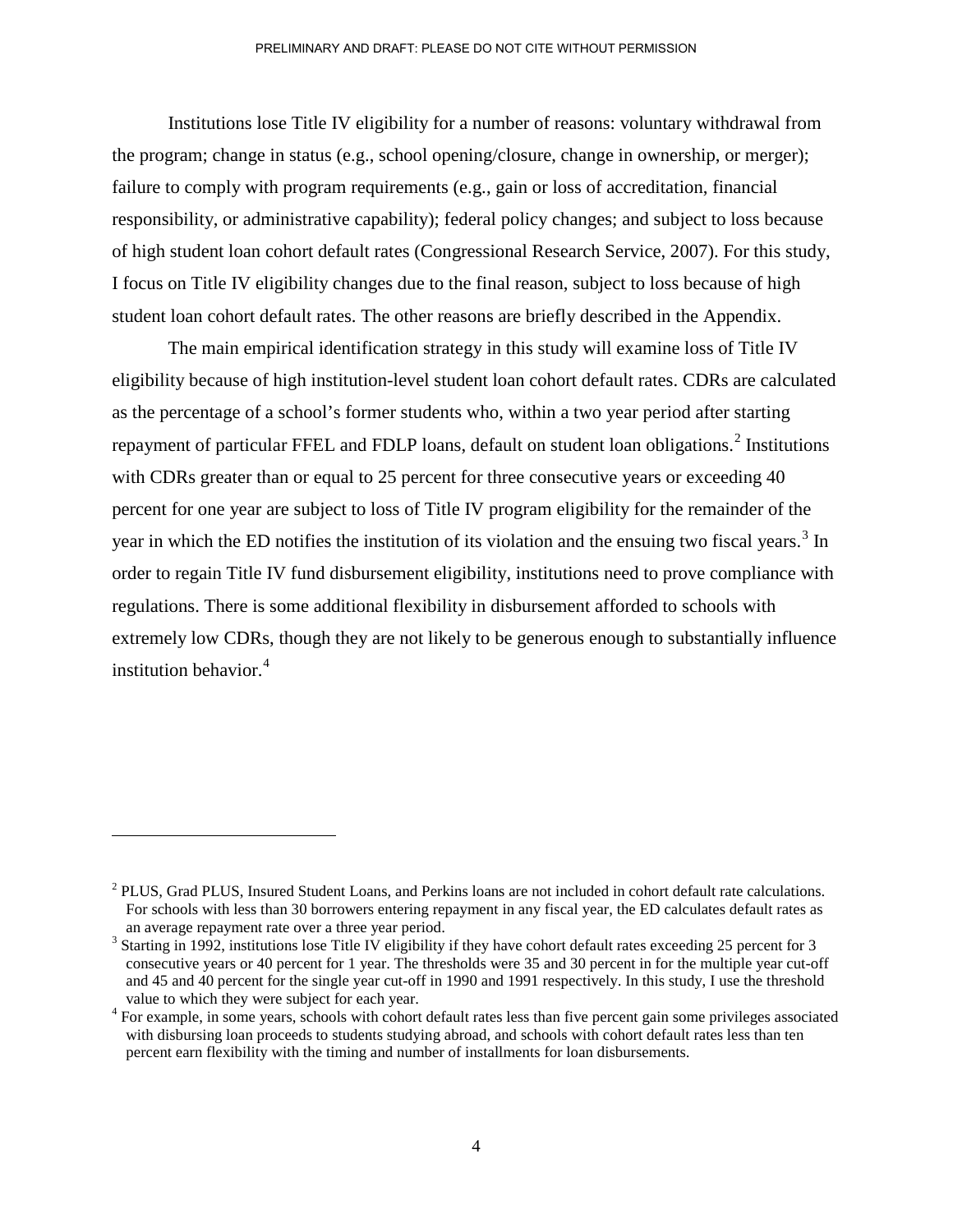### **III. Consequences of Institutional Aid Loss and Extant Literature**

*III.A. Institutional Federal Financial Aid Loss* 

### *Supply-side Effects*

Though Title IV dollars do not directly accrue to the institution, schools may seek Title IV eligibility for a number of reasons. To the extent financial aid lowers net cost of attendance, eligibility may allow schools to attract a larger number of students, increasing the revenue earned by the institution. Because of a reliance on federal aid funds, the revenue provided through federal financial aid programs may even be necessary for some schools to operate (Moore, 1995; Taylor, 2010), although new research on for-profit colleges casts some doubt on these claims (Cellini & Goldin, 2012). Institutions may also have non-fiscal motivations for gaining Title IV eligibility. Financial aid may allow schools to attract a more diverse student body, which some believe is one of the aims of postsecondary institutions (Bowen and Bok, 1998).

Responses to loss of federal aid include the provision of offsetting benefits to attract financially marginal students. One response would be to decrease tuition such that the price is lower than competitor schools. Schools may also engage in expenditures such as institutionprovided scholarships and financial aid or other types of perks such as career counseling services, child care, or convenient class schedules. Loss of aid may also compel institutions to increase marketing efforts and adjust operations.

Title IV program loss could differentially affect various types of institutions and therefore heterogeneity in effects across college sectors is examined in subsequent sections. For-profit colleges may be at most risk for closure, given their relatively high tuition and reliance on federal financial aid for revenue (Moore, 1995). This sector, however, may also be better suited to offer other benefits to attract financially marginal students, such as career counseling or convenient class schedules. Private schools with many funding sources and a relatively wealthy student body may not experience lower overall enrollment because of Title IV ineligibility, but may no longer be able to attract low-income students. Comparatively inexpensive colleges may experience minimal or no effects of Title IV eligibility loss if the time and effort of applying for federal financial aid outweighs potential benefits for many students.

### *Demand-side Effects*

Following basic human capital theory, raising the cost of postsecondary education for a given individual because of restricted access to financial aid will result in a decreased likelihood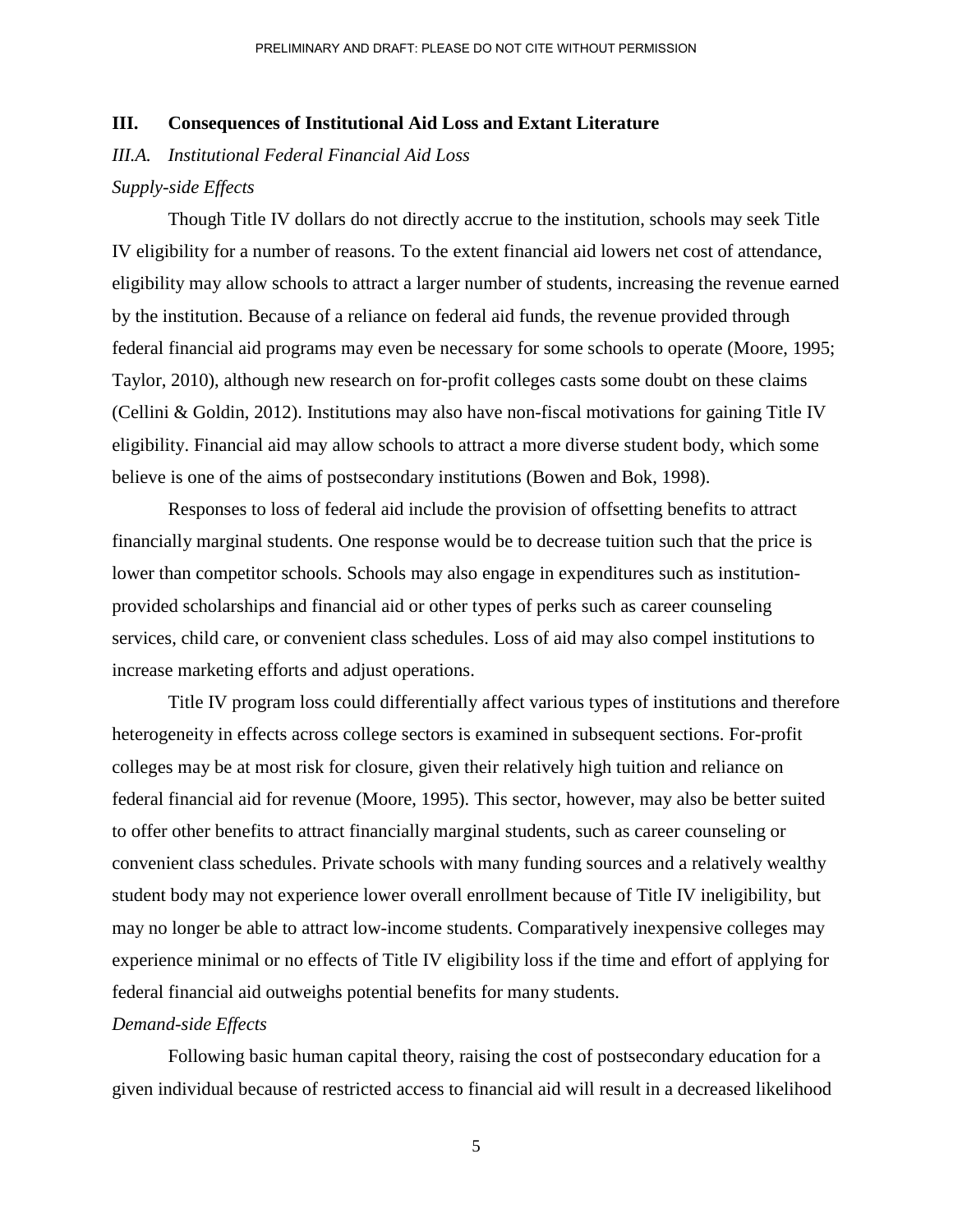he undertakes postsecondary education. As such, one would expect loss of federal aid to result in decreased demand at the institution by aid eligible students because of higher prices. Demand may also decline because of the harmed reputation of the school that may result from failing eligibility requirements. Compared to individual access to financial resources, loss of financial aid availability on an institution level may uniquely affect the enrollment and application behavior of students on the financial margin. Some financially constrained students may have the opportunity to transfer to schools with more financial assistance. Certain students, however, might only undertake postsecondary studies at specific institutions; for example, schools that are geographically proximate, offer convenient courses, or provide online learning. If attendance is too costly at these schools because of a lack of federal financial aid, marginal students may forgo higher education altogether. Other sources, such as state financial aid programs, may be able to partially offset loss in federal aid. Students might also substitute working or private student loans to make up for the loss of federal aid.

Smaller enrollment at institutions without federal financial assistance could reflect a lower number of students attending postsecondary education overall (decreased access) or simply a transfer of students to schools with more available resources. Though not based on empirical evidence, the ED's (2011a) regulatory impact analysis of the proposed gainful employment rule assumes that five to 42 percent of students will drop out of higher education if they attend or plan to attend programs that fail debt measures and lose Title IV eligibility, depending on sector.

Enrollment, transfer, and drop-out behavior in response to institution-level financial aid availability may alter the distribution of students across institutions and student body composition at each school, potentially affecting academic experience and performance (e.g., Gurin, Dey, Hurtado, & Gurin, 2002; Zimmerman, 2003). Therefore, in addition to analyzing enrollment volume effects, I also investigate changes in student composition in this study. Lack of financial aid resources at an institution may also result in a student body that has a high proportion of students who do not need financial aid. In addition to a potentially more homogenous student body along socioeconomic dimensions, lack of financial assistance may result in less racial and ethnic diversity, to the extent that minority students are associated with lower incomes and wealth (e.g., Keister & Moller, 2000). Lack of aid availability may also affect decisions on the intensive margin, such that students at ineligible institutions, after deciding to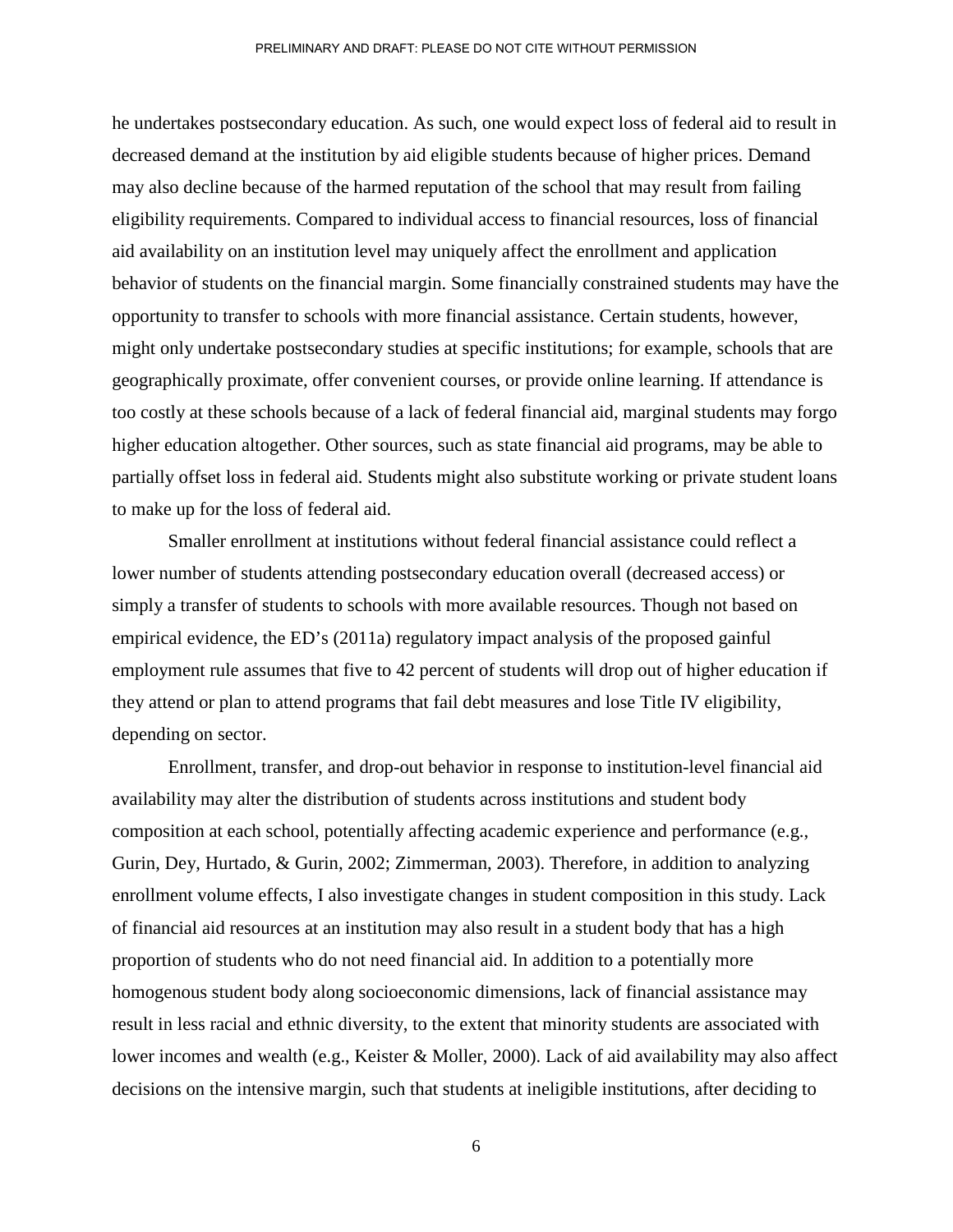attend, may decide to borrow higher levels of private student loans or be more likely to decide to work to help fund their education.

As well, ineligible institutional responses to losing aid eligibility could result in a student body that has fewer students who are familiar or comfortable with financial aid. Institutions that lose federal funding may lower tuition such that it has a lower tuition "sticker" or gross price than competitor schools. Even with this lower sticker price, the institution may still have a higher net price after taking into account financial aid available at other institutions (Cellini & Goldin, 2012). Financially adept students will be more likely to evaluate schools based on costs net of financial aid, while students with limited information may be attracted to the ostensibly lower sticker price.

Even for savvy students and families, evaluating the net price may be challenging because of the complexity, timing, and unpredictability of the financial aid process, making it difficult for students to predict how much aid they will receive (Dynarski & Scott-Clayton, 2006). This may result in students avoiding financial aid and gravitating toward schools with lower tuition sticker prices, even if they are generally aware about financial aid. The lack of information may be particularly problematic for students from poor communities that have few members that have navigated the complicated aid process, as decisions about financial aid can be highly affected by information and peer networks (Perna, 2008). Bettinger, Long, Oreopoulos, and Sanbonmatsu (2012) provide compelling experimental evidence of this information effect, as they find that providing information about and assistance with federal financial aid application paperwork increases application for and receipt of financial aid.

### *III.B. Prior Literature*

There exists little prior research on the effect of institutional loss of financial aid on student or institution outcomes. Nevertheless, there is a great need to understand the consequences of institution-level aid availability. Important rules governing Title IV eligibility have been evaluated in the absence of evidence to inform such decisions. For example, the ED's (2011a) regulatory impact analysis of the controversial gainful employment rule used hundreds of assumptions to estimate the impact on programs and students if eligibility to disburse Title IV funds is lost, yet there was little empirical evidence on which to rely for many of the central assumptions (Guryan & Thompson, 2010). This rule was ultimately struck down by a US District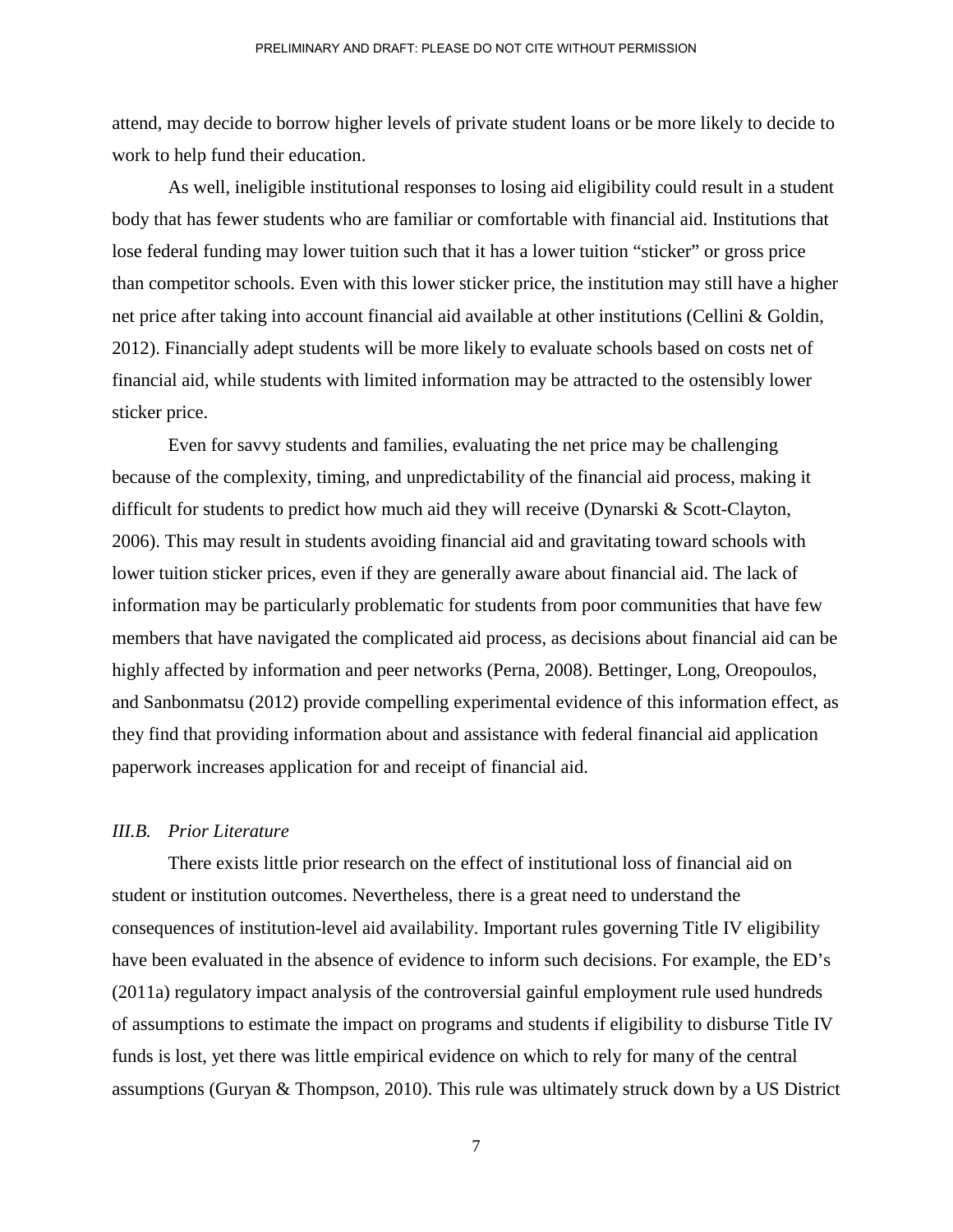Court for not being based on expert studies or industry standards and provides a clear example of the dearth of available research to advise rulemaking of this type.

There is a rather large literature, however, on the individual student-level responses to financial aid. Based on studies of individual-level outcomes, there is substantial evidence demonstrating that lowering costs increases access to postsecondary education (e.g. Dynarksi, 2002; Heller, 1997; Kane, 2003; Leslie & Brinkman, 1987; Van der Klaauw, 2002), though the evidence regarding specific federal grant and loan programs is less conclusive. With particular relevance for this study, there is mixed evidence that Pell Grant availability encourages enrollment, especially among low-income students (e.g., Curs, Singell, & Waddell, 2007; Hansen, 1983; Kane, 1995; Seftor & Turner, 2002; Turner, 2007). Evidence on the effect of state-level grants appears to more consistently demonstrate that grant programs increase enrollment and can affect the distribution of students across types and location of institutions, though beneficiaries and magnitudes vary by program structure and student demographics (e.g., Cellini, 2010; Cornwell, Mustard, & Sridhar, 2004; Dynarski, 2000; Farrell & Kienzl, 2009; Linsenmeier, Rosen, & Rouse, 2006). More equivocal is the ability for student loans to increase matriculation at higher education institutions. In a review of research, Haskins, Holzer, and Lerman (2009) conclude that student loans are necessary for the postsecondary matriculation and persistence decisions, though other studies are pessimistic that loans encourage low-income students to attend postsecondary education (e.g., Campaigne & Hossler, 1998; Carneiro & Heckman, 2002; Heller 2008).

### **IV. Empirical Estimation/Identification Strategy**

To examine the effect of losing Title IV funds, I use the program requirement indicating that institutions with cohort default rates greater than or exceeding 25 percent for three consecutive years or exceeding 40 percent for one year are subject to loss of Title IV eligibility. An institution, *i*, becomes ineligible to disburse Title IV funds in a given year, *t*, according to the following mapping:

$$
(1) \text{ Ineligibility}_{it} = \begin{cases} 1 \text{ if } (CDR_{it} \ge c^* \cup CDR_{i(t-1)} \ge c^* \cup CDR_{i(t-2)} \ge c^*) \cap CDR_{it} > c^{**} \\ 0 \text{ if } (CDR_{it} < c^* \cap CDR_{i(t-1)} < c^* \cap CDR_{i(t-2)} < c^*) \cup CDR_{it} \le c^{**} \end{cases}
$$

where *c\** represents the three year default rate cutoff (i.e., 25 percent) and *c\*\** represents the single year default rate cutoff (i.e., 40 percent). The primary outcome I analyze is the effect of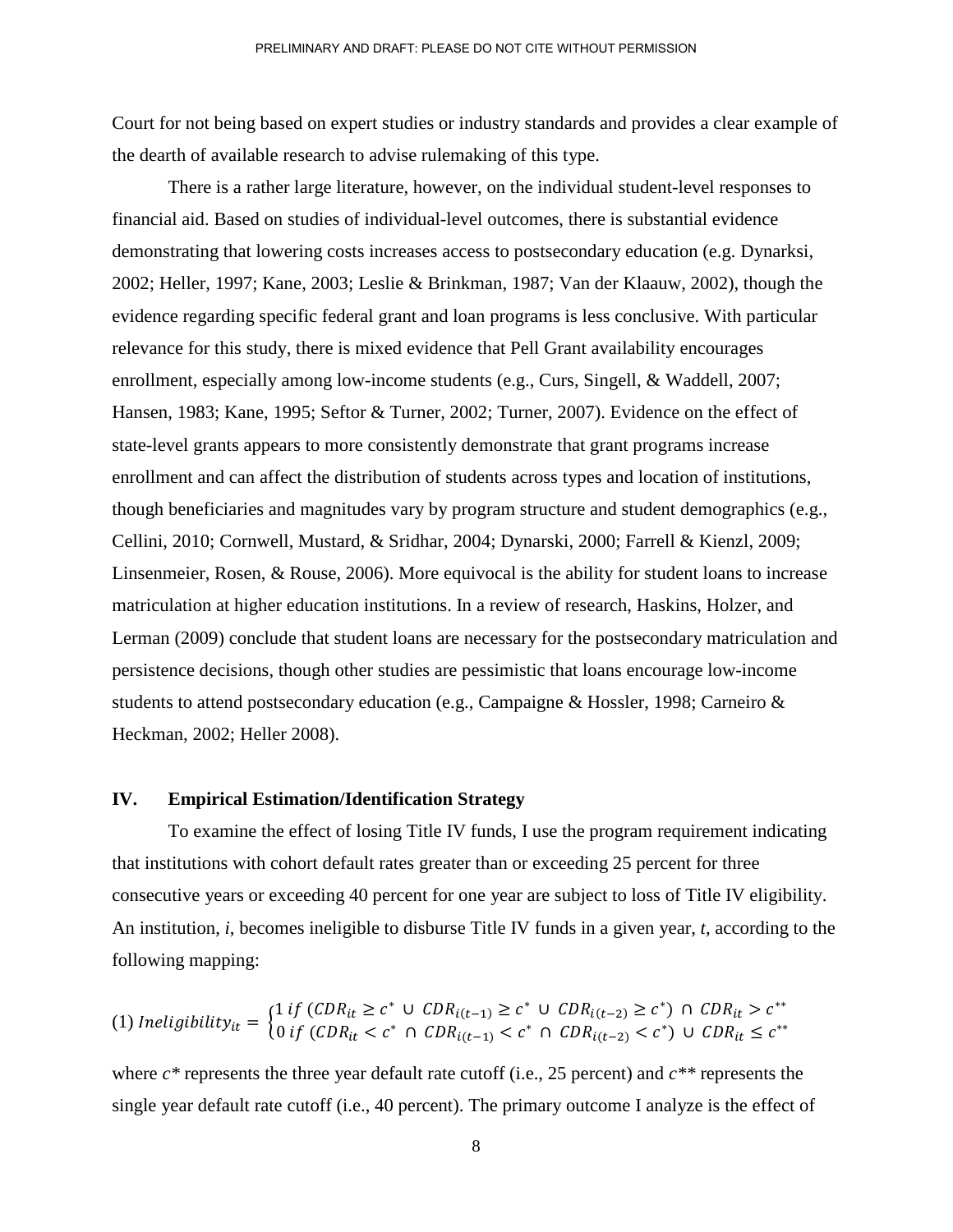Title IV loss on subsequent enrollment. I also examine two available measures of student body composition, the proportion of students who are minority race or ethnicity and the proportion of students identified as taking coursework part-time.

To examine the relationship between sanction from the Title IV financial aid program and outcomes, I start with simple ordinary least squares ("OLS") estimation of the equation:

(2) 
$$
y_{it} = \beta_0 + \beta_1 \text{Ineligibility}_{it} + \kappa_{it} + d_t + d_i + \varepsilon_{it}
$$

1

where *i* indexes institutions and *t* indexes year;  $d_t$  represents fixed effects for year and  $\kappa_{it}$  is the number of years passed since losing eligibility;  $\beta_0$  and  $\beta_1$  are estimated parameters; and  $\varepsilon_{it}$ is an error term. *Ineligibility<sub>it</sub>* is an indicator for school-level Title IV ineligibility in year,  $t$ , because of violation of either threshold. I estimate the OLS models with and without an institution fixed effect, *di*. The fixed effect accounts for time-invariant factors that are common to each institution over time and may be especially important because of relative differences in size among schools.<sup>[5](#page-9-0)</sup> For the OLS models and all the regressions discussed hereafter, heteroskedasticity robust standard errors are clustered by institution.

The parameter  $\beta_l$  is the estimated relationship between an institution being subject to sanction from the Title IV program and outcomes. The OLS estimation, however, may not allow inference beyond conditional correlation on the relationship between Title IV ineligibility and enrollment/student body composition. Eligibility might be correlated with other school level characteristics that affect the outcome of interest, such that  $E[\epsilon_{it}] \neq 0$ , yielding biased estimates of *β1*. As such, by exploiting variation in Title IV eligibility based on the level of former students default behavior, I undertake a regression discontinuity approach as a quasi-experimental design to estimate causal effects of institutional financial aid eligibility loss.

<span id="page-9-0"></span><sup>&</sup>lt;sup>5</sup> In the models without institution fixed effects, I control for institution sector  $(4-\gamma)$ -year/<2-year and public/ private, not-for-profit/for-profit) and average enrollment over the eight-year time-period to account for differences among institutions of different sizes. I also include a fixed effect for states to account for differential financial aid programs that may vary across states. Since the institution fixed effect accounts for all factors that do not change over time, I do not display these time invariant factors in equation (2).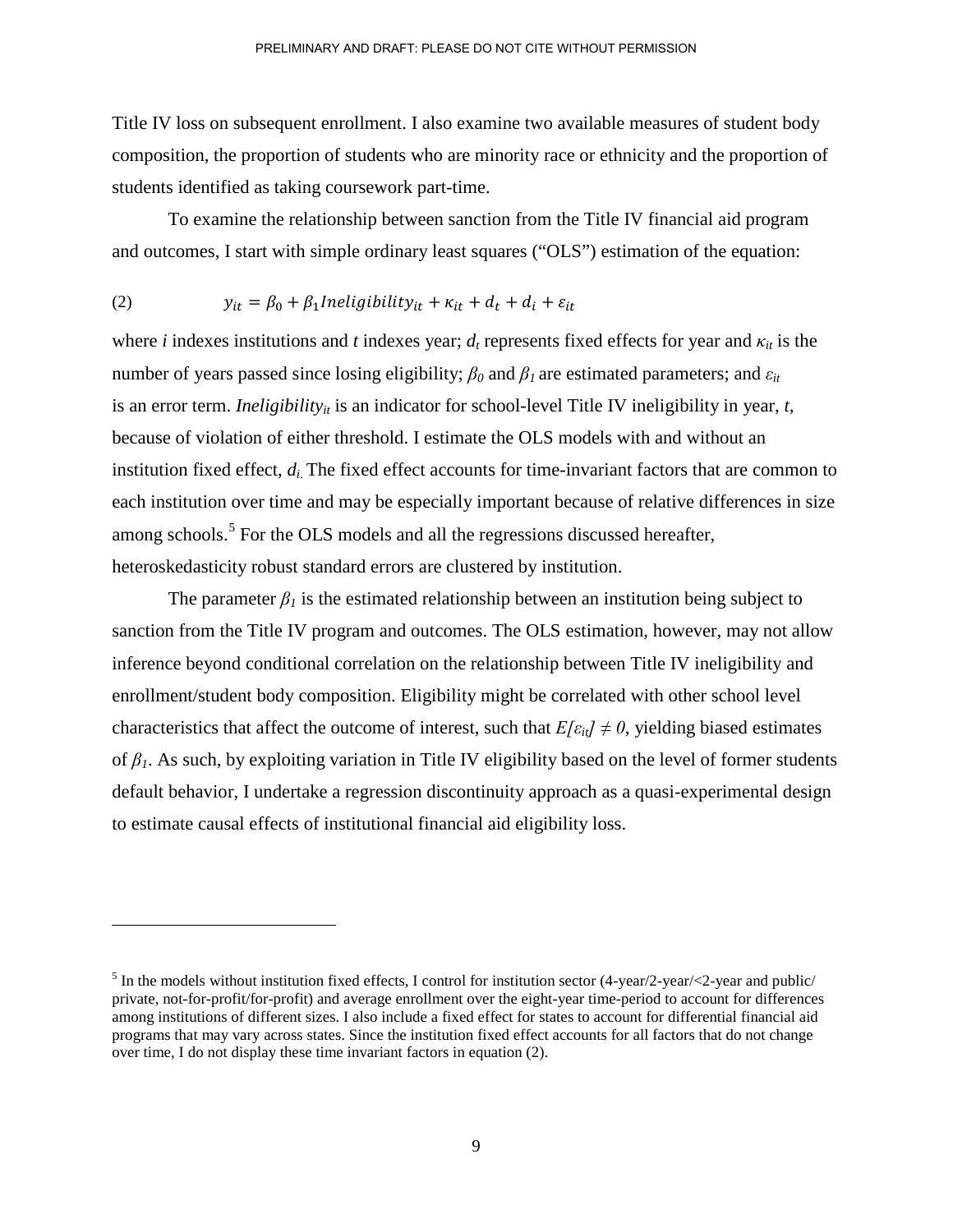### *IV.A. Dynamic Regression Discontinuity Estimation*

Using the cutoff for a single year threshold as an example, consider two potential outcomes for each institution,  $\dot{x}$ :  $y_{1i}$  if the institution is ineligible to disburse Title IV funding and  $y_{0i}$  if the institution is eligible, such that  $E[y_{1i}]$  -  $E[y_{0i}]$  represents average effects of ineligibility. Institutions with CDRs lower than the eligibility cut-off, *c\*\**, are Title IV eligible such that only *E*[ $y_{0i}$  |*CDR*<sub>*i*</sub>] is observed when *CDR<sub>i</sub>*  $\leq$  *c*\*\*, while institutions with CDRs above the cutoff are Title IV ineligible, such that only *E* [ $y_{1i}$  |*CDR*<sub>*i*</sub>] is observed when *CDR*<sub>*i*</sub> >  $c^{**}$ .

The inexact nature of institutions' default rates and assignment into eligible and ineligible groups (discussed further below) allows for the assumption that schools in the neighborhood of the financial aid eligibility cutoff are as good as randomly assigned. Institutions that are just under the eligibility cutoff, the control group, therefore serve as a counterfactual to institutions that are just over the eligibility cutoff, the treatment group. Equation (3) depicts a cross-sectional regression discontinuity design:

(3) 
$$
y_{it} = \alpha_0 + \alpha_1 Ineligibility_{it} + f\{(1 - Over_{it}^*) \times \widehat{CDR}_{it}^*, \gamma_0\} + f\{Over_{it}^* \times (1 - Over_{it}^{**}) \times \widehat{CDR}_{it}^*, \gamma_1\} + f\{Over_{it}^{**} \times \widehat{CDR}_{it}^{**}, \gamma_2\} + d_t + d_i + \kappa_{it} + u_{it}
$$

The term, *Ineligibility<sub>it</sub>* indicates whether institution,  $i$ , is eligible to disburse Title IV funds in year, *t*;  $\widehat{CDR}_{it}^* = \widehat{CDR}_{it} - c^*$ , the distance between each institution's CDR and threshold  $c^*$  (the 25 percent threshold);  $\widehat{CDR}_{it}^{**} = \widehat{CDR}_{it} - c^{**}$ , the distance between each institution's CDR and threshold  $c^{**}$  (the 40 percent threshold); *i* indexes institutions and *t* indexes year;  $\alpha_0$  and  $\alpha_1$ are parameters; and  $u_{it}$  is an error term. As in equation (2),  $d_t$  and  $\kappa_{it}$  represent fixed effects for year and a control for the number of years passed since losing eligibility respectively. The model includes institution fixed effects, *di*, to account for the unique time-invariant characteristics of each institution over time.

I include three groups of terms to control for the relative distance between each institution's CDR and the two CDR thresholds, with terms constructed to allow slopes to differ in each range.  $f\{(1 - Over_{it}^*) \times \widehat{CDR}_{it}^*, \gamma_0\}$  is a vector of polynomial functions of  $CDR_{it}^*$ interacted with an indicator for being under the cutoff  $c^*$ , with coefficients  $\gamma_0$ , and controls for relative distance where CDR is less than 25 percent.  $f\{Over_{it}^* \times (1 - Over_{it}^{**}) \times \widehat{CDR}_{it}^*, \gamma_1\}$  is a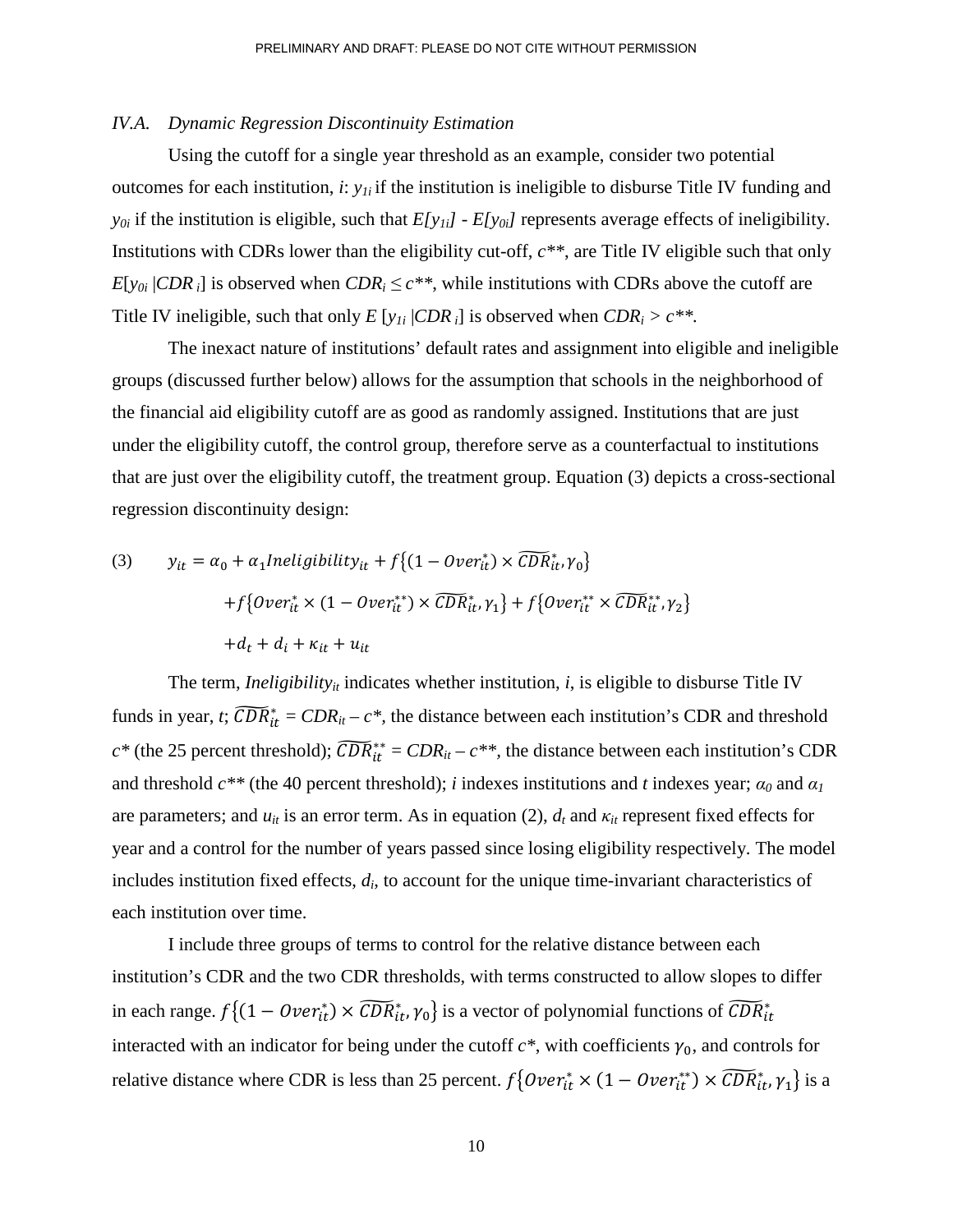vector of polynomial functions of  $\widehat{CDR}_{it}^*$  interacted with an indicator for being over the cutoff  $c^*$ but under the cutoff  $c^{**}$ , with coefficients  $\gamma_1$ , and controls for relative distance where CDR is greater than or equal to 25 percent, but less than or equal to 40 percent.  $f\{Over_{it}^{**} \times \widehat{CDR}_{it}^{**}, \gamma_2\}$ is a vector of polynomial functions of  $\widehat{CDR}_{it}^*$  interacted with an indicator for being over the cutoff  $c^{**}$ , with coefficients  $\gamma_2$ , and controls for relative distance where CDR is greater than 40 percent.

The nature of the multiple year cutoff, *c\**, makes identification of ineligible institutions potentially problematic in a cross-sectional RD design. Sanctions based on violation of *c\** in year *t* depend on violation of the threshold in the prior two years,  $t - 1$  and  $t - 2$ . As such, institutions with CDRs above the cutoff in the current year may still be Title IV eligible if they did not exceed the threshold in the two prior years (i.e.,  $E[y_{0it} | CDR_{it}]$  can be observed when  $CDR_{it} \ge c^*$ if  $CDR_{i,t-1} < c^*$  or  $CDR_{i,t-2} < c^*$ ).

To address this, I follow a dynamic regression discontinuity approach, as introduced by Cellini, Ferreira, and Rothstein (2010). I add to equation (3) lagged terms for the two years prior to the year in which the school is ineligible, yielding:

(4) 
$$
y_{it} = \alpha_0 + \alpha_1 Ineligibility_{it}
$$
  
+ 
$$
\sum_{\tau=0}^{\overline{\tau}} [\theta_\tau Over_{i,t-\tau}^* + f\{(1 - Over_{i,t-\tau}^*) \times \widetilde{CDR}_{i,t-\tau}^* , \gamma_{0\tau}\} + f\{Over_{i,t-\tau}^* \times (1 - Over_{i,t-\tau}^{**}) \times \widetilde{CDR}_{i,t-\tau}^* , \gamma_{1\tau}\} + f\{Over_{i,t-\tau}^{**} \times \widetilde{CDR}_{i,t-\tau}^{**} , \gamma_{2\tau}\}] + d_t + d_i + \kappa_{it} + u_{it}
$$

where *i* indexes institution, *t* indexes year, and  $\tau$  indexes the number of years prior to eligibility loss, for  $\tau \in [0,2]$ . Equation (4) includes, for the current and prior two years, indicators being over the eligibility threshold for the multiple year threshold,  $Over_{i,t-\tau}^*$ , as well as polynomial functions and interacted polynomial functions of relative distance between each institution's CDR and the two CDR thresholds as in equation (3). By adding these lagged factors, I control for satisfaction of the condition of needing cohort default rates equal to or above 25 percent in the two previous years, such that violation of the cutoff in the third year,  $\tau = 0$ , is arbitrary.

Following Cellini et al. (2010), my preferred sample includes all institutions in the analysis sample and absorbs variation from schools farther away from the cutoff using flexible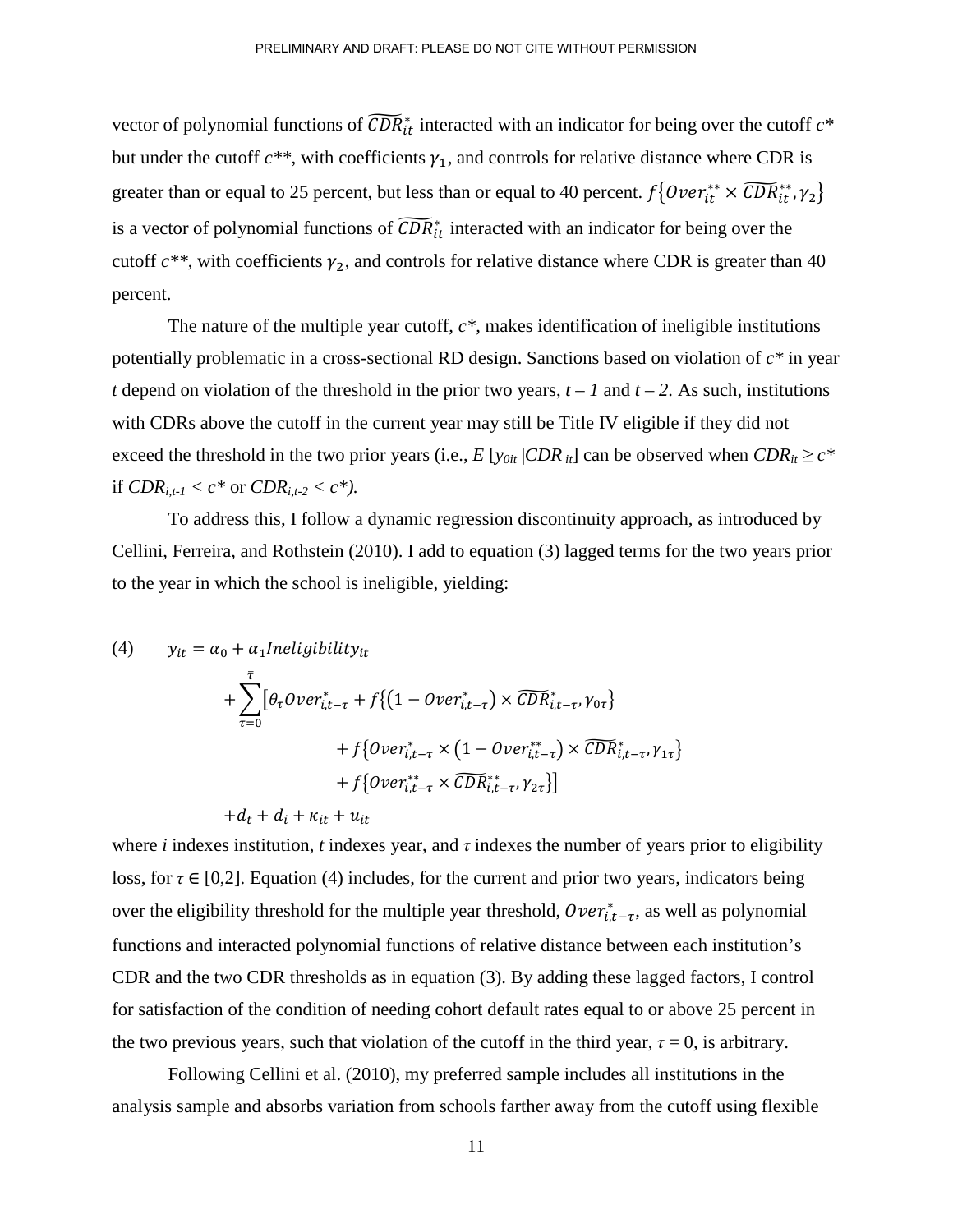controls for CDR. This approach is attractive because of sample size considerations and because there are two separate cutoffs 15 percentage points apart, such that narrow bands would lose potentially valuable variation around the different thresholds. My preferred specification includes first- (linear), second-, and third-order polynomials, though I find consistent results among bandwidths and polynomials.<sup>[6](#page-12-0)</sup>

The coefficient on the *Ineligibility<sub>it</sub>* term,  $\alpha_l$ , represents the local average treatment effect. It is important to note that observed local treatment effects may not be relevant to the full population of schools. These local results, however, serve as evidence for more currently policyrelevant questions – namely, the consequences of losing Title IV eligibility for schools at risk of failing various student loan debt repayment requirements. Given perfect capture of ineligibility status,  $\alpha_l$  would represent treatment-on the-treated ("TOT") effects. However, because of data considerations that may lead to imprecise assignment into eligible and ineligible groups (discussed in the Section V), results are not TOT effects.

### *Tests for Endogenous Sorting*

 $\overline{a}$ 

As a key assumption of the regression discontinuity design, I argue that schools cannot select themselves exactly into eligible or ineligible status. Even if schools attempt to strategically respond to rising or high CDRs selection, as long as they cannot *precisely* manipulate assignment, RD designs will produce estimates akin to a randomized experiment (Lee & Lemieux, 2010). Schools may monitor loan repayments and attempt to influence repayment behavior (and in fact are encouraged to do so (ED, 2011b)). A number of challenges, however, present difficulty for institutions to precisely manipulate CDRs. The determinant of student loan default is former students' actions post-graduation, when schools will have little control over repayment behavior. Schools may try to restrict enrollment to only those students who are likely

<span id="page-12-0"></span> $6$  Based on Lee and Lemieux (2010), I include in Appendix Tables A1-A3 dynamic regression discontinuity estimates of the effect of Title IV loss for a range of bandwidths ( $\widehat{CDR}_{it}^* \pm 0.04, 0.06, 0.10, 0.25, 0.50, 1.00$ ) and orders of polynomials (0, 1, 2, 3, 4, 5). Narrower bandwidth choices may yield less biased estimates, but at the sacrifice of precision. In estimations with narrower bandwidths, estimated enrollment effects are always directionally similar to the estimations using all institutions, though not always statistically significant at traditional levels.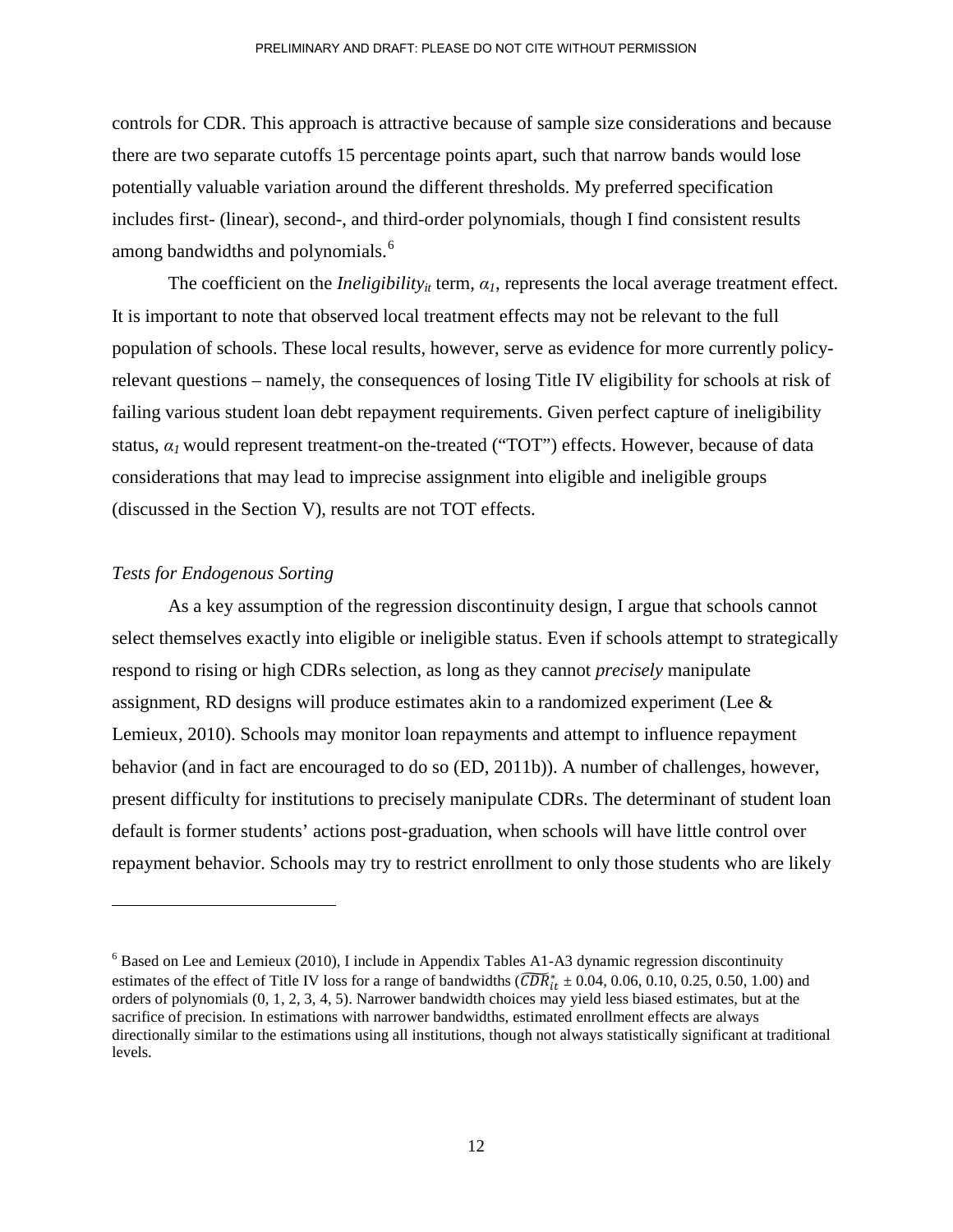to repay loans or do not need financial aid, though predicting financial performance would be imprecise (especially since most students have little prior credit history). Alternatively, schools may offer more institutional aid or lower tuition in an effort to reduce overall costs to students. Some allege that schools may have repaid loans for students at risk of defaulting (Taylor, 2010), though this practice is explicitly prohibited and evidence for this practice is anecdotal.

Regardless of the strategic behavior in which institutions might try to engage (if any), the nature of default rates and the timing of their calculation would make it difficult to quickly affect CDRs, as attempts to influence CDRs would likely not manifest for many years. CDRs are calculated based on students who have left the institution for at least two years, such that any efforts put forth to influence repayment behavior of students would not be measured until at least two years after they finished the program. For example, suppose a two-year college attempted to influence the default behavior by restricting the enrollment of entering students. At the earliest, these students would be counted in CDR calculations for four years and many students (those who do not finish in two years or defer student loan payments) would not be counted for many years later.

To examine for potential manipulation by institutions, I test for density discontinuities around the two cutoffs. Higher densities just below the 25 or 40 percent cutoffs could signify that institutions are able to select their position into the Title IV eligible group. In Figure 1, I plot a histogram of the density of institutions by CDR for all years in the sample and also kernel density plots (using a triangular kernel) for each year. Based on these graphs, and, there is no evidence of endogenous sorting of schools just below the default rate thresholds.<sup>[7](#page-13-0)</sup> To examine sorting more formally, I use the McCrary (2008) density test and find no evidence of higher density of schools just below the cutoffs. In fact, the positive point estimates of McCrary's parameter of interest (where  $\hat{\theta} = ln f^+ - ln f^-$ , the log difference in height just above and below the cutoffs) indicate a slightly higher density of schools just above the 25 ( $\hat{\theta}$ =0.26) and 40

<span id="page-13-0"></span><sup>&</sup>lt;sup>7</sup> For ease, I use a bin size equal to 1 percentage point in the graphs, but using the recommended bin size based on McCrary (2008) of 0.92 percentage points leads to the same conclusion.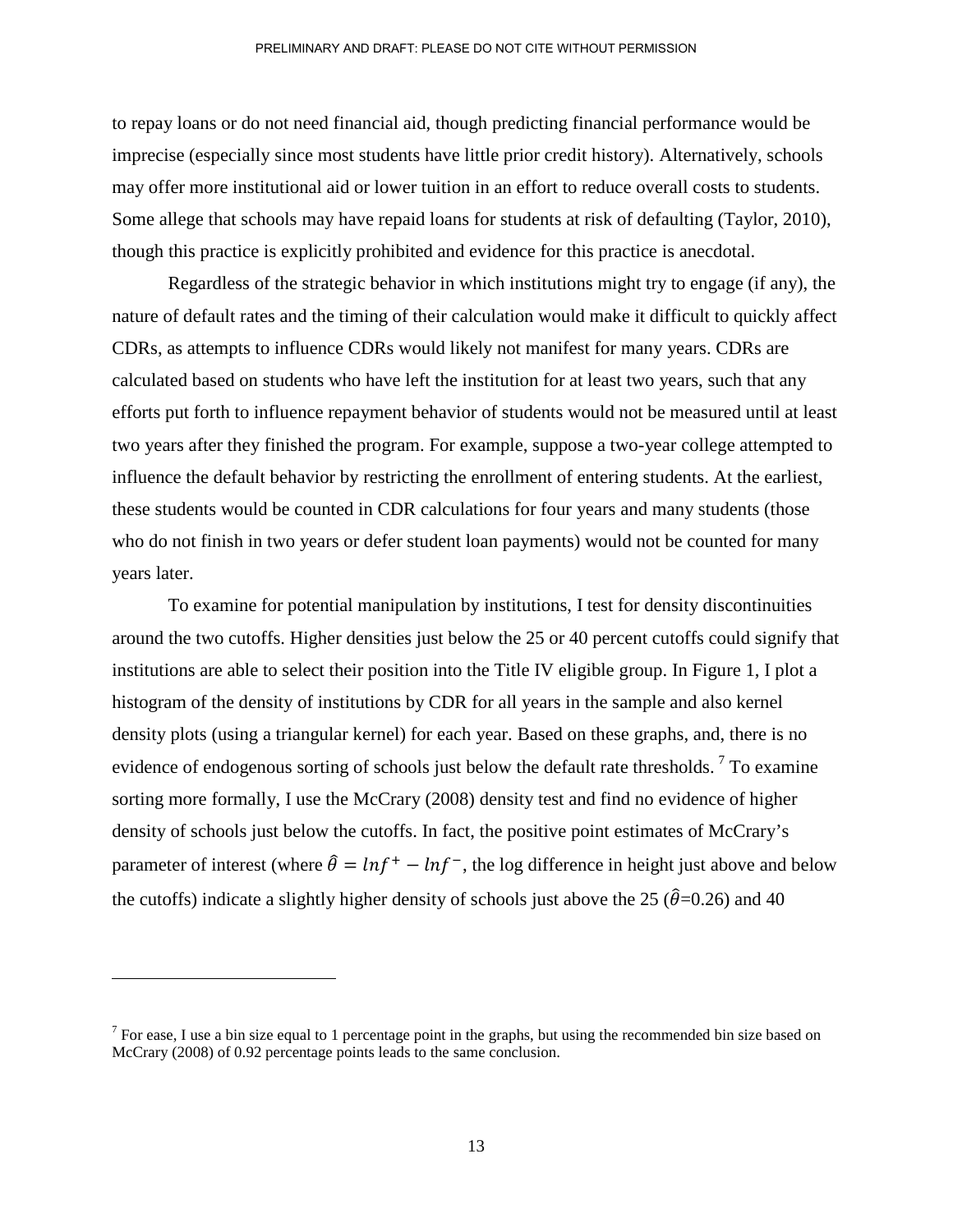$(\hat{\theta}$ =0.64) percent thresholds, the opposite of what one would expect if institutions can manipulate their CDRs to get under the relevant thresholds.

A more specific concern might be behavior by institutions that have missed the 25 percent threshold for two consecutive years may be determined to get under the threshold in the third year. The ability for institutions to affect their third year CDR may be substantially impaired because of timing issues discussed above. Using McCrary density tests for just the subset of institutions that failed the 25 percent cutoff in two consecutive years, I still find no evidence that institutions are able to select themselves under the 25 ( $\hat{\theta}$ =0.17) or 40 ( $\hat{\theta}$ =0.12) percent thresholds.

#### *IV.B. Expectations*

 In addition to responses to actual loss of eligibility, students and institutions may react to available information about whether an institution is at risk for failing Title IV debt requirements if the institution fails the multi-year CDR threshold for one or two years. Students at a school with default rates that exceed the multiple year CDR threshold two years in a row may preemptively transfer rather than risk failure in the third year and associated financial aid loss. Institutions may change its marketing or admittance behavior to prevent rising CDR rates. To test for this phenomenon, I fit the estimation:

(5) 
$$
y_{it} = \alpha_0 + \alpha_1 Ineligibility_{it} + \sum_{\tau=0}^{\bar{\tau}} [\theta_{\tau} Over_{i,t-\tau}^* + f\{ (1 - Over_{i,t-\tau}^*) \times \widehat{CDR}_{i,t-\tau}^* \gamma_{0\tau} \} + f\{ Over_{i,t-\tau}^* \times (1 - Over_{i,t-\tau}^{**}) \times \widehat{CDR}_{i,t-\tau}^* \gamma_{1\tau} \} + f\{ Over_{i,t-\tau}^{**} \times \widehat{CDR}_{i,t-\tau}^{**}, \gamma_{2\tau} \}] + \phi_1 (Over_{i,t}^* \times Over_{i,t-1}^*) + \phi_2 (Over_{i,t-1}^* \times Over_{i,t-2}^*) + d_t + d_i + \kappa_{it} + u_{it}
$$

where I add to equation (4), indicators for the institution having a CDR over the *c\** threshold in the current and prior year,  $(Over_{i,t}^* \times Over_{i,t-1}^*)$ , and for the institution having a CDR over the  $c^*$  threshold in prior year and two years prior,  $(Over_{i,t-1}^* \times Over_{i,t-2}^*)$ , with parameters  $\phi_1$  and  $\phi_2$ .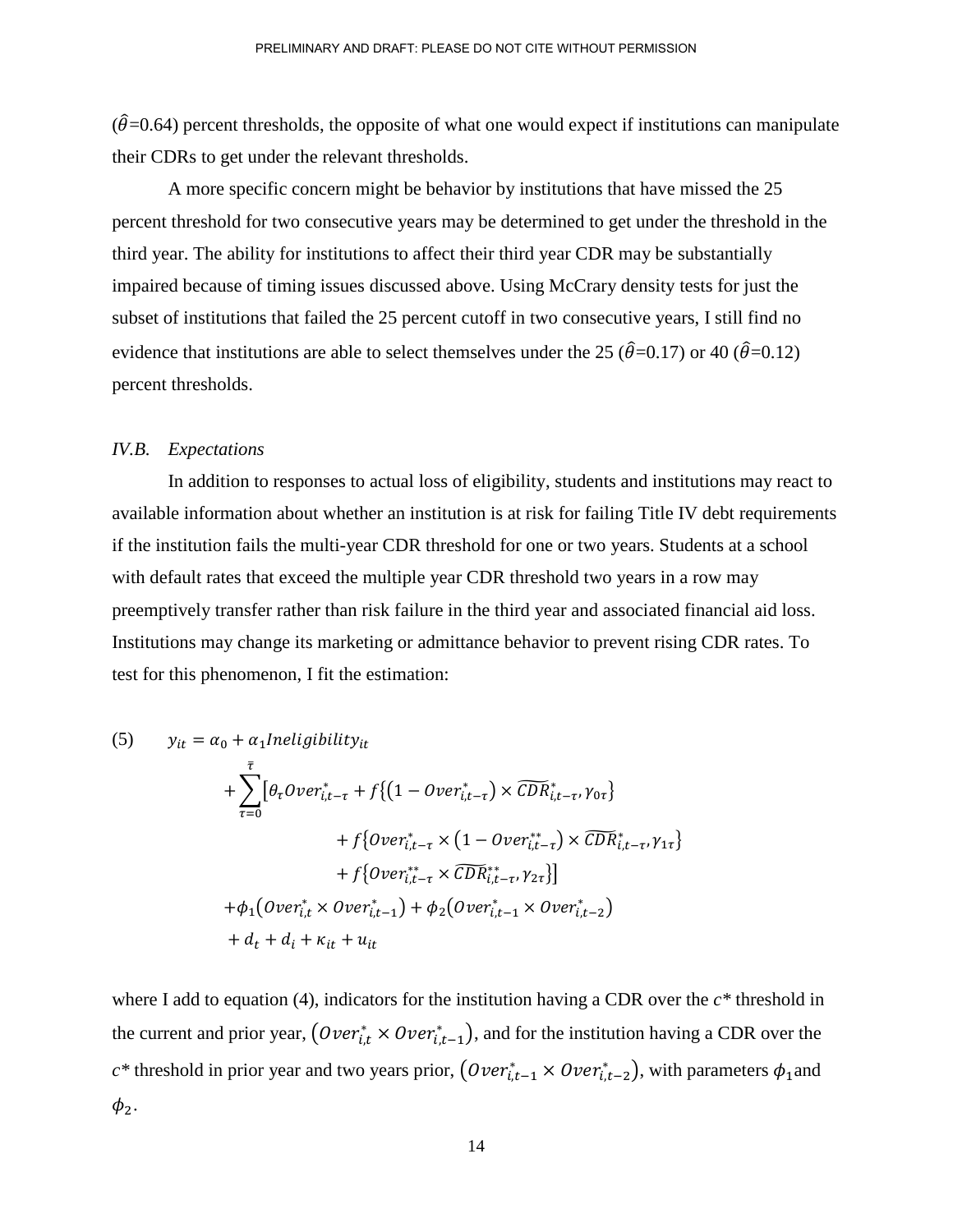The added terms in equation (5) distinguish institutions that have exceeded allowed thresholds for two years in a row and are therefore most at risk for losing Title IV eligibility for violating the multiple year CDR thresholds. The estimated parameters  $\phi_1$  and  $\phi_2$  represent expectations effects – the change in enrollment and other outcomes in response to expected or feared ineligibility. Being over the *c\** threshold for only one of the prior years may also change behavior, but likely at a lower magnitude than for failing in two consecutive years. Therefore, the expectations effect is  $\omega = [\theta_0 + \theta_1 + \theta_2 + \phi_1 + \phi_2]$  and the total effect including expectations is  $\alpha_1 + \omega$ . I test for the joint statistical significance of the total effect (i.e.,  $\alpha_1 = \theta_0 = \theta_1 = \theta_2 =$  $\phi_1 = \phi_2 = 0$ ) and of just the expectations effect (i.e.,  $\theta_0 = \theta_1 = \theta_2 = \phi_1 = \phi_2 = 0$ ).

These terms encapsulate both supply and demand effects. The risk of sanction could change enrollment behavior by risk-averse students who will avoid, or transfer away from, institutions where there is a danger of no longer being able to obtain federal financial aid. The terms will also capture any actions taken by institutions themselves. The ED directly notifies institutions of their CDRs, so schools should be well aware of potential sanctions. CDRs are posted publicly on an ED website, however, the extent to which students are aware of CDRs, their implications, or potential sanction at institutions is unclear.

### **V. Data**

The source of institution-level data is the Integrated Postsecondary Education Data System. The ED requires that all Title IV eligible institutions report data to IPEDS, while non-Title IV eligible schools may choose to report voluntarily. Voluntary reporting of data to IPEDS, even when the institution is not Title IV eligible, may bring forth concerns about selection bias. Schools that choose to report to IPEDS, however, even when not compelled to do so, are likely to be more similar to Title IV eligible schools than schools that choose not to report. As well, the voluntary reporting may reflect intentions to comply with Title IV fiduciary and administrative requirements and therefore may be more likely to apply for eligibility in the future. Any selection bias due to voluntary reporting of aid-ineligible institutions would likely attenuate estimated differences between schools that lose Title IV eligibility and others.

I obtained CDR data from the ED, including official default rates for all Title IV eligible schools and voluntary reporters spanning 1990 to 1999. I also received a list of the institutions in each year that are subject to loss of Title IV eligibility at the time CDRs are released, indicating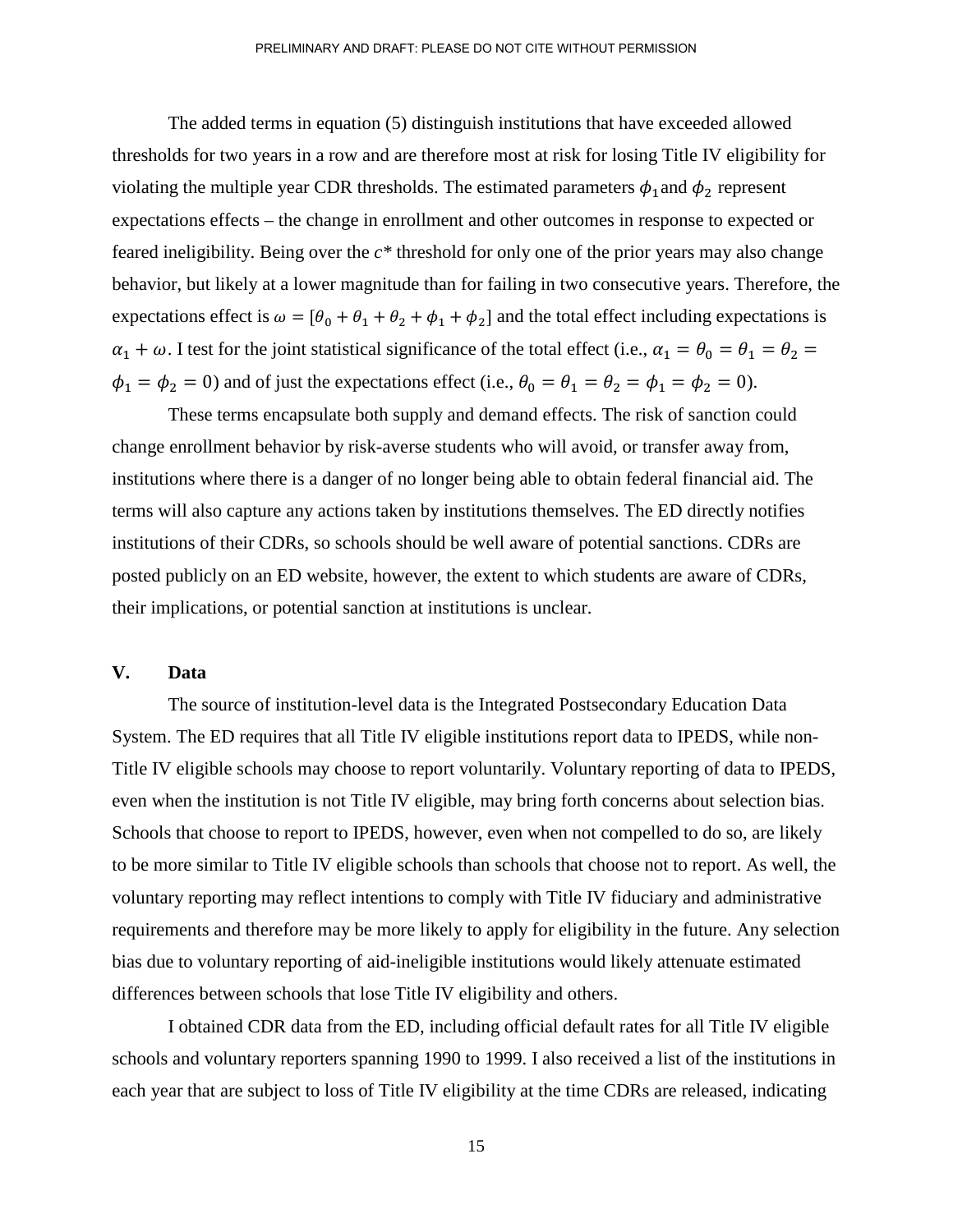they violated at least one of the CDR requirements. During the period of the study, CDRs were calculated and distributed on a two year lag. For example, CDRs based on the 1992 cohort were calculated and distributed in 1994. Therefore, for each year's CDR, I use the CDR that was calculated and distributed in that year, based on that cohort's student loan default performance of two years prior. In order to use information on CDRs for the two prior year in the DRD, I focus on outcomes from 1992-1999 for institutions that were potentially subject to sanction during the 1990-1999 time period. I merge the institution-level IPEDs data with CDR data, and exclude institution-years missing enrollment, student body composition, institutional characteristics, or CDR data. I consider reported enrollment that is over ten times larger than the prior year to be a data error. [8](#page-16-0)

In Table 2, I list summary statistics for institutions in the sample by detailed institution sector over the total time period. For-profit institutions with programs of two years or less comprise the largest group of sanctioned institutions, with more sanctioned schools than the other sectors combined. As such, the results from this study are largely applicable to this group of institutions. The analysis sample also includes a large number of sanctioned public 2-year colleges. Because these schools have relatively large enrollment, consequences at these schools may affect a substantial number of students. Few 4-year or private, not-for-profit institutions are subject to sanction during the analysis period. Minority students make up the largest proportion of student bodies at for-profit and private, not-for-profit less than 2-year institutions, with the student bodies at these schools being comprised of 42 to 41 percent minorities, on average. Public 2-year institutions have the highest proportion of part-time students, with over half of students attending part-time. In Table 3, I list the number of institutions in the analysis sample by sector from 1992 to 1999. I also display the number of institutions subject to Title IV loss in each year for either threshold.<sup>[9](#page-16-1)</sup>

 $\overline{a}$ 

<span id="page-16-0"></span><sup>&</sup>lt;sup>8</sup> I test the sensitivity of this assumption and find similar results when excluding growth rates ranging from 500 to 1,500 percent.<br><sup>9</sup> Schools that are subject to Title IV loss based on the one-year threshold may also be counted in the count of

<span id="page-16-1"></span>schools that lose Title IV eligibility based on violating the lower threshold for three consecutive years.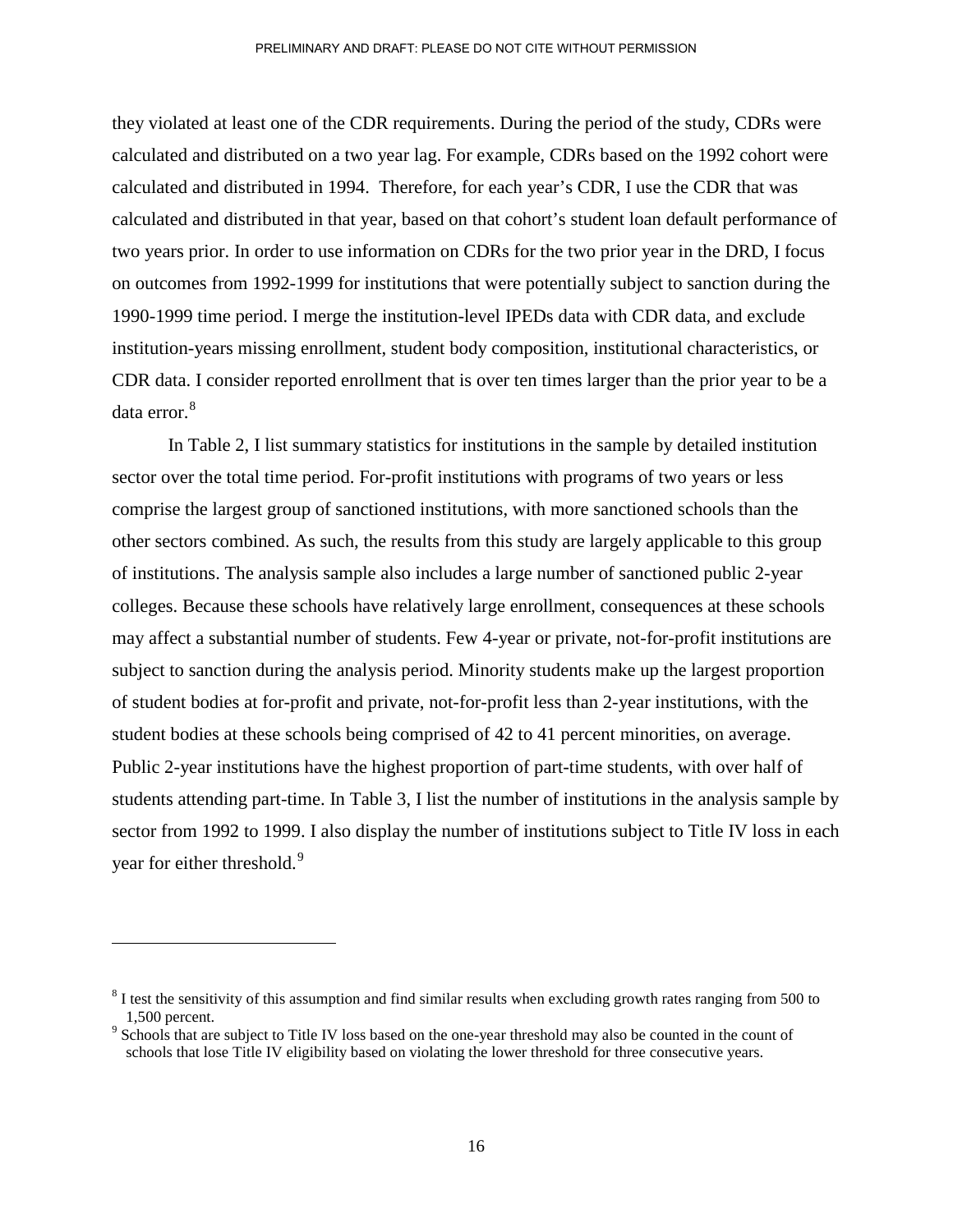Certain characteristics of the data do not allow perfect assignment into Title IV eligible and ineligible groups. These characteristics will bias observed effects towards zero, such that the results based on this data may underestimate the true treatment effect and therefore represent a lower bound of the effects of losing Title IV eligibility on institution outcomes. First, in the years analyzed in this study, the available data do not allow me to identify Title IV loss for any reasons except because of loan cohort default rates. Schools that change status (described in more detail in the Appendix) will drop out of the sample, but institutions that lose access to Title IV funds for other reasons may remain. If these institutions exist in the data, they would represent Title IV ineligible schools included in the eligible control group, and as a consequence would underestimate results. Second, it is important to note that the identifier I have available for sanctioned schools is comprised of institutions pre-appeal. Schools can appeal sanctions on grounds such as erroneous data or demonstration that the school serving a high number of lowincome students who achieved high completion rates.

I do not have information regarding when/if a school successfully re-applies for Title IV eligibility and assume that institutions that are subject to sanction remain without access to these funds through the end of the time period. As such, some schools may have been subject to sanction, but remained Title IV eligible. In addition, if schools appeal their penalty, but are denied, this could also affect the timing of sanction. Since schools remain eligible during the period of appeal, schools that unsuccessfully appeal may actually lose eligibility in years after originally being informed of their sanction status. Schools that are subject to sanction and successfully appeal may still experience some enrollment or student body composition effects, to the extent that the information of being subject to sanction affects applicants' or current enrollees' behavior. Since Title IV eligible schools being included in the ineligible treatment group and ineligible schools being included in the control group will bias observed effects towards zero, I consider results derived from these data to be a lower bound.

### **VI. Results**

Before discussing results from estimations, I display in Figure 2 graphical depictions of the relationship between the running variable CDR and outcomes. I fit local linear regression estimates of outcomes on CDR, estimated separately for each range of CDR  $\in$  [0,25], CDR ∈ [25,40], and CDR ∈ (40,100]. Note that these simple graphs provide an incomplete picture of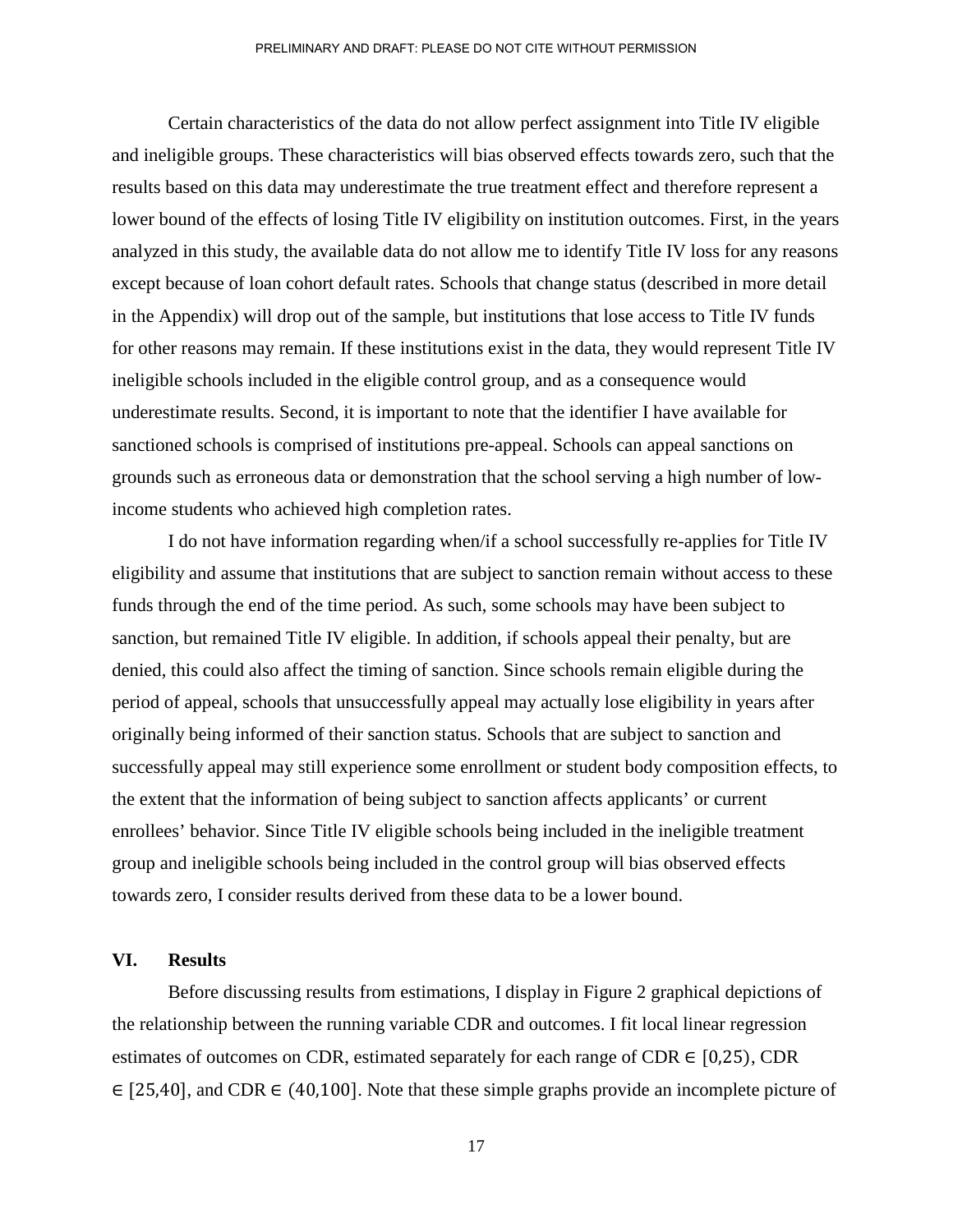the effect of passing the 25 percent threshold since ineligibility is based on exceeding the cutoff for multiple years. There appear to be small discontinuities in enrollment for all students and first year students at the 25 percent cutoff, with variation in outcomes for institutions with CDR greater than 40 percent large making conclusions at this threshold less clear. There appears to be at best minimal graphical evidence for changes in discontinuity for the proportion of students who are minority or attend school part-time.

### *VI.A. All Students, All Sectors*

Table 4 presents results from the estimates of the effect of Title IV loss on the various outcomes from OLS models with and without institution fixed effects. I find that institutions that are subject to Title IV ineligibility have almost 17 percent lower yearly fall enrollment than Title IV eligible institutions in the model with institution fixed effects (column 1, panel A). To provide a sense of relative enrollment size across sectors, during this time period, 4-year public institutions (the omitted group) have the largest average enrollment, with 2-year public institutions being closest in size and for-profit less than 2-year institutions being the smallest. The average annual enrollment of sanctioned institutions is approximately 410 students, such that a 17 percent decline in enrollment would translate to an average of 70 students not attending per school and year.

Enrollment results from the DRD model (Table 5, column 1, panel A) yield similar, but slightly lower, point estimates of the effect of Title IV loss (around 15 percent lower enrollment). Like the OLS model with fixed effects, this result is statistically significant at the 99 percent confidence level. In the models including expectations in Table 5, column 1, panel B, I find that the total effect of Title IV loss is statistically significant (using a Wald test), but do not find statistical significance when testing the joint significance of just the components of the expectations effect.

Turning to the effects of Title IV ineligibility on student body composition, I next examine results for the proportion of students identified as minority race or ethnicity in the second and third columns of Tables 4 and 5. In the OLS or DRD models with fixed effects, I find a consistent estimate that institutions subject to Title IV loss had slightly higher average proportions of minority students (about two percentage points higher). Neither of these results is statistically significant at conventional levels, but the results from the OLS model with fixed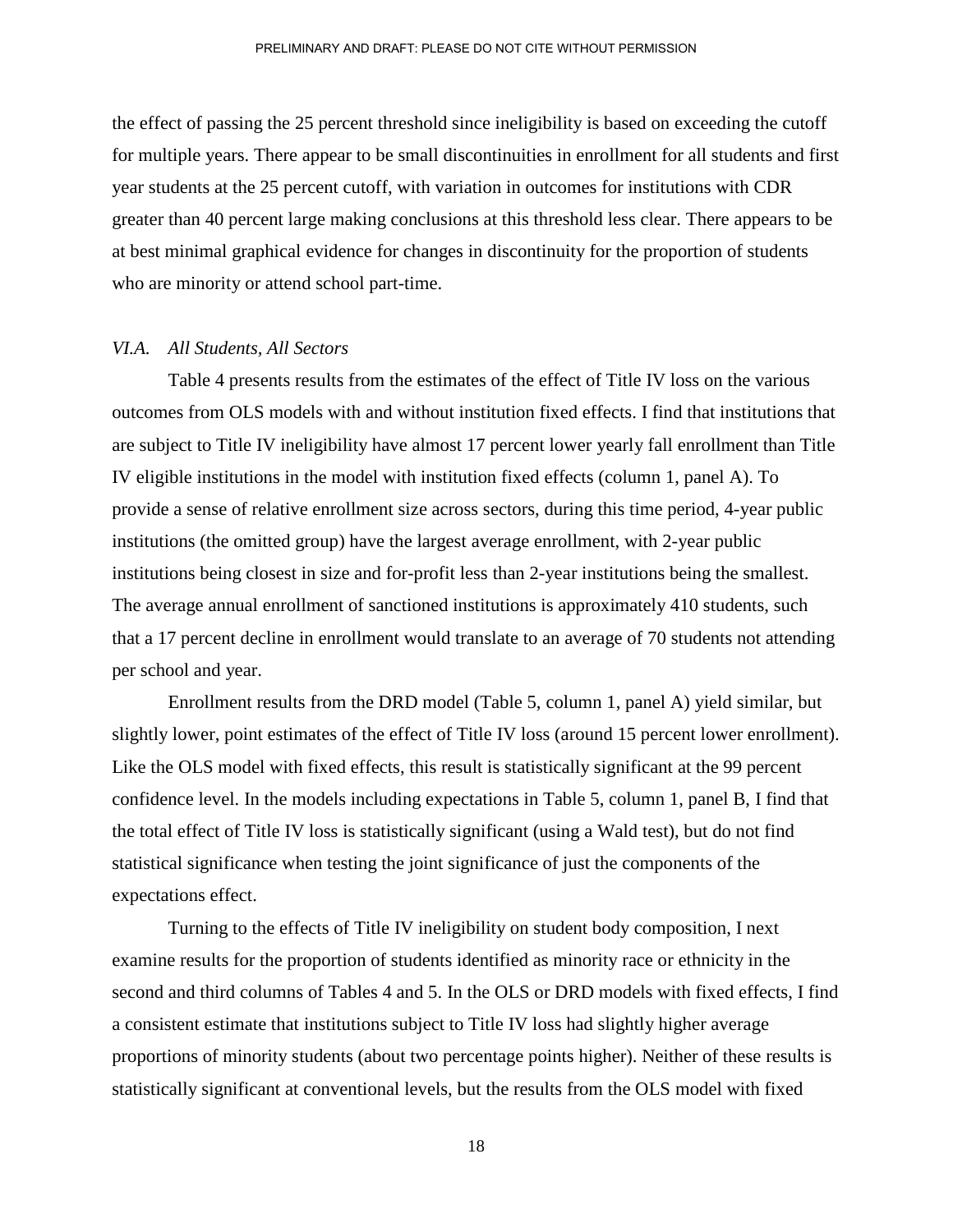effects (Table 4, column 2, panel A) is just below this level (t-statistic  $= 1.43$ ). These findings may reflect the behavior of white students seeking institutions that offer federal financial aid, the ability for Title IV ineligible institutions to offer other incentives that are attractive to minority students, or relative differences in familiarity with financial aid across races and ethnicities.

I find some evidence that Title IV ineligibility affects the proportion of students attending school part-time, as displayed in column 3 of Tables 4 and 5. Results from the OLS model with fixed effects point to a slightly higher proportion of part-time students as a result of Title IV loss of about 3.5 percentage points, with the result statistically significant at the 95 percent confidence level. Public 2-year and less than 2-year institutions have the highest proportion of part-time students in the sample, and interestingly, private, not-for-profit and for-profit institutions have lower proportions of part-time students that public 4-year colleges. I do not find jointly or individually statistically significant expectations effects for proportion of minority or part-time students, though the expectations effects for part-time students are only marginally below traditional statistical significance levels.

#### *VI.B. First Year vs. Continuing Students*

Losing Title IV funds could have differential effects for new students as compared to continuing students. Already enrolled students, especially those who have completed a large amount of coursework or are close to gaining their degree, even if they have substantial need for financial aid, may figure out ways to stay at the institution rather than start over elsewhere or abandon studies altogether. Alternatively, students who have not yet enrolled may have no loyalty to institutions they are evaluating for entry or may not have a connection to the campus community that allows the institution to elucidate offsetting benefits. As such, faced with a lack of financial aid funds at the school they otherwise would have attended, new students may be more likely to enroll at another institution or forgo postsecondary education altogether.

In an effort to understand these effects, I separately examine the enrollment and student body composition effects of Title IV loss for first year students as compared to continuing students. Taken together, the differing results for first year and continuing students provide some evidence that students of different levels respond differently to Title IV loss. I note that first year students in these data may also include continuing students who have not yet advanced to higher levels, though I expect this number to be small relative to new students. As well, first year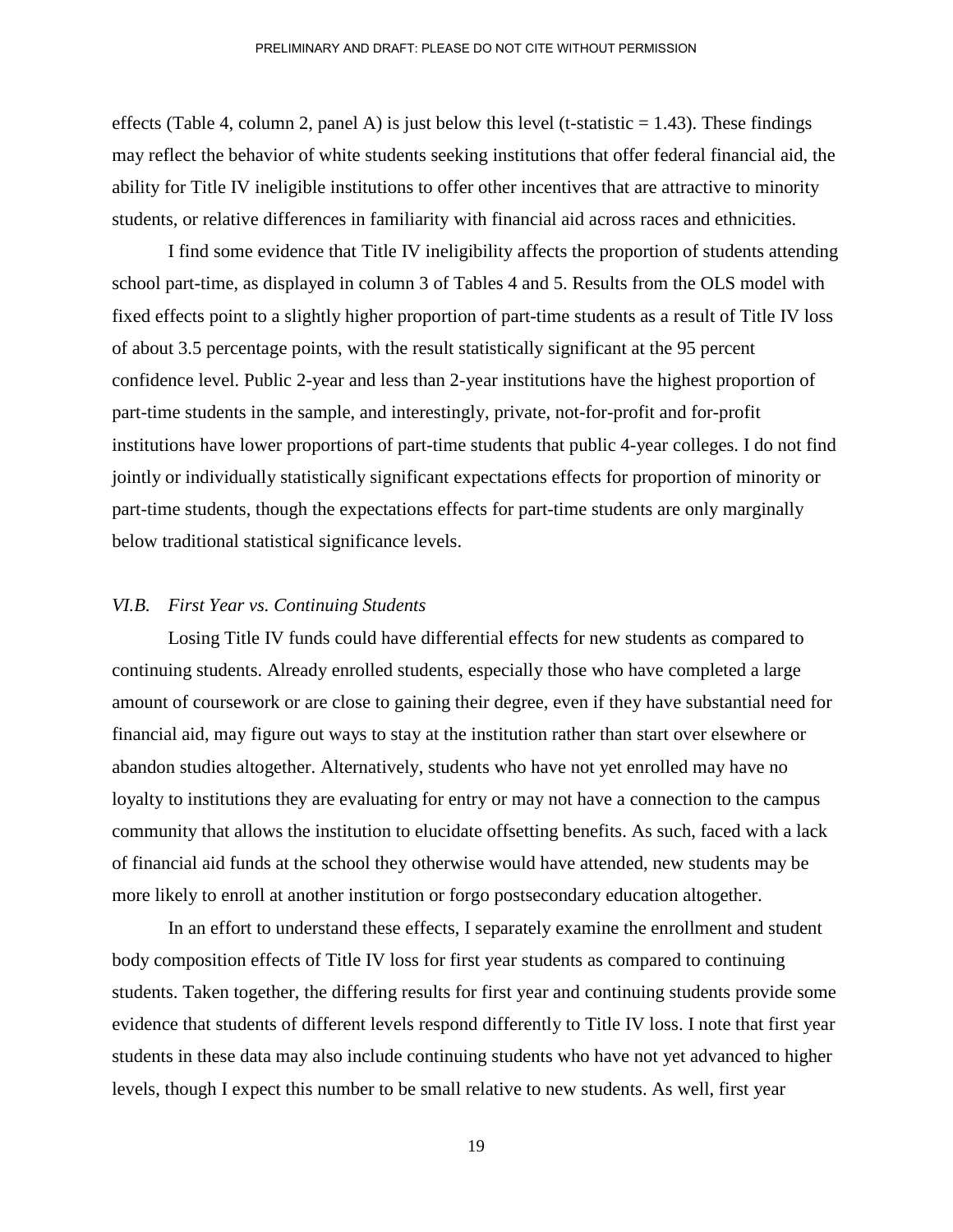student counts include students who enroll in academic programs that only last for one year, such as many certificates programs. In this study, I term all students with standing beyond the first year as continuing students, and note that these counts can include advanced standing students who transfer in from other institutions.

I display results from the dynamic RD model in Table 6. The enrollment effect for first year students is rather different than for continuing students. I find large and statistically significant negative effects of Title IV ineligibility on enrollment for first year students (column 1, Panels A and B), with sanctioned institutions experiencing a decline of approximately 25 percent. With an average annual first year enrollment of 260 at these sanctioned schools, a 25 percent decline in first year enrollment would translate to a per school and year average of 65 students not attending these schools. Conversely, I find no statistically significant effects for continuing students on enrollment growth (column 2, Panels A and B). These results suggest that institutions lose new enrollees because of Title IV loss, but do not experience an increase in transfers or dropouts of existing students relative to Title IV eligible schools. The lack of conclusive negative effects for advanced standing students may be because already enrolled students are unlikely to abandon an already started program, or because institutions are able to offer more attractive offsetting benefits to students with more advanced standing.

The proportion of minority students after losing Title IV is slightly higher for first year students than for the pooled sample of students, with the point estimate statistically significant at the 86 percent confidence level (column 3, Panel A). When coupled with the large overall enrollment declines, this finding does not necessarily indicate that more minority students are attending sanctioned schools. Rather, as enrollment levels contract, white students could be fleeing at a higher rate, such that the remaining reduced student body becomes more heavily minority. Point estimates for the proportion of minority continuing year students are close to zero (column 4, Panels A and B).

With respect to the percent of students who are part-time, I do not find statistically significant results (and with relatively large standard errors), however, the point estimates for first year and more advanced students are both positive (columns 5 and 6, Panels A and B). Expectations also appear to influence first year student part-time enrollment, with joint significance p-values of 0.06 and 0.05 for the total effect and expectations effect of Title IV loss respectively.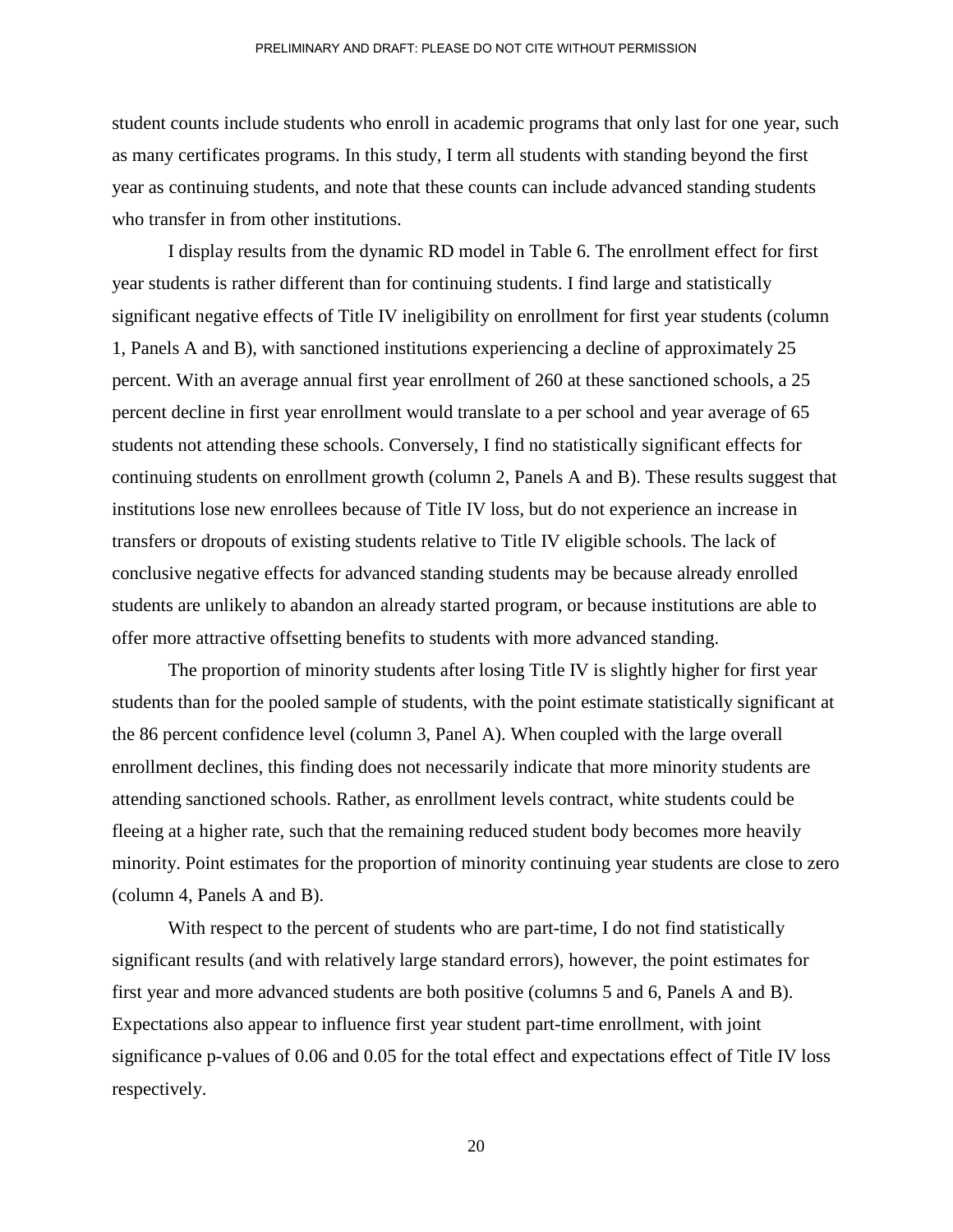### *VI.C. By Sector*

Because of potentially different outcomes across types of institutions, I also examine results separately by public, private, not-for-profit, and for-profit sector. Table 7 presents results of DRD estimates with institution fixed effects. I find that institutions that lose access to federal financial aid funds in all sectors have 10 to 21 percent lower overall enrollment levels than eligible institutions, though results are only statistically significant for the for-profit sector. The large effect for for-profit institutions may be because the higher tuition and fees typically charged by these schools make loss of aid more impactful. When considering just first year students, observed enrollment declines are higher, with both public institutions and for-profit institutions experiencing statistically significant declines after Title IV loss of 34 and 23 percent respectively. Some caution should be taken when interpreting results of Title IV loss by sector, especially for public and private, not-for-profit institutions, as these sectors have relatively fewer sanctioned institutions.

Estimates based on data pooled across all sectors provide little conclusive evidence on the effect of Title IV loss on the percent of part-time students at institutions. However, in the bysector estimations I find evidence that being subject to Title IV loss results in an eight to 12 percentage point decline of the proportion of part-time students in private institutions. The result is statistically significant at the 90 percent confidence level for all students and at the 95 percent confidence level for first year students. This may suggest that students at private schools, faced with the prospect of reduced resources, may be switching to part-time status in order to work to pay for extra expenses or that part-time students rely less on financial aid than full-time students. I find little evidence that Title IV eligibility loss affects the proportion of the student body that is minority race/ethnicity differentially by sector.

## **VII. Summary and Conclusions**

This study is among the first to assess the causal impact of institution federal aid funding loss on aggregate student outcomes. Taking advantage of Title IV regulations, I implement a quasi-experimental dynamic regression discontinuity design based on student loan repayment rates. If former students default on education loans at a rate above 40 percent in one year or 25 percent in three consecutive years, institutions are subject to loss of the ability to disburse federal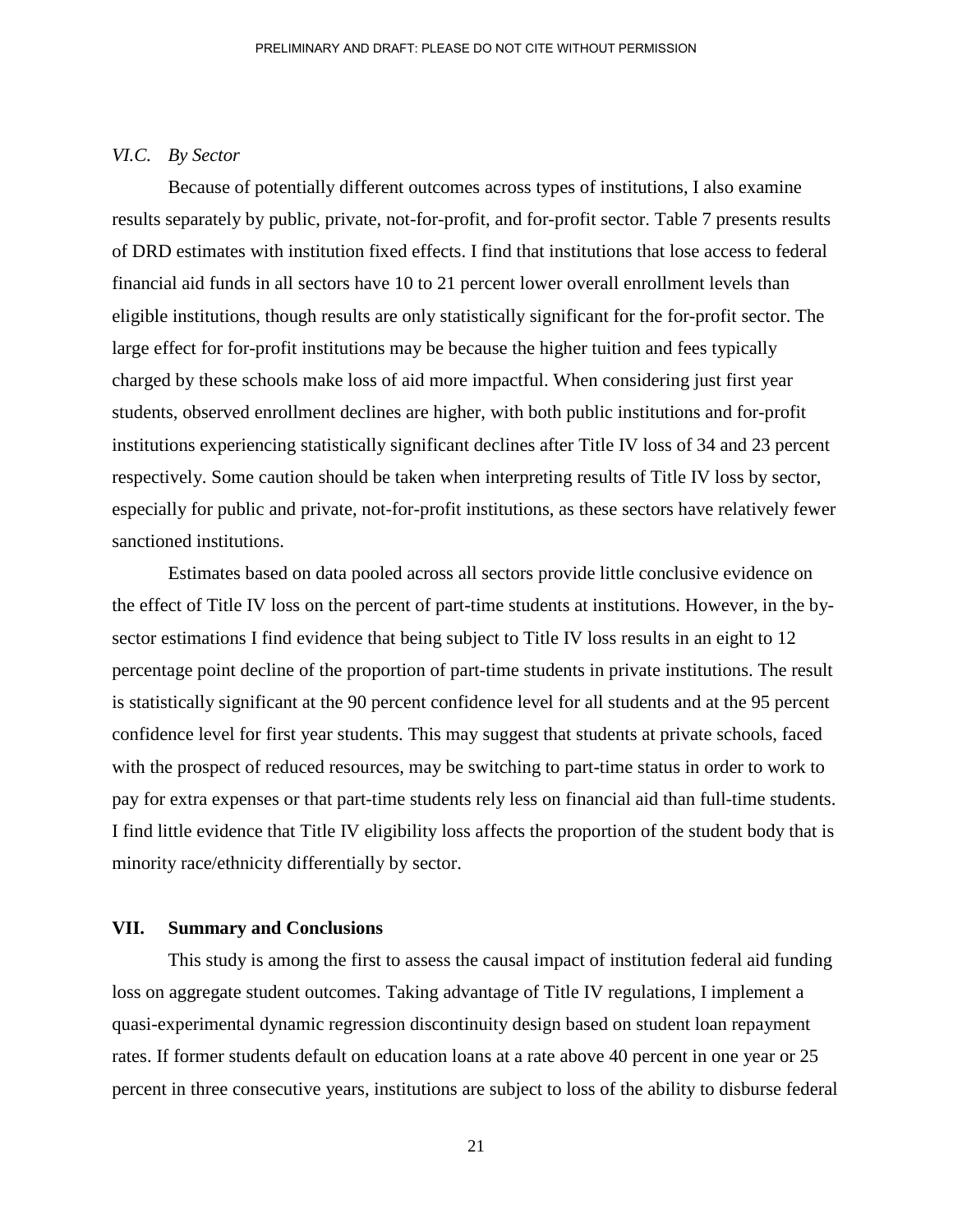financial aid, such as Pell Grants and subsidized student loans. Since institutions local to the cutoff values cannot precisely control their assignment into the eligible (control) and ineligible (treatment) groups, local average treatment effects reasonably approximate randomization (Lee & Lemieux, 2010). The use of the relatively new DRD design allows me to take into account the time dependent nature of Title IV funding ineligibility, where sanctions are conditional on the cumulative performance of former students' student loan repayment behavior over three years.

The federal government invests heavily to encourage higher education attendance through financial aid programs, with Title IV expenditures totaling almost \$200 billion during the 2009-2010 school year (Baum, Payea, & Cardenas-Elliot, 2010). Controversial program integrity rules limit institutional eligibility to disburse federal aid in an effort to protect both taxpayers and students. Proponents of such rules believe they will limit the number of students with unaffordable debt burdens and improve the value proposition of program offerings (ED, 2011a). As well, the restrictions defend against potential financial aid fraud by "diploma mill" schools that provide little value in return for relatively high costs, especially since a large portion of these costs are often paid by publicly funded financial aid. Ineligibility to provide Title IV funding because of former students' failure to repay student loans appears to effectively discourage enrollment, with lower overall annual enrollment of 15 percent and lower annual first year student enrollment of approximately 25 percent.

The efforts to strengthen program integrity, however, may have important implications for whether students attend higher education, and if so, where. For-profit institutions appear particularly hard hit by Title IV funding loss and this is a sector where popularity is growing rapidly (Baum, Little, & Payea, 2011; Baum & Payea, 2011; Deming, Goldin, & Katz, 2012). Financial aid disbursement ineligibility could result in lower matriculation for the many lowincome, minority, and non-traditional students who attend these schools. On the other hand, concerns that some institutions, especially those on the margin of losing Title IV disbursement eligibility because of high CDRs, provide few skills or leave low-income students with overly burdensome debt may cast decreased enrollment at these schools in a favorable light.

Estimated enrollment declines, however, do not provide direct evidence on the broader question of whether Title IV loss decreases access to postsecondary education. Enrollment loss at an institution could reflect an overall decrease in postsecondary education participation or the transfer of students to other institutions. There is little empirical evidence of this distribution.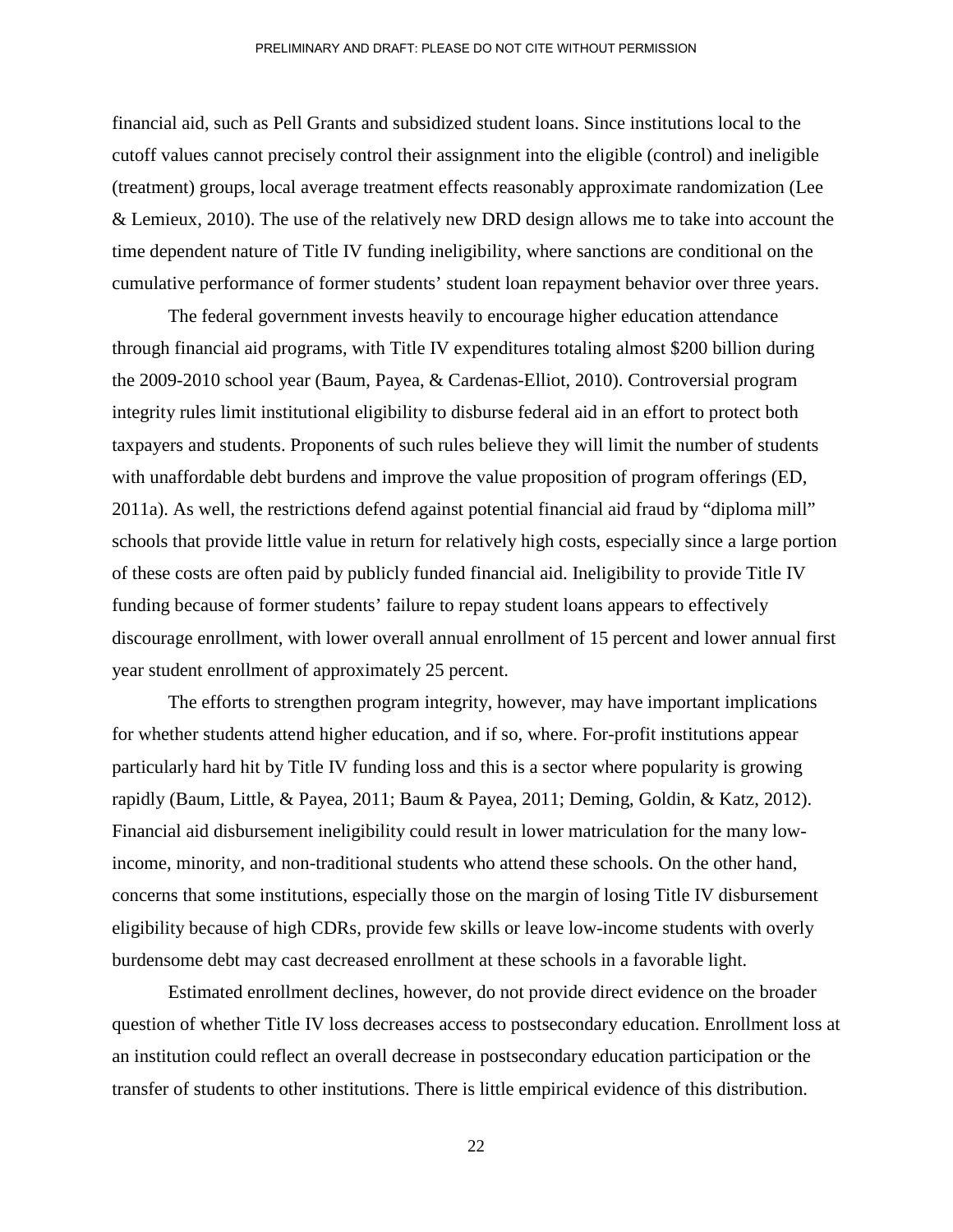The ED's (2011a) regulatory impact analysis of the proposed gainful employment rule assumes that five to 42 percent of students will drop out of programs that fail debt measures and lose Title IV eligibility, depending on sector. Using these assumptions, loss of Title IV funds because of CDR restrictions results in many students forgoing postsecondary education, considering total enrollment for institutions subject to sanction because of Title IV debt requirements over the period of 1992-1999 in the sample was over  $700,000$ .<sup>[10](#page-23-0)</sup> The ED's (2011) assumptions also indicate, however, that a large number of students likely transferred to other institutions.

Evidence regarding claims about the disproportionate burden of Title IV loss on disadvantaged groups is equivocal. Enrollment appears to be most negatively affected at institutions that are likely to have high proportions of minority and non-traditional students. Interestingly, I find some weak evidence that the proportion of students who are minority race or ethnicity is on average larger at schools that lose Title IV eligibility. Because of the large overall decline in enrollment, this doesn't necessarily indicate that more minority students enroll at the institution. Rather, after enrollment contracts, minority students make up a larger proportion of the reduced student body.

The higher proportion of minorities after Title IV loss could be because non-minority students are more likely to seek other institutions with more available resources. Title IV ineligible institutions may respond to Title IV loss by lowering tuition in an attempt to attract students. If some students are less familiar with or less enthusiastic about financial aid options, they could be enticed by lower tuition sticker prices, rather than costs net of financial aid. As a result, these students might be left behind in failing or poorly performing schools without access to federal financial aid. This phenomenon could have negative consequences for equity if these institutions are simply commandeering funds and not providing a high-quality education or enhanced labor market prospects. Further research, however, is needed to clearly answer this question.

<span id="page-23-0"></span> $10$  To estimate total forgone education because of Title IV program integrity rules, one would also need to add decreased access at institutions that closed due to Title IV loss, but this information is not presently available.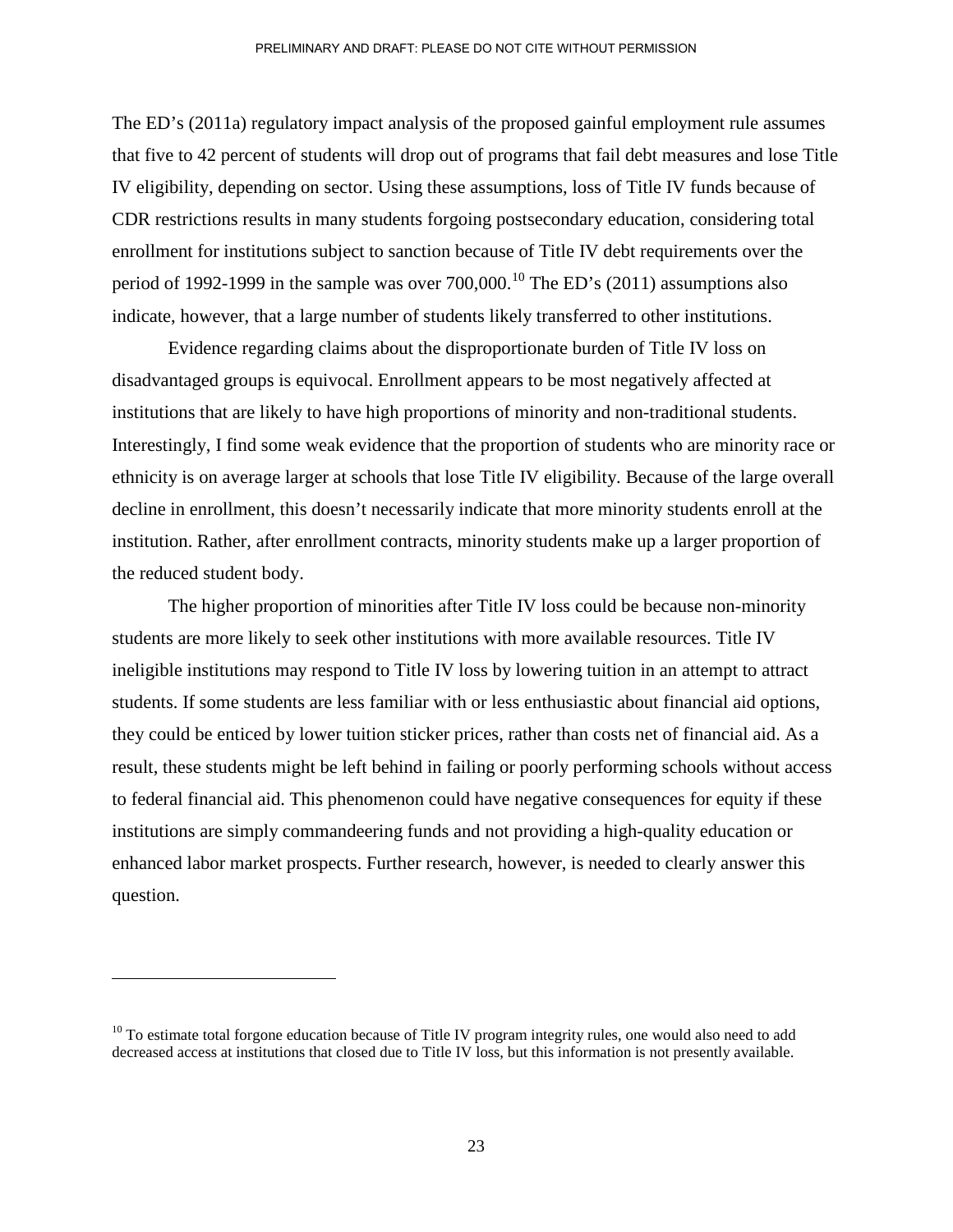The sizable enrollment loss and risk that minority students may be less likely to eschew poorly functioning schools indicates that careful evaluation is needed when considering future (and assessing already implemented) policies that experiment with or limit Title IV eligibility at institutions. The results suggest that program integrity rulemaking could be in conflict with other stated federal goals, such as improving higher education access through the expansion of the Pell Grant program. In contrast, the reduced access may be considered acceptable or preferable if schools that fail student loan debt measures truly provide little in return for the human capital investment. Evaluation of the costs and benefits of program integrity rules requires additional research on many key issues for which little conclusive evidence exist. Future research on the labor market returns to education and education quality at institutions that lose Title IV eligibility, the transfer and drop-out behavior of students who attend such schools, and the costs and determinants of default will be particularly important to evaluate policies addressing student loan defaults at institutions.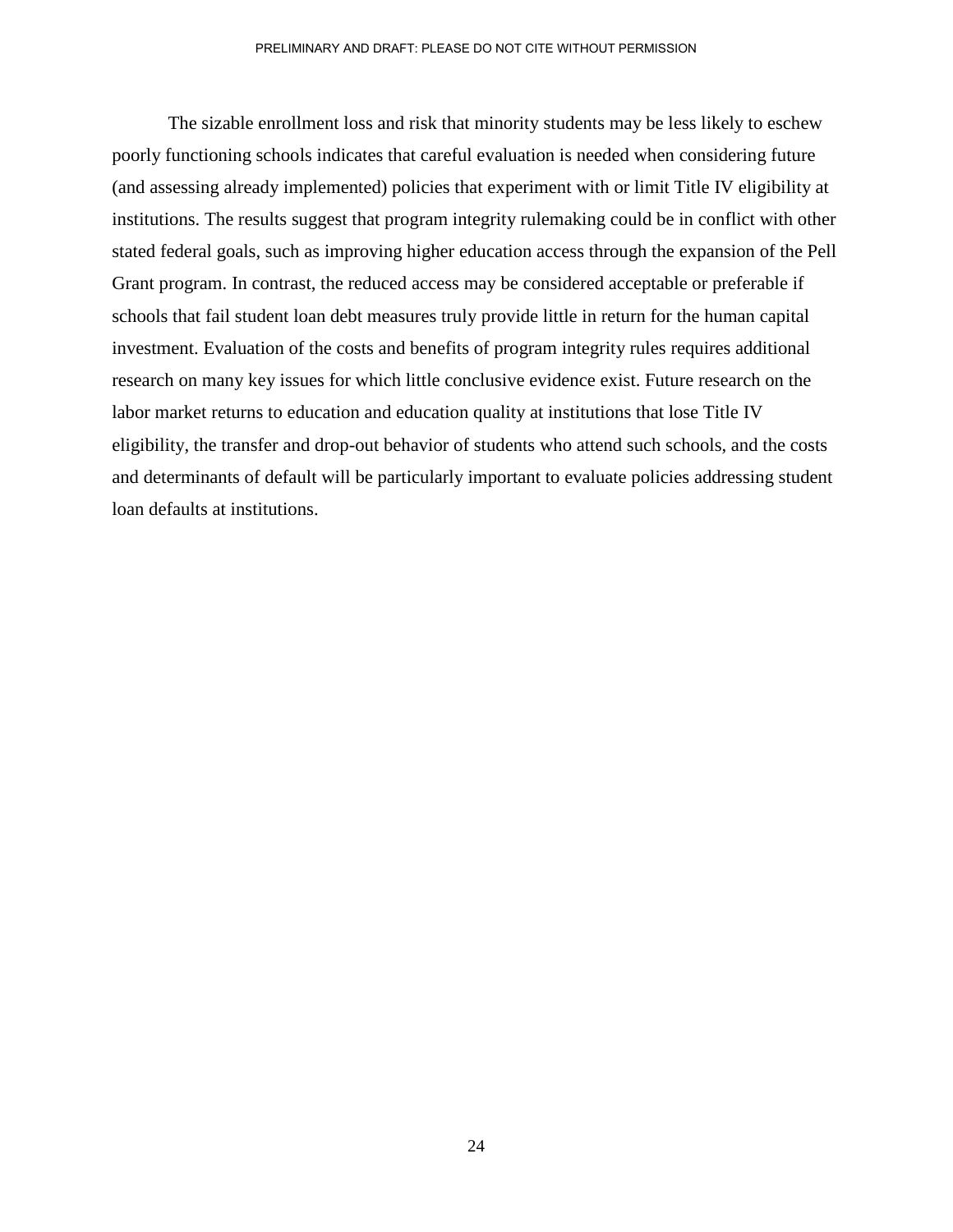### **References**

- Baum, S., Little, K., & Payea, K. (2011). *Trends in community college education: Enrollment, prices, student aid, and debt levels*. Washington, DC: The College Board.
- Baum, S. & Payea, K. (2011). *Trends in for-profit postsecondary education: Enrollment, prices, student aid and outcomes*. Washington, DC: The College Board.
- Baum, S., Payea, K., & Cardenas-Elliot, D. (2010). *Trends in student aid 2010*. Washington, DC: The College Board.
- Bettinger, E., Long, B.T., Oreopoulos, P., & Sanbonmatsu, L. (2012). The role of application assistance and information in college decisions: Results from the H&R Block FAFSA experiment. *Quarterly Journal of Economics, 127*(3), 1205-1242.
- Bowen, W.G. & Bok, D. (1998). *The shape of the river: Long-term consequences of considering race in college and university admissions*. Princeton, NJ: Princeton University Press.
- Campaigne, D.A. & Hossler, D. (1998). How do loans affect the educational decisions of students? In R. Fossey & M. Bateman (Eds.) *Condemning students to debt: College loans and public policy*. New York: Teachers College Press.
- Carneiro, P., & Heckman, J. J. (2002). The evidence on credit constraints in post–secondary schooling. *Economic Journal, 112*, 705-734.
- Cellini, S.R. (2010). Financial aid and for-profit colleges: Does aid encourage entry? *Journal of Policy Analysis and Management, 29*(3), 526-552.
- Cellini, S.R., Ferreira, F., & Rothstein, J. (2010). The value of school facility investments: Evidence from a dynamic regression discontinuity design. *Quarterly Journal of Economics, 125*(1), 215-261.
- Cellini, S.R. & Goldin, C. (2012). Does federal student aid raise tuition? New evidence on forprofit colleges. NBER Working Paper 17827. Cambridge, MA: NBER.
- Congressional Research Service (2007). Institutional eligibility for participation in Title IV student aid programs under the Higher Education Act: Background and reauthorization issues. (Order Code RL33909). Washington DC: Congressional Research Service.
- Cornwell, C., Mustard, D.B., & Sridhar, D.J. (2004). The enrollment effects of merit-based financial aid: Evidence from Georgia's HOPE Scholarship. *Journal of Labor Economics, 24*(4), 761-786.
- Curs, B. R., Singell, L. D., Jr., & Waddell, G. R. (2007). Money for nothing? The impact of changes in the Pell Grant Program on institutional revenues and the placement of needy students. *Education Finance and Policy*, *2*, 228–261.
- Deming, D.J., Goldin, G., & Katz., L.F. (2012). The for-profit postsecondary school sector: Nimble critters or agile predators? NBER Working Paper 17710. Cambridge, MA: NBER.
- Department of Education (2011a). *Program integrity: Gainful employment debt measures*. (Docket ID. ED-2010-OPE-0012). Retrieved from: http://www.ifap.ed.gov/fregisters/FR061311GEDebtMeasures.html and http://www2.ed.gov/policy/highered/reg/hearulemaking/2009/integrity-analysis.html.
- Department of Education (2011b). *Cohort default rate*. Retrieved from: http://ifap.ed.gov/DefaultManagement/guide/attachments/CDRMasterFile.pdf.
- Dynarski, S. (2000). Hope for whom? Financial aid for the middle class and its impact on college attendance. *National Tax Journal, 53*(3), 629-661.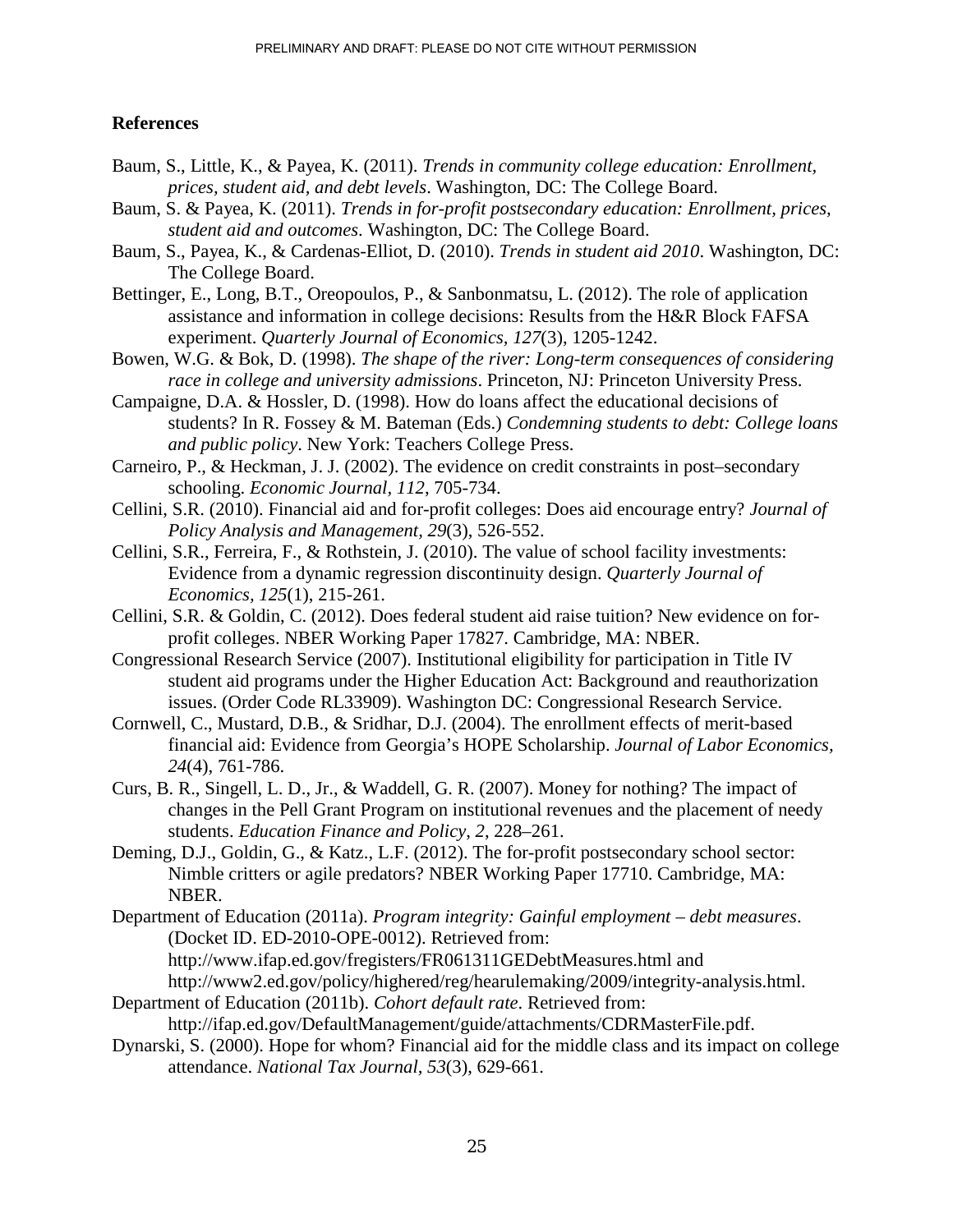- Dynarski, S. (2002). The consequences of lowering the cost of college: The behavioral and distributional implications of aid for college. *American Economic Review, 92*(2), 279- 285.
- Dynarski, S. & Scott-Clayton (2006). The cost of complexity in federal student aid: Lessons from optimal tax theory and behavioral economics. *National Tax Journal*, *59*(2), 319- 356.
- Farrell, P.L. & Kienzl, G.S. (2009). Are state non-need, merit-based scholarship programs impacting college enrollment? *Education Finance and Policy, 4(2)*, 150-174.
- Government Accountability Office (2010). *For-profit colleges: Undercover testing finds colleges encouraged fraud and engaged in deceptive and questionable marketing practices.* (Publication no. GAO-10-948T). Washington, DC: Retrieved from: www.gao.gov/new.items/d10948t.pdf
- Gurin, P., Dey, E.L., Hurtado, S., & Gurin, G. (2002). Diversity and higher education: Theory and impact on educational outcomes. *Harvard Educational Review, 72*(3) 330-366.
- Guryan, J. & Thompson, M. (2010). Comment on the proposed rule regarding Gainful Employment described in the NPRM released by the Department of Education on July 26, 2010. (Docket ID. ED-2010-OPE-0012) Retrieved from: http://www.regulations.gov/#!documentDetail;D=ED-2010-OPE-0012-13610.
- Hansen, W.L. (1983). Impact of student financial aid on access. In J. Froomkin (Ed.) *The crisis in higher education*. New York: Academy of Political Science.
- Haskins, R., Holzer, H., & Lerman, R. (2009). *Promoting economic mobility by increasing postsecondary education*. Washington, DC: The Pew Charitable Trusts.
- Heller, D. E. (1997). Student price response in higher education: An update to Leslie and Brinkman. *The Journal of Higher Education, 68*(6), 624-659.
- Heller, D.E. (2008). The impact of student loans on college access. In S. Baum, M. McPherson, and P. Steele (Eds.) *The effectiveness of student aid policies: What the research tells us*. Washington, DC: College Board.
- Kane, T. J. (1995). Rising public college tuition and college entry: How well do public subsidies promote access to college? NBER Working Paper 5164. Cambridge, MA: NBER.
- Kane, T. J. (2003). A quasi-experimental estimate of the impact of financial aid on collegegoing. NBER Working Paper 9703. Cambridge, MA: NBER.
- Keister, L.A. & Moller, S. (2000). Wealth inequality in the United States. *Annual Review of Sociology, 26*, 63-81.
- Lee, D.S. & Lemieux, T. (2010). Regression discontinuity designs in economics. *Journal of Economic Literature, 48*, 281-355.
- Leslie, L. L., & Brinkman, P. T. (1987). Student price response in higher education: The student demand studies. *The Journal of Higher Education*, *58*(2), 181-204.
- Lewin, T. (2010, August 3). For-profit colleges mislead students, report finds. *The New York Times.* Retrieved from http://www.nytimes.com/2010/08/04/education/04education.html.
- Linsenmeier, D. M., Rosen, H. S., & Rouse, C. E. (2006). Financial aid packages and college enrollment decisions: An econometric case study. *Review of Economics and Statistics, 8*, 126–145.
- McCrary, J. (2008). Manipulation of the running variable in the regression discontinuity design: A density test. *Journal of Econometrics*, *142*, 698-714.
- Moore, R.W. (1995). The illusion of convergence: Federal student aid policy in community colleges and proprietary schools. *New Directions for Community Colleges*, *91*, 71-80.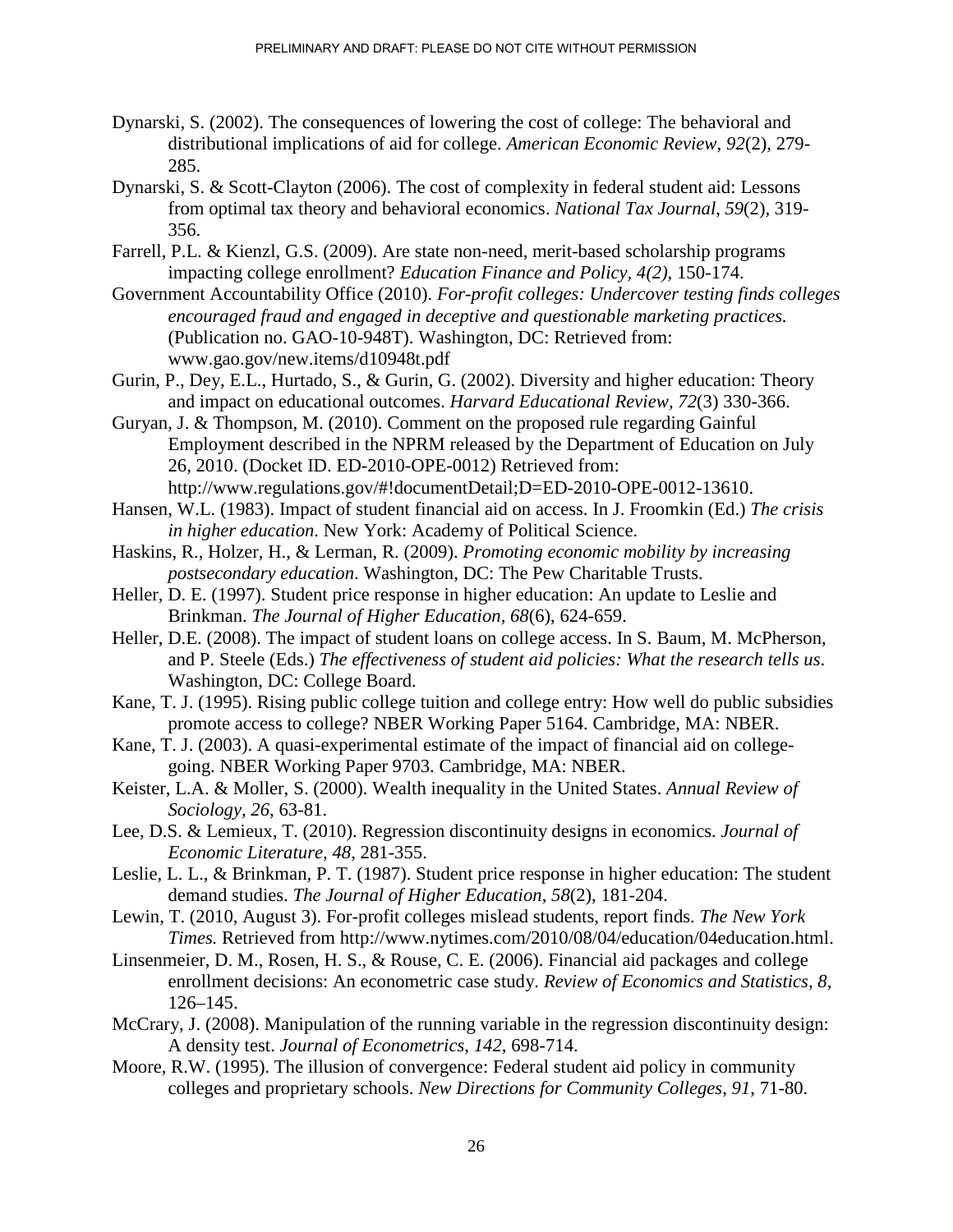- Perna, L. (2008). Understanding high school students' willingness to borrow to pay for college. *Research in Higher Education, 49*, 589-606.
- Seftor, N., & Turner, S. (2002). Back to school: Federal student aid policy and adult college enrollment. *Journal of Human Resources, 37*, 337–352.
- Taylor, A.N. (2010). Your results may vary: Protecting students and taxpayers through tighter regulation of proprietary school representations. *Administrative Law Review*, *62*(3), 729- 782.
- Turner, S.E. (2007). Higher education policies generating the  $21<sup>st</sup>$  century workforce. In H. Holzer & D. Nightengale (Eds.) *Reshaping the American workforce in a changing economy*. Washington, DC: Urban Institute Press.
- Van der Klaauw, W. (2002). A regression-discontinuity evaluation effect of financial aid offers on college enrollment. *International Economic Review, 43*, 1249–1287.
- Zimmerman, D. J. (2003). Peer effects in academic outcomes: Evidence from a natural experiment. *Review of Economics and Statistics*, *85*(1), 9-23.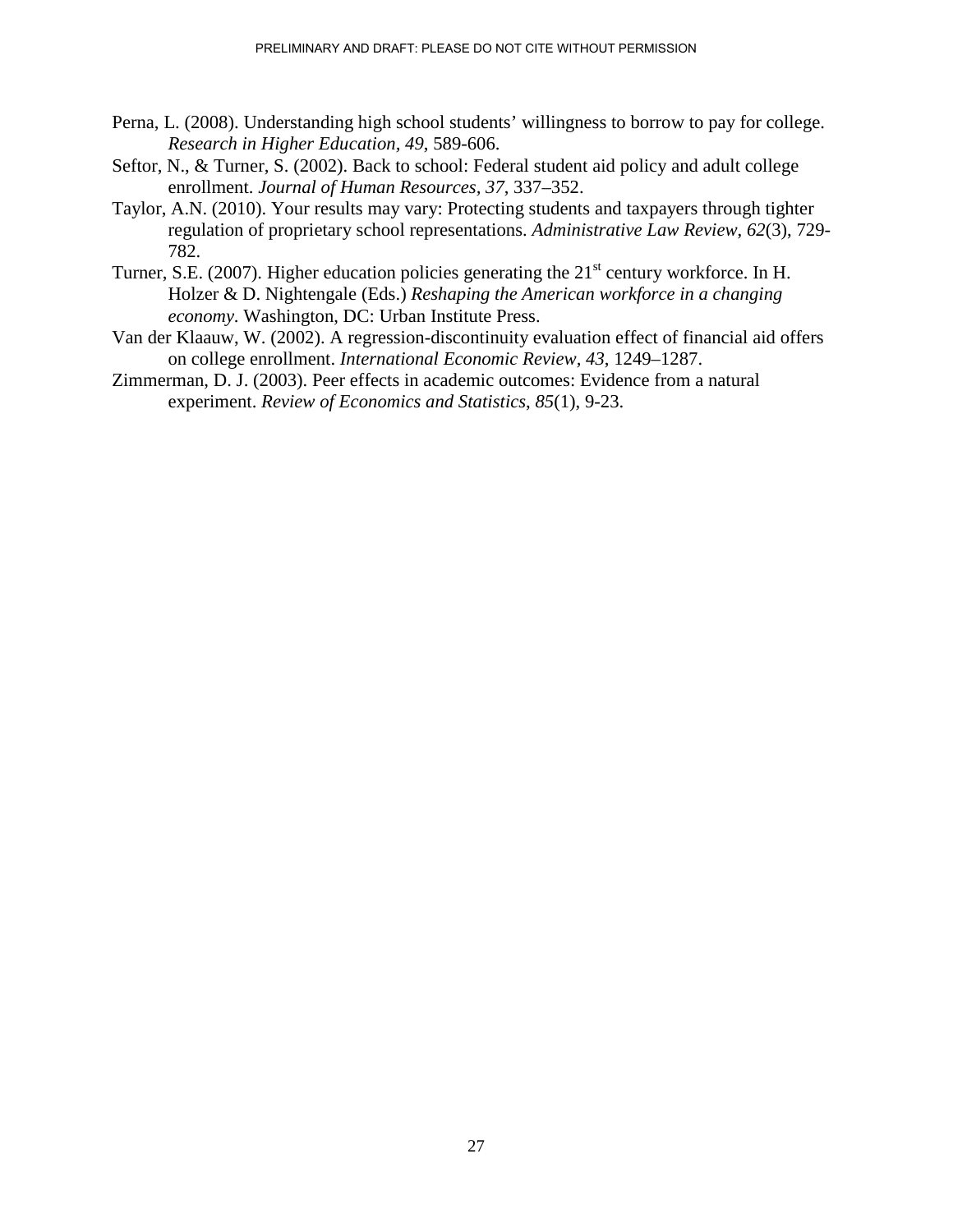| Program                                                  | Total Aid (\$MM) | 10-year Change in<br>Total Aid |
|----------------------------------------------------------|------------------|--------------------------------|
| <b>Grants</b>                                            |                  |                                |
| Pell                                                     | \$28,213         | 203%                           |
| Supplemental Educational Opportunity (SEOG)              | \$758            | $-5\%$                         |
| Leveraging Educational Assistance Partnership (LEAP)     | \$63             | 95%                            |
| Academic Competitiveness (ACG)                           | \$503            | n/a                            |
| Science and Mathematics Access to Retain Talent (SMART)  | \$361            | n/a                            |
|                                                          |                  |                                |
| Loans                                                    |                  |                                |
| Perkins                                                  | \$1,106          | $-22\%$                        |
| Subsidized Stafford – Federal Direct (FDLP)              | \$14,190         | 105%                           |
| Subsidized Stafford – Federal Family Education (FFELP)   | \$22,551         | 61%                            |
| Unsubsidized Stafford – Federal Direct (FDLP)            | \$16,721         | 251%                           |
| Unsubsidized Stafford - Federal Family Education (FFELP) | \$27,968         | 155%                           |
| PLUS – Federal Direct (FDLP)                             | \$5,934          | 309%                           |
| PLUS - Federal Family Education (FFELP)                  | \$8,231          | 195%                           |
|                                                          |                  |                                |
| <b>Federal Work Study</b>                                | \$1,417          | 20%                            |

# **Table 1: Title IV Federal Student Aid, 2009-2010 Academic Year**

*Source: Baum, Payea, & Cardenas-Elliot (2010). ACG and SMART grants started within the past 10 years and therefore 10 year change is not displayed.*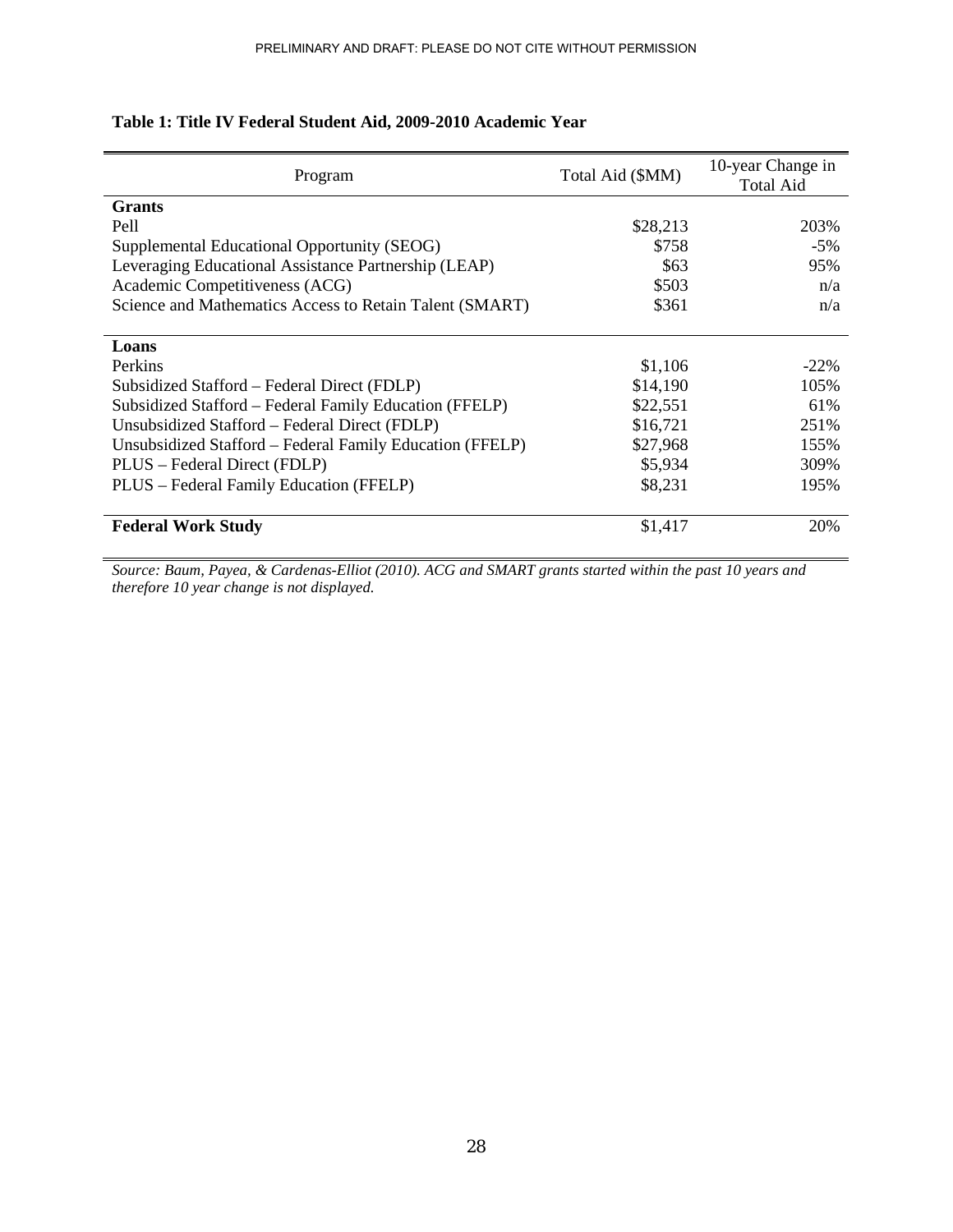| Detailed Sector            | # of<br>Institutions | # of<br>Sanctioned<br>Institutions | Average<br>Total<br>Enrollment | Average %<br>Minority | Average %<br>Part-Time |
|----------------------------|----------------------|------------------------------------|--------------------------------|-----------------------|------------------------|
|                            |                      |                                    |                                |                       |                        |
| Public 4-yr                | 555                  | 2                                  | 10,308                         | 26%                   | 29%                    |
| Private, Non-Profit, 4-yr  | 1,463                | 27                                 | 2,028                          | 23%                   | 25%                    |
| For-profit 4-yr            | 87                   | 5                                  | 1,074                          | 33%                   | 20%                    |
| Public 2-yr                | 1,082                | 97                                 | 5,130                          | 25%                   | 56%                    |
| Private, Non-Profit, 2-yr  | 305                  | 18                                 | 330                            | 22%                   | 18%                    |
| For-profit 2-yr            | 489                  | 75                                 | 346                            | 28%                   | 14%                    |
| Public $<$ 2-yr            | 255                  | 25                                 | 443                            | 18%                   | 28%                    |
| Private, Non-Profit, <2-yr | 60                   | 8                                  | 321                            | 41%                   | 10%                    |
| For-profit $<2$ -yr        | 1,509                | 500                                | 121                            | 42%                   | 20%                    |

# **Table 2: Sample Summary Statistics**

*Source: IPEDS and cohort default rate data.*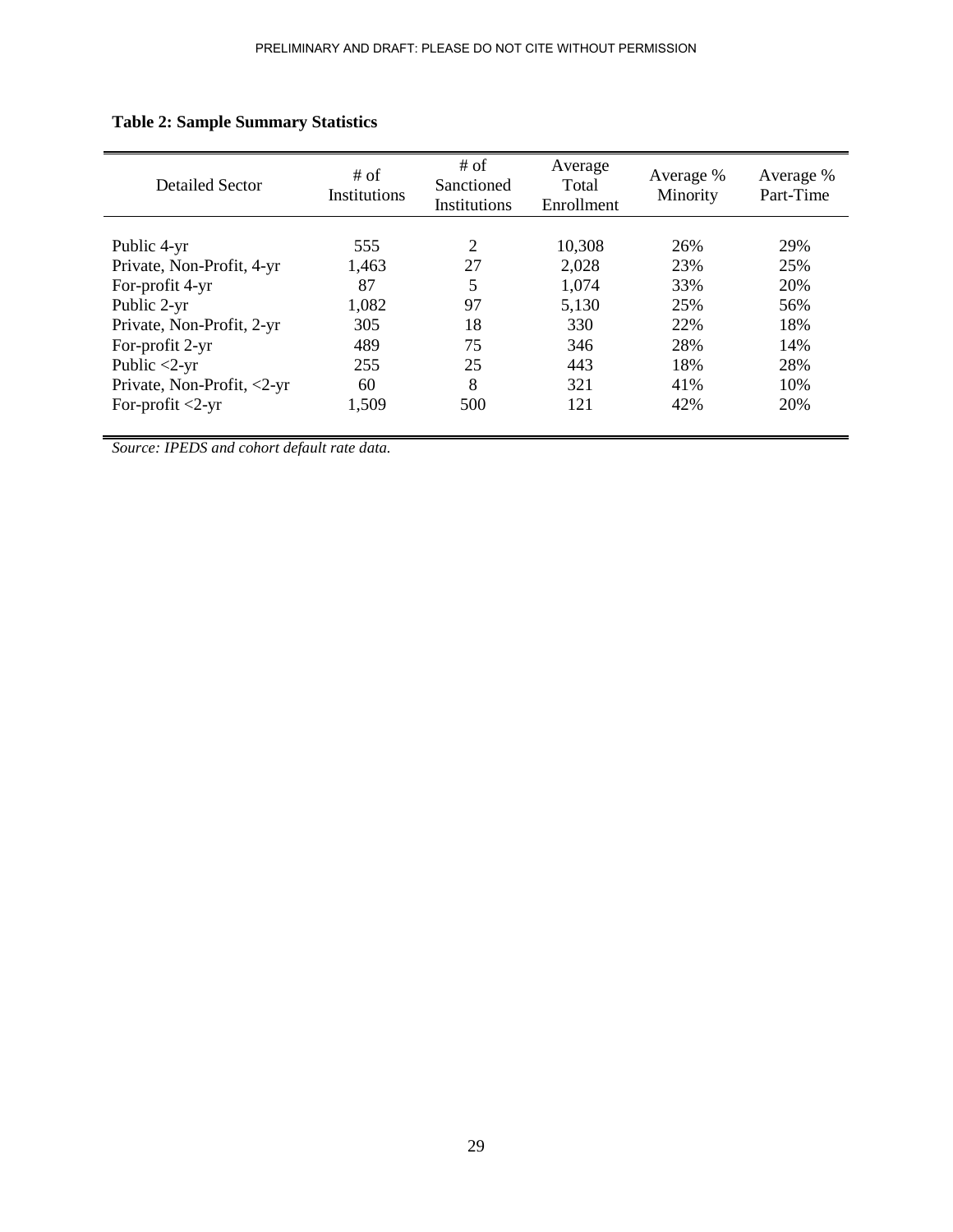| <b>Status</b>                                      | 1992  | 1993  | 1994  | 1995  | 1996  | 1997  | 1998  | 1999           |
|----------------------------------------------------|-------|-------|-------|-------|-------|-------|-------|----------------|
| Panel A: All Institutions                          |       |       |       |       |       |       |       |                |
| All Institutions                                   | 3,641 | 4,856 | 4,870 | 4,761 | 5,016 | 5,040 | 5,239 | 5,280          |
| Subject to Title IV Loss (CDR $>40\%$ )            | 60    | 163   | 170   | 131   | 104   | 74    | 53    | 10             |
| Subject to Title IV Loss $(3X \text{ CDR} > 25\%)$ | 18    | 160   | 353   | 290   | 236   | 185   | 118   | 40             |
| <b>Panel B: Public Institutions</b>                |       |       |       |       |       |       |       |                |
| All Institutions                                   | 1,567 | 1,575 | 1,572 | 1,538 | 1,700 | 1,729 | 1,801 | 1,841          |
| Subject to Title IV Loss (CDR $>40\%$ )            | 25    | 15    | 17    | 13    | 8     | 11    | 7     | $\overline{0}$ |
| Subject to Title IV Loss (3X CDR > 25%)            | 7     | 10    | 33    | 24    | 23    | 18    | 15    | 4              |
| Panel C: Private, Non-Profit Institutions          |       |       |       |       |       |       |       |                |
| All Institutions                                   | 1,619 | 1,673 | 1,673 | 1,638 | 1,650 | 1,626 | 1,667 | 1,663          |
| Subject to Title IV Loss (CDR >40%)                | 12    | 15    | 12    | 12    | 8     | 10    | 9     | 3              |
| Subject to Title IV Loss (3X CDR > 25%)            | 3     | 8     | 16    | 11    | 10    | 9     | 11    | 5              |
| Panel D: For-Profit Institutions                   |       |       |       |       |       |       |       |                |
| All Institutions                                   | 455   | 1,608 | 1,625 | 1,585 | 1,666 | 1,685 | 1,771 | 1,776          |
| Subject to Title IV Loss (CDR $>40\%$ )            | 23    | 133   | 141   | 106   | 88    | 53    | 37    |                |
| Subject to Title IV Loss $(3X \text{ CDR} > 25\%)$ | 8     | 142   | 304   | 255   | 203   | 158   | 92    | 31             |

### **Table 3: Number of Institutions Subject to Sanction in Sample**

*Notes: Schools that are subject to Title IV loss based on the one-year threshold may also be counted in the count of schools that lose Title IV eligibility based on violating the lower threshold for three consecutive years. Source: IPEDS and cohort default rate data.*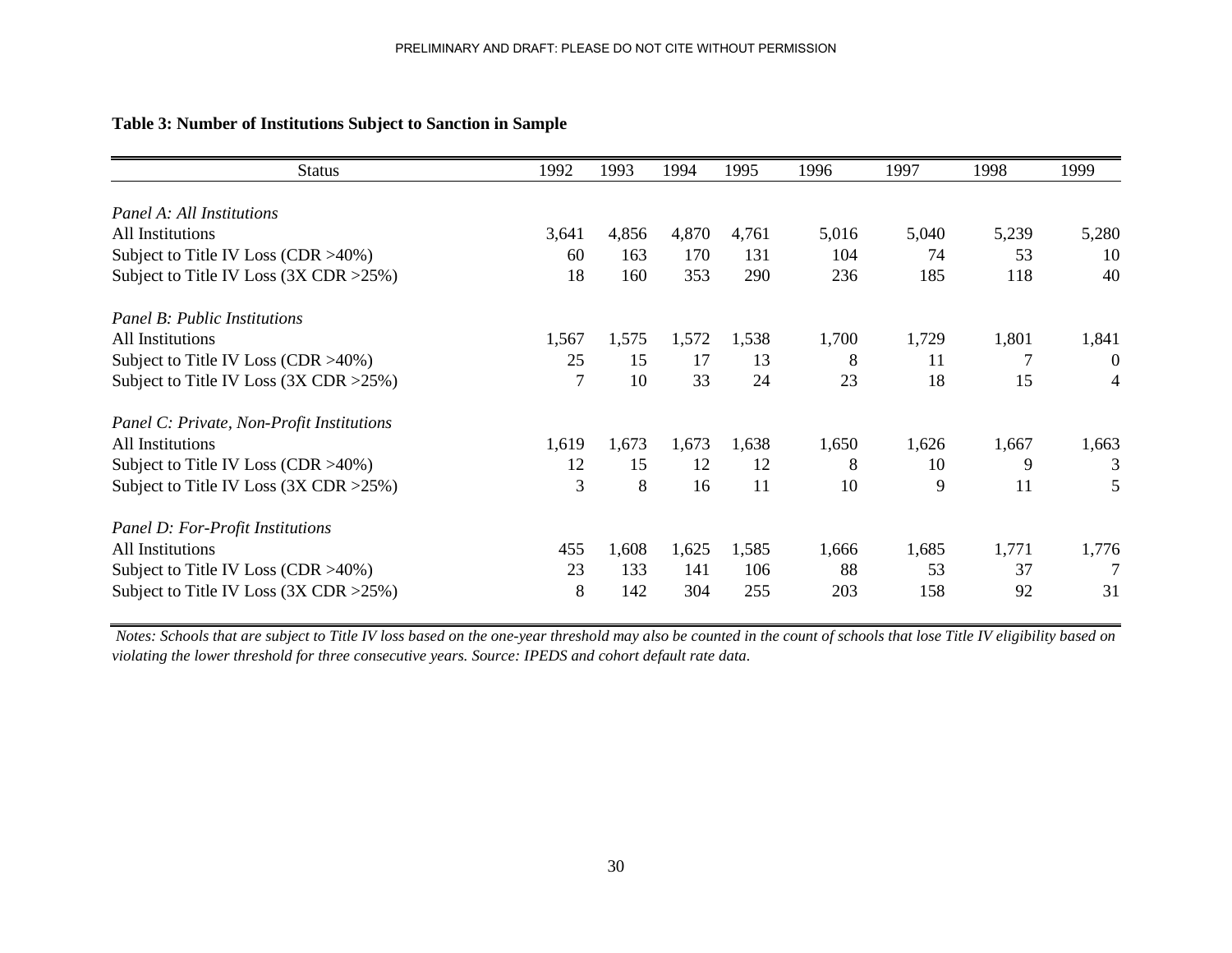|                                | ln(Enrollment) | % Minority | % Part-time |
|--------------------------------|----------------|------------|-------------|
|                                | (1)            | (2)        | (3)         |
| Panel A: With Fixed Effects    |                |            |             |
| Subject to Title IV Loss       | $-0.167***$    | 0.020      | $0.035**$   |
|                                | (0.049)        | (0.014)    | (0.016)     |
|                                |                |            |             |
| Panel B: Without Fixed Effects | $-0.029$       |            |             |
| Subject to Title IV Loss       |                | $0.265***$ | $-0.016$    |
|                                | (0.057)        | (0.025)    | (0.019)     |
| Private 4-yr                   | $-0.712***$    | $-0.006$   | $-0.008$    |
|                                | (0.052)        | (0.013)    | (0.010)     |
| For-profit 4-yr                | $-1.075***$    | $0.051**$  | $-0.057***$ |
|                                | (0.104)        | (0.021)    | (0.021)     |
| Public 2-yr                    | $-0.062$       | $-0.027**$ | $0.291***$  |
|                                | (0.042)        | (0.012)    | (0.009)     |
| Private 2-yr                   | $-2.377***$    | $-0.001$   | $-0.070***$ |
|                                | (0.091)        | (0.016)    | (0.016)     |
| For-profit 2-yr                | $-2.010***$    | $0.054***$ | $-0.100***$ |
|                                | (0.065)        | (0.014)    | (0.012)     |
| Public $<$ 2-yr                | $-2.230***$    | $-0.028*$  | $0.041*$    |
|                                | (0.101)        | (0.017)    | (0.022)     |
| Private $<$ 2-yr               | $-2.864***$    | $0.145***$ | $-0.146***$ |
|                                | (0.154)        | (0.040)    | (0.026)     |
| For-profit <2-yr               | $-2.977***$    | $0.100***$ | $-0.042***$ |
|                                | (0.060)        | (0.014)    | (0.011)     |
| Observations                   | 38,680         | 38,354     | 38,703      |
| Number of Institutions         | 5,799          | 5,792      | 5,805       |
|                                |                |            |             |

### **Table 4: Ordinary Least Squares Estimates of the Effect of Title IV Loss**

*Notes: Heteroskedasticity robust standard errors are clustered by institution and included in parentheses. \*Significant at 10%, \*\* significant at 5%, \*\*\*significant at 1%. Models include institution fixed effects and controls for year and years since sanction, but coefficients are not displayed. Source: IPEDS and cohort default rate data.*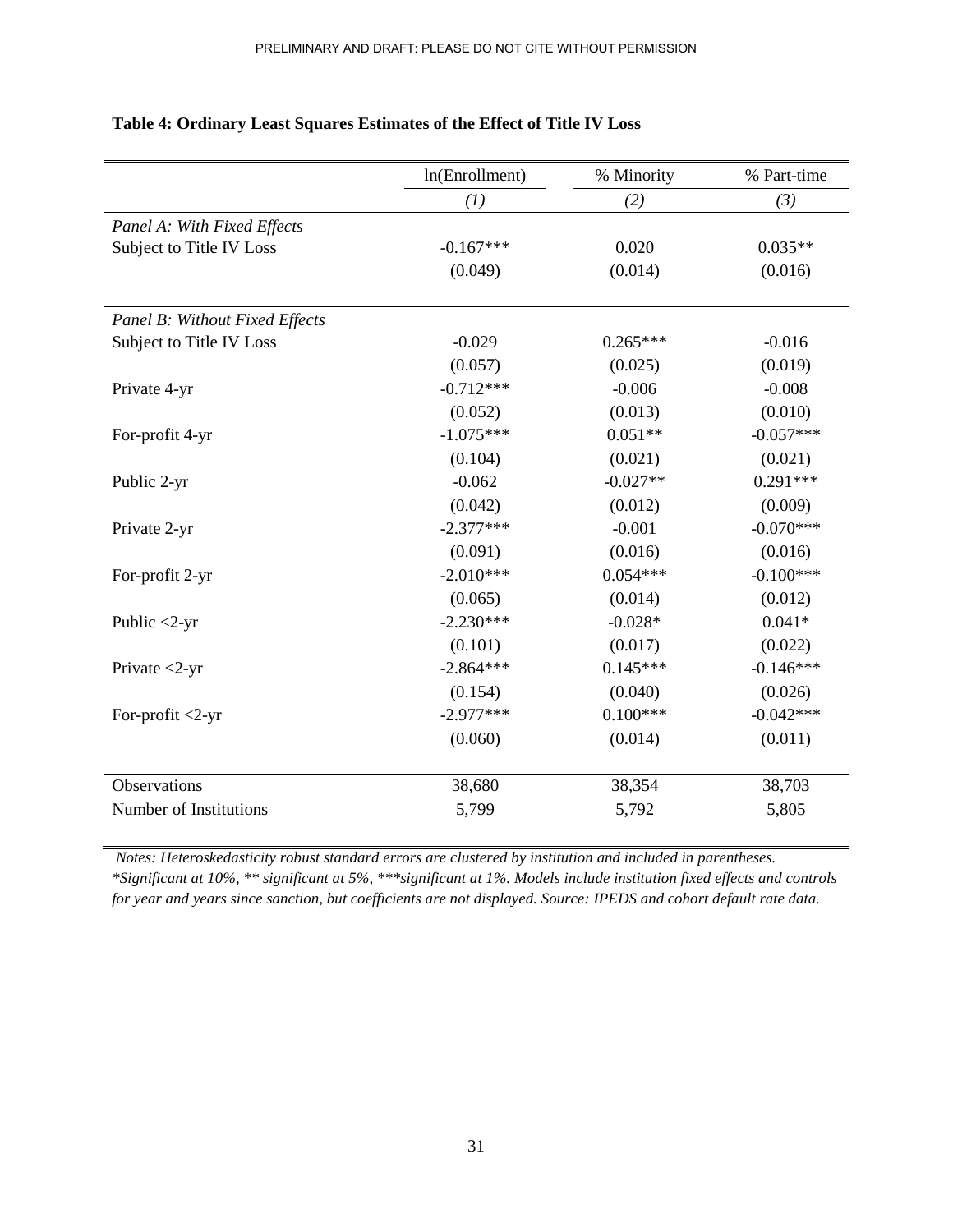|                                              | ln(Enrollment) | % Minority | % Part-time |
|----------------------------------------------|----------------|------------|-------------|
|                                              | (I)            | (2)        | (3)         |
| Panel A: Actual Loss                         |                |            |             |
| Subject to Title IV Loss                     | $-0.148***$    | 0.015      | 0.010       |
|                                              | (0.053)        | (0.015)    | (0.017)     |
| Panel B: Loss including Expectations         |                |            |             |
| Subject to Title IV Loss                     | $-0.145***$    | 0.014      | 0.009       |
|                                              | (0.054)        | (0.015)    | (0.017)     |
| $CDR_t > 25%$                                | $-0.026$       | $-0.004$   | $0.017*$    |
|                                              | (0.026)        | (0.007)    | (0.009)     |
| $CDR_{t-1} > 25\%$                           | $-0.025$       | $-0.008$   | $-0.004$    |
|                                              | (0.023)        | (0.006)    | (0.007)     |
| $CDR_{t-2} > 25\%$                           | 0.004          | $-0.004$   | $-0.011*$   |
|                                              | (0.020)        | (0.005)    | (0.006)     |
| $CDR_{t-1}$ > 25% & $CDR_{t-2}$ > 25%        | $-0.009$       | 0.010      | 0.003       |
|                                              | (0.023)        | (0.006)    | (0.007)     |
| $CDR_t > 25\% \& CDR_{t-1} > 25\%$           | 0.023          | $-0.001$   | $-0.008$    |
|                                              | (0.021)        | (0.006)    | (0.007)     |
| Joint significance test, Total Effect        | 0.07           | 0.44       | 0.17        |
| Joint significance test, Expectations Effect | 0.59           | 0.51       | 0.13        |
| Observations                                 | 36,258         | 35,970     | 36,279      |
| Number of Institutions                       | 4,812          | 4,817      | 4,817       |

### **Table 5: Dynamic Regression Discontinuity Estimates of the Effect of Title IV Loss**

*Notes: Heteroskedasticity robust standard errors are clustered by institution and included in parentheses. \*Significant at 10%, \*\* significant at 5%, \*\*\*significant at 1%. Models include third order polynomials, institution fixed effects, and controls for year and years since sanction, but coefficients are not displayed. Joint significance test displays the two-sided Wald test p-value. Source: IPEDS and cohort default rate data.*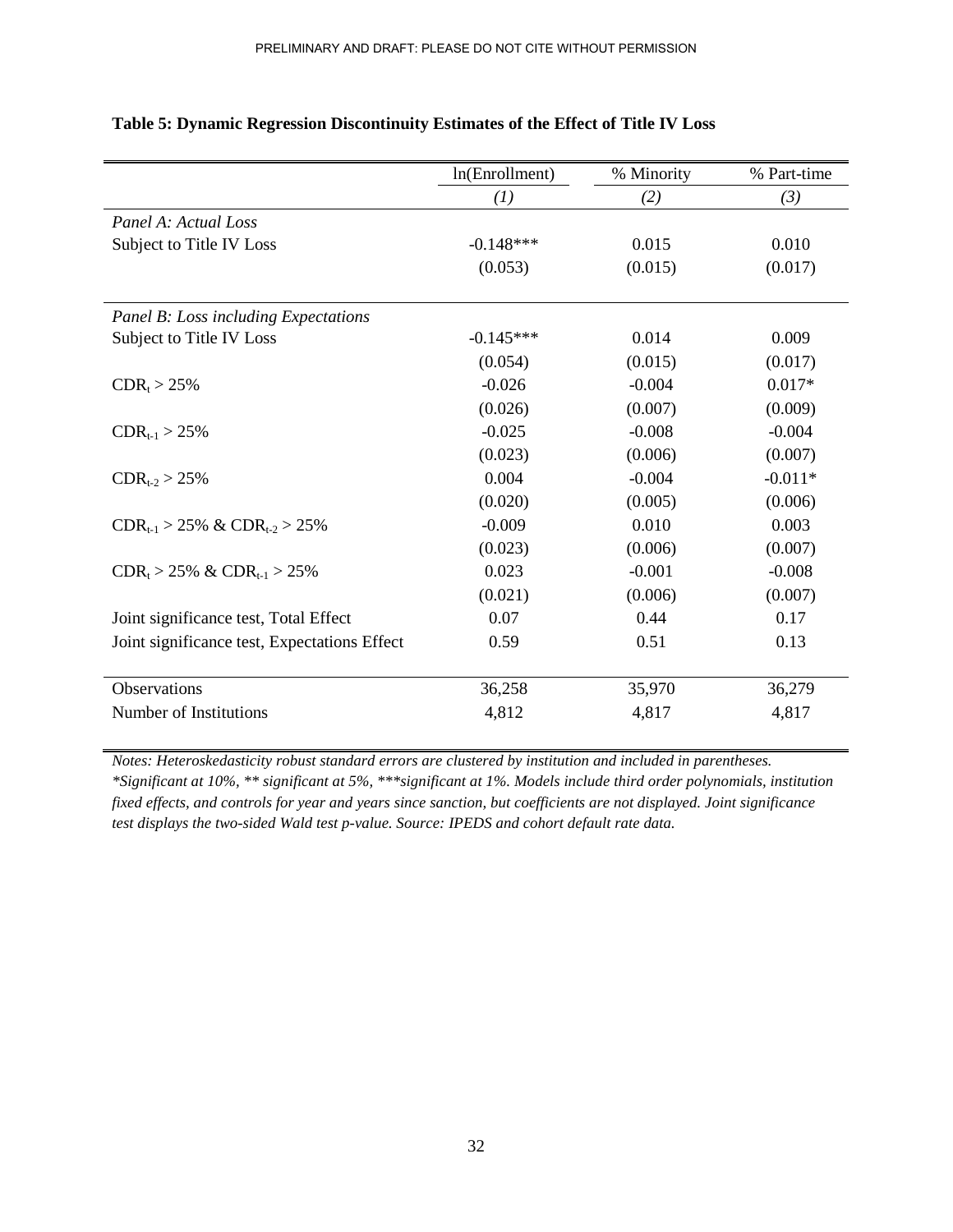|                                              |                             | ln(Enrollment)                |                             | % Minority                    | % Part-Time                 |                        |  |
|----------------------------------------------|-----------------------------|-------------------------------|-----------------------------|-------------------------------|-----------------------------|------------------------|--|
|                                              | 1st Year<br><b>Students</b> | Continuing<br><b>Students</b> | 1st Year<br><b>Students</b> | Continuing<br><b>Students</b> | 1st Year<br><b>Students</b> | Continuing<br>Students |  |
|                                              | (1)                         | (2)                           | (3)                         | (4)                           | (5)                         | (6)                    |  |
| Panel A: Actual Loss                         |                             |                               |                             |                               |                             |                        |  |
| Subject to Title IV Loss                     | $-0.253***$                 | $-0.005$                      | 0.022                       | $-0.003$                      | 0.019                       | 0.010                  |  |
|                                              | (0.078)                     | (0.128)                       | (0.015)                     | (0.028)                       | (0.017)                     | (0.028)                |  |
| Panel B: Loss including Expectations         |                             |                               |                             |                               |                             |                        |  |
| Subject to Title IV Loss                     | $-0.251***$                 | $-0.001$                      | 0.021                       | $-0.003$                      | 0.018                       | 0.010                  |  |
|                                              | (0.078)                     | (0.128)                       | (0.015)                     | (0.028)                       | (0.017)                     | (0.027)                |  |
| $CDR_{t-1} > 25\%$                           | $-0.052*$                   | 0.015                         | $-0.005$                    | 0.002                         | $-0.003$                    | 0.015                  |  |
|                                              | (0.030)                     | (0.052)                       | (0.007)                     | (0.010)                       | (0.008)                     | (0.012)                |  |
| $CDR_{t-2} > 25\%$                           | $-0.002$                    | 0.031                         | $-0.003$                    | $-0.002$                      | $-0.011*$                   | $-0.005$               |  |
|                                              | (0.026)                     | (0.046)                       | (0.006)                     | (0.009)                       | (0.007)                     | (0.011)                |  |
| $CDR_{t-1} > 25\% \& CDR_{t-2} > 25\%$       | 0.003                       | $-0.039$                      | 0.009                       | $-0.004$                      | 0.001                       | 0.001                  |  |
|                                              | (0.029)                     | (0.056)                       | (0.006)                     | (0.012)                       | (0.008)                     | (0.013)                |  |
| $CDR_t > 25\% \& CDR_{t-1} > 25\%$           | 0.022                       | $-0.011$                      | 0.000                       | $-0.007$                      | $-0.008$                    | $-0.002$               |  |
|                                              | (0.028)                     | (0.050)                       | (0.006)                     | (0.010)                       | (0.008)                     | (0.013)                |  |
| Joint significance test, Total Effect        | 0.03                        | 0.96                          | 0.50                        | 0.98                          | 0.06                        | 0.83                   |  |
| Joint significance test, Expectations Effect | 0.56                        | 0.92                          | 0.76                        | 0.96                          | 0.05                        | 0.73                   |  |
| <b>Observations</b>                          | 35,846                      | 28,676                        | 35,562                      | 28,646                        | 35,901                      | 28,766                 |  |
| Number of Institutions                       | 4,763                       | 3,629                         | 4,771                       | 3,637                         | 4,771                       | 3,637                  |  |

### **Table 6: Dynamic Regression Discontinuity Estimates of the Effect of Title IV Loss, 1st Year vs. Continuing Students**

*Notes: Heteroskedasticity robust standard errors are clustered by institution and included in parentheses. \*Significant at 10%, \*\* significant at 5%, \*\*\*significant at 1%. Models include third order polynomials, institution fixed effects, and controls for year and years since sanction, but coefficients are not displayed. Joint significance test displays the two-sided Wald test p-value. Source: IPEDS and cohort default rate data.*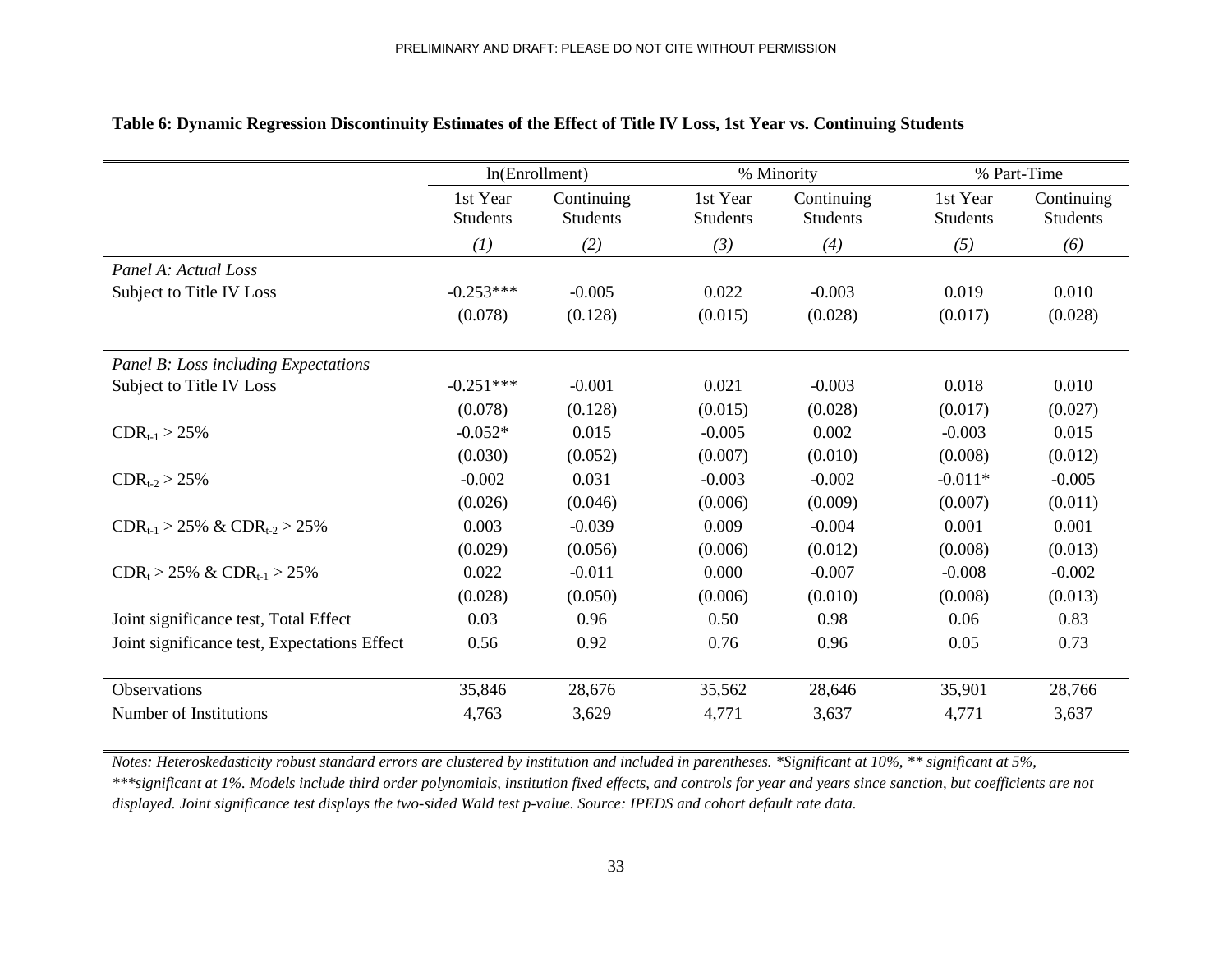|                                  |          | All Students                 |             | 1st Year Students |                              | <b>Continuing Students</b> |         |                              |                |
|----------------------------------|----------|------------------------------|-------------|-------------------|------------------------------|----------------------------|---------|------------------------------|----------------|
|                                  | Public   | Private,<br>$Non-$<br>Profit | For-Profit  | Public            | Private,<br>$Non-$<br>Profit | For-Profit                 | Public  | Private,<br>$Non-$<br>Profit | For-<br>Profit |
| Panel A: ln(Enrollment)          |          |                              |             |                   |                              |                            |         |                              |                |
| Subject to Title IV Loss         | $-0.097$ | $-0.153$                     | $-0.208***$ | $-0.343**$        | $-0.214$                     | $-0.227**$                 | 0.098   | $-0.200$                     | $-0.196$       |
|                                  | (0.093)  | (0.182)                      | (0.076)     | (0.156)           | (0.282)                      | (0.104)                    | (0.139) | (0.220)                      | (0.306)        |
| Observations                     | 12,610   | 12,804                       | 10,844      | 12,526            | 12,585                       | 10,735                     | 11,836  | 12,147                       | 4,693          |
| Number of Institutions           | 1,578    | 1,665                        | 1,569       | 1,565             | 1,645                        | 1,553                      | 1,469   | 1,562                        | 598            |
| <b>Panel B: Percent Minority</b> |          |                              |             |                   |                              |                            |         |                              |                |
| Subject to Title IV Loss         | 0.015    | 0.000                        | $-0.004$    | 0.018             | 0.011                        | 0.003                      | 0.019   | $-0.006$                     | $-0.066$       |
|                                  | (0.013)  | (0.057)                      | (0.022)     | (0.015)           | (0.060)                      | (0.022)                    | (0.012) | (0.064)                      | (0.077)        |
| Observations                     | 12,600   | 12,778                       | 10,592      | 12,529            | 12,564                       | 10,469                     | 11,854  | 12,147                       | 4,645          |
| Number of Institutions           | 1,570    | 1,647                        | 1,554       | 1,470             | 1,564                        | 1,554                      | 1,580   | 1,667                        | 603            |
| Panel C: Percent Part Time       |          |                              |             |                   |                              |                            |         |                              |                |
| Subject to Title IV Loss         | 0.005    | $0.084*$                     | $-0.005$    | 0.006             | $0.123**$                    | $-0.001$                   | 0.002   | 0.019                        | $-0.005$       |
|                                  | (0.028)  | (0.048)                      | (0.022)     | (0.030)           | (0.055)                      | (0.023)                    | (0.033) | (0.063)                      | (0.062)        |
| Observations                     | 12,614   | 12,812                       | 10,853      | 12,546            | 12,601                       | 10,754                     | 11,856  | 12,168                       | 4,742          |
| Number of Institutions           | 1,570    | 1,647                        | 1,554       | 1,470             | 1,564                        | 1,554                      | 1,580   | 1,667                        | 603            |

# **Table 7: Dynamic Regression Discontinuity Estimates of the Effect of Title IV Loss, By Sector**

*Notes: Heteroskedasticity robust standard errors are clustered by institution and included in parentheses. \*Significant at 10%, \*\* significant at 5%, \*\*\*significant at 1%. Models include third order polynomials, institution fixed effects, and controls for year and years since sanction, but coefficients are not displayed. Source: IPEDS and cohort default rate data.*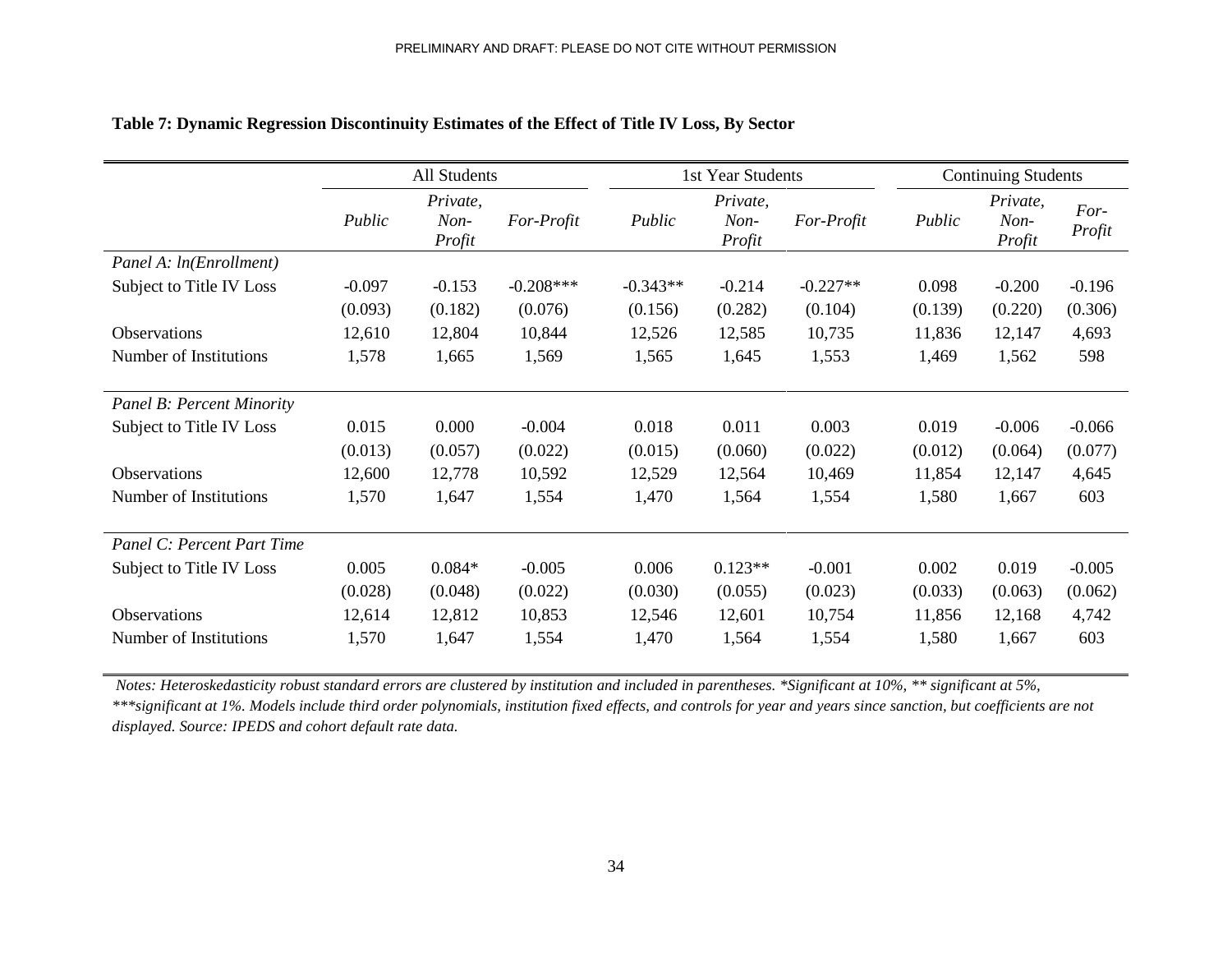

**Figure 1: Cohort Default Rate Distribution**

*Notes: Histogram uses one percentage point bins. Default rate data censored at 50 percent. Source: cohort default rate data.*



*Notes: Kernel density plots by year using a triangular kernel and a bandwidth of one percentage point. Default rate data censored at 50 percent. Source: cohort default rate data.*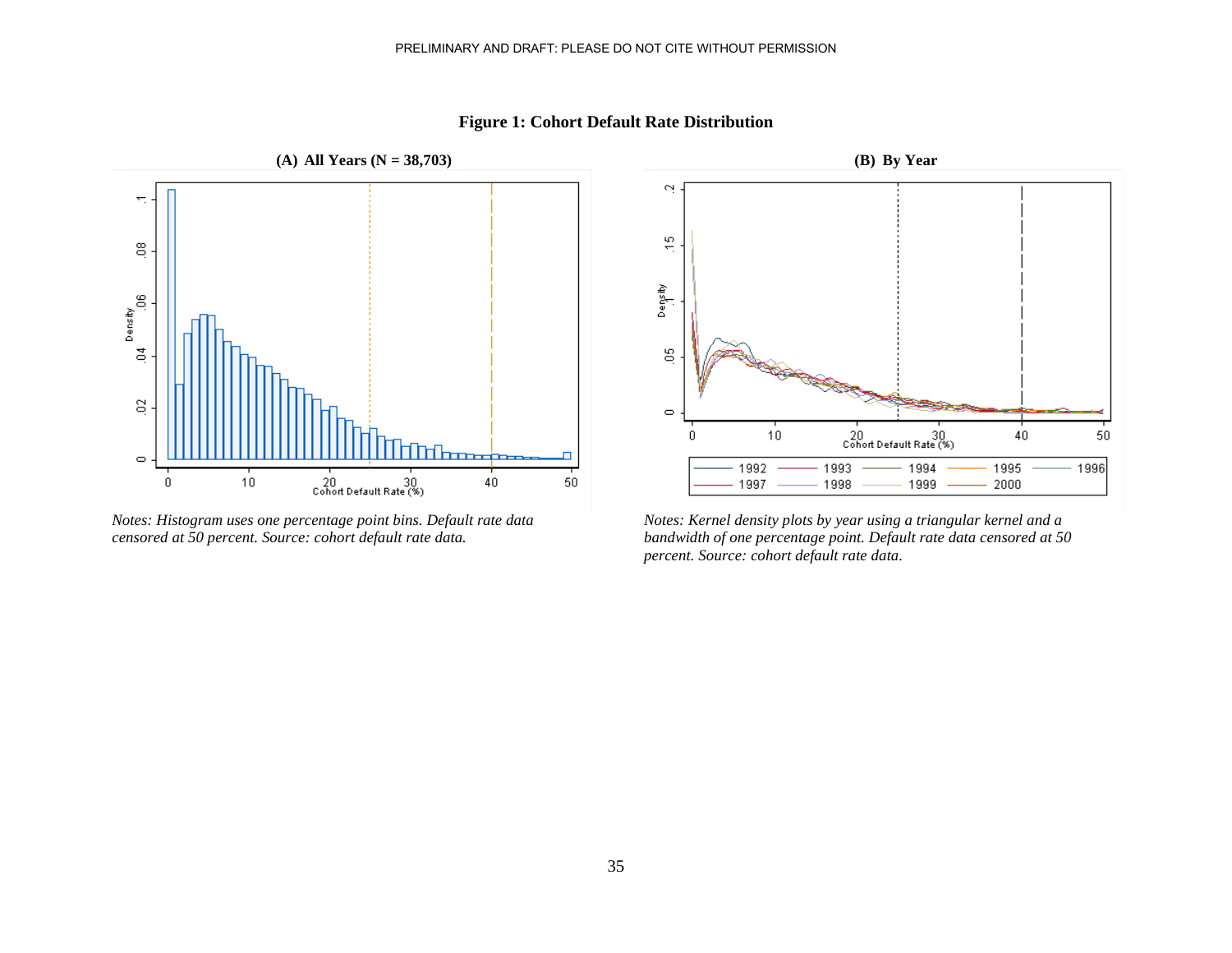

### **Figure 2: Graphical Discontinuities: Enrollment, % Minority, % Part Time**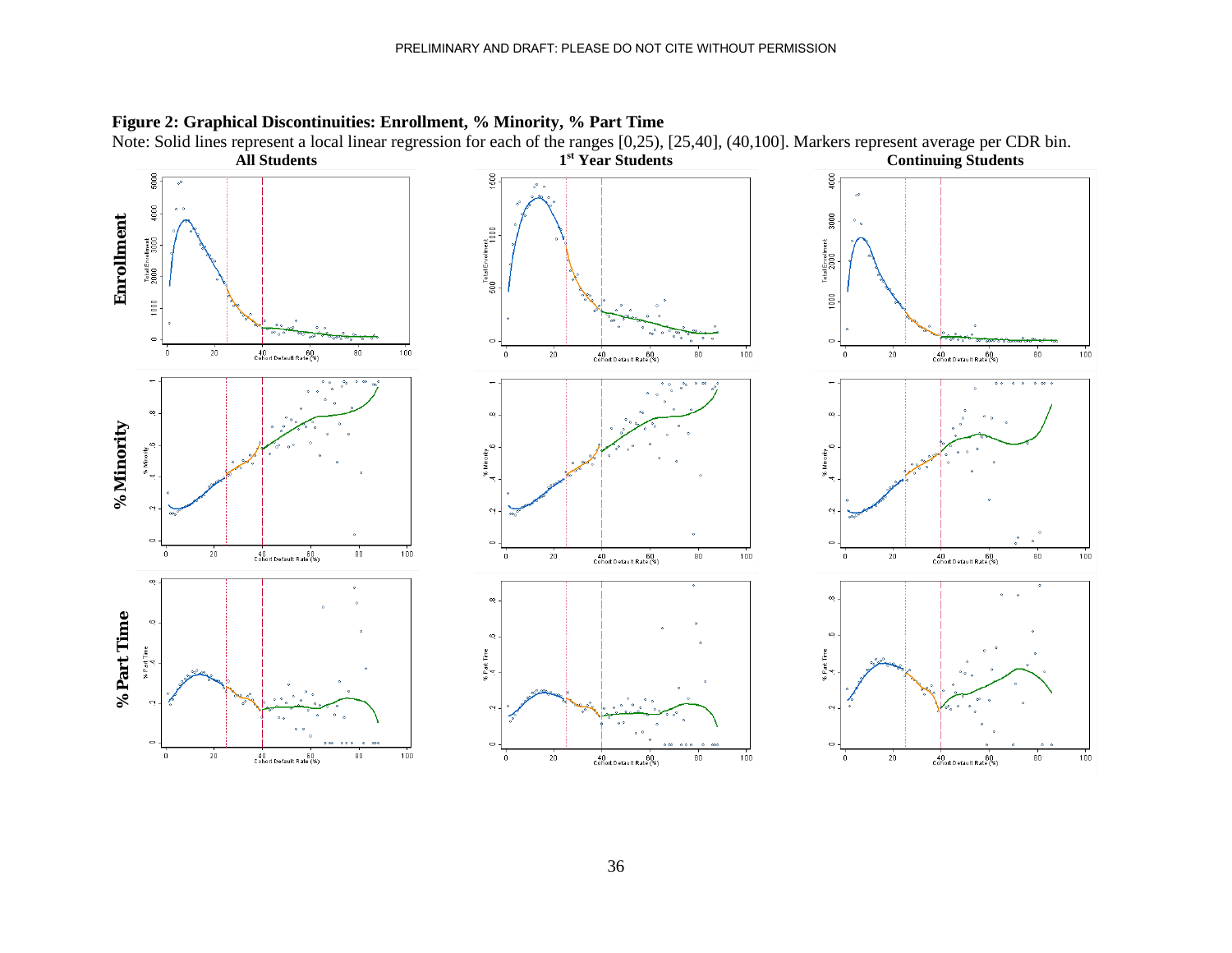| Bandwidth:             | 1.00     | 0.50                       | 0.25     | 0.10     | 0.06     | 0.04     |
|------------------------|----------|----------------------------|----------|----------|----------|----------|
|                        | (1)      | (2)                        | (3)      | (4)      | (5)      | (6)      |
|                        |          | Panel A: All Students      |          |          |          |          |
| Polynomial of order:   |          |                            |          |          |          |          |
| Zero                   | $-0.154$ | $-0.156$                   | $-0.101$ | $-0.130$ | $-0.051$ | $-0.010$ |
|                        | (0.053)  | (0.053)                    | (0.059)  | (0.092)  | (0.122)  | (0.194)  |
| One                    | $-0.152$ | $-0.155$                   | $-0.099$ | $-0.127$ | $-0.050$ | $-0.011$ |
|                        | (0.054)  | (0.054)                    | (0.059)  | (0.092)  | (0.122)  | (0.194)  |
| Two                    | $-0.148$ | $-0.154$                   | $-0.097$ | $-0.126$ | $-0.050$ | $-0.012$ |
|                        | (0.054)  | (0.053)                    | (0.059)  | (0.092)  | (0.122)  | (0.193)  |
| Three                  | $-0.148$ | $-0.153$                   | $-0.097$ | $-0.127$ | $-0.051$ | $-0.013$ |
|                        | (0.053)  | (0.054)                    | (0.059)  | (0.092)  | (0.121)  | (0.193)  |
| Four                   | $-0.146$ | $-0.151$                   | $-0.097$ | $-0.126$ | $-0.051$ | $-0.014$ |
|                        | (0.053)  | (0.053)                    | (0.059)  | (0.092)  | (0.121)  | (0.194)  |
| Five                   | $-0.146$ | $-0.151$                   | $-0.098$ | $-0.126$ | $-0.050$ | $-0.013$ |
|                        | (0.053)  | (0.053)                    | (0.059)  | (0.092)  | (0.122)  | (0.194)  |
| Observations           | 36,258   | 36,211                     | 33,278   | 9,590    | 5,128    | 3,293    |
| Number of Institutions | 4,812    | 4,808                      | 4,443    | 1,472    | 861      | 568      |
|                        |          | Panel B: 1st Year Students |          |          |          |          |
| Polynomial of order:   |          |                            |          |          |          |          |
| Zero                   | $-0.255$ | $-0.257$                   | $-0.255$ | $-0.232$ | $-0.144$ | $-0.073$ |
|                        | (0.077)  | (0.077)                    | (0.098)  | (0.145)  | (0.208)  | (0.234)  |
| One                    | $-0.254$ | $-0.260$                   | $-0.251$ | $-0.232$ | $-0.145$ | $-0.077$ |
|                        | (0.078)  | (0.079)                    | (0.098)  | (0.145)  | (0.209)  | (0.233)  |
| Two                    | $-0.253$ | $-0.260$                   | $-0.247$ | $-0.231$ | $-0.144$ | $-0.082$ |
|                        | (0.078)  | (0.079)                    | (0.098)  | (0.145)  | (0.209)  | (0.230)  |
| Three                  | $-0.253$ | $-0.260$                   | $-0.248$ | $-0.232$ | $-0.146$ | $-0.084$ |
|                        | (0.078)  | (0.079)                    | (0.098)  | (0.145)  | (0.207)  | (0.230)  |
| Four                   | $-0.252$ | $-0.259$                   | $-0.248$ | $-0.232$ | $-0.146$ | $-0.086$ |
|                        | (0.078)  | (0.079)                    | (0.098)  | (0.145)  | (0.207)  | (0.230)  |
| Five                   | $-0.252$ | $-0.258$                   | $-0.249$ | $-0.231$ | $-0.146$ | $-0.083$ |
|                        | (0.078)  | (0.079)                    | (0.098)  | (0.145)  | (0.207)  | (0.231)  |
| Observations           | 35,846   | 35,799                     | 33,006   | 9,512    | 5,086    | 3,263    |
| Number of Institutions | 4,763    | 4,759                      | 4,407    | 1,457    | 854      | 562      |

### **Appendix Table A1: DRD Estimates of the Effect of Title IV Loss on ln(Enrollment)**

*Notes: Heteroskedasticity robust standard errors are clustered by institution and included in parentheses. Models include institution fixed effects and controls for year and years since sanction, but coefficients are not displayed. Third order polynomials are used for lagged relative distance terms. Source: IPEDS and cohort default rate data.*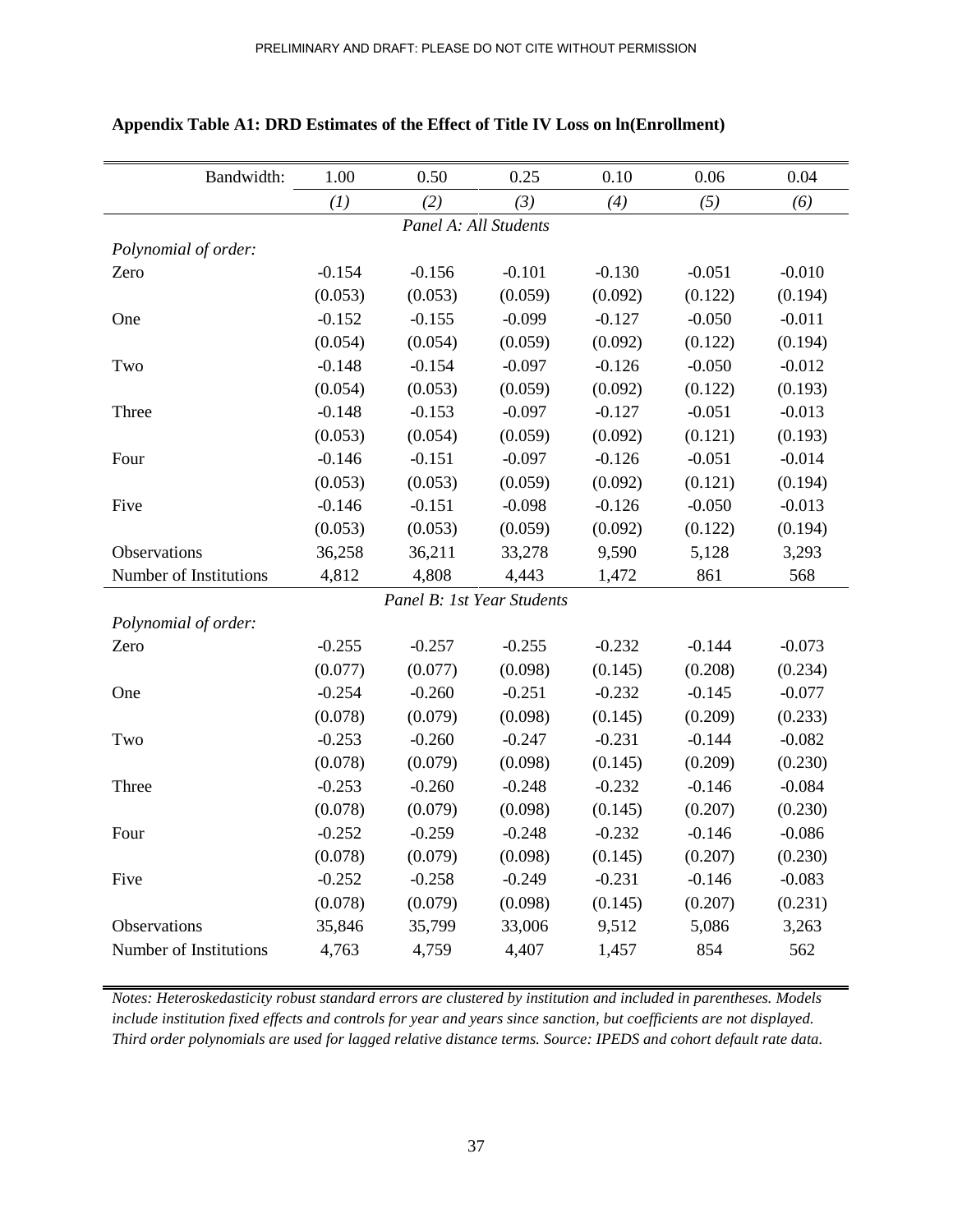| Bandwidth:             | 1.00    | 0.50                       | 0.25    | 0.10     | 0.06     | 0.04    |
|------------------------|---------|----------------------------|---------|----------|----------|---------|
|                        | (1)     | (2)                        | (3)     | (4)      | (5)      | (6)     |
|                        |         | Panel A: All Students      |         |          |          |         |
| Polynomial of order:   |         |                            |         |          |          |         |
| Zero                   | 0.014   | 0.014                      | 0.028   | $-0.004$ | $-0.030$ | 0.007   |
|                        | (0.014) | (0.014)                    | (0.015) | (0.024)  | (0.047)  | (0.038) |
| One                    | 0.015   | 0.014                      | 0.027   | $-0.005$ | $-0.029$ | 0.009   |
|                        | (0.015) | (0.015)                    | (0.015) | (0.024)  | (0.047)  | (0.039) |
| Two                    | 0.015   | 0.014                      | 0.027   | $-0.005$ | $-0.029$ | 0.008   |
|                        | (0.015) | (0.015)                    | (0.015) | (0.024)  | (0.047)  | (0.039) |
| Three                  | 0.015   | 0.015                      | 0.027   | $-0.004$ | $-0.029$ | 0.008   |
|                        | (0.015) | (0.015)                    | (0.015) | (0.024)  | (0.047)  | (0.039) |
| Four                   | 0.015   | 0.015                      | 0.027   | $-0.005$ | $-0.029$ | 0.007   |
|                        | (0.015) | (0.015)                    | (0.015) | (0.024)  | (0.047)  | (0.039) |
| Five                   | 0.022   | 0.015                      | 0.028   | $-0.005$ | $-0.029$ | 0.007   |
|                        | (0.015) | (0.015)                    | (0.015) | (0.024)  | (0.046)  | (0.039) |
| Observations           | 35,970  | 35,923                     | 32,997  | 9,455    | 5,048    | 3,231   |
| Number of Institutions | 4,817   | 4,813                      | 4,448   | 1,474    | 863      | 568     |
|                        |         | Panel B: 1st Year Students |         |          |          |         |
| Polynomial of order:   |         |                            |         |          |          |         |
| Zero                   | 0.021   | 0.022                      | 0.040   | 0.010    | $-0.017$ | 0.018   |
|                        | (0.015) | (0.015)                    | (0.016) | (0.026)  | (0.048)  | (0.041) |
| One                    | 0.022   | 0.022                      | 0.039   | 0.009    | $-0.016$ | 0.019   |
|                        | (0.015) | (0.015)                    | (0.016) | (0.026)  | (0.049)  | (0.041) |
| Two                    | 0.022   | 0.022                      | 0.039   | 0.009    | $-0.016$ | 0.019   |
|                        | (0.015) | (0.015)                    | (0.016) | (0.026)  | (0.049)  | (0.041) |
| Three                  | 0.022   | 0.022                      | 0.040   | 0.009    | $-0.016$ | 0.018   |
|                        | (0.015) | (0.015)                    | (0.016) | (0.026)  | (0.049)  | (0.041) |
| Four                   | 0.022   | 0.022                      | 0.040   | 0.009    | $-0.016$ | 0.017   |
|                        | (0.015) | (0.015)                    | (0.016) | (0.026)  | (0.048)  | (0.041) |
| Five                   | 0.022   | 0.022                      | 0.040   | 0.009    | $-0.016$ | 0.017   |
|                        | (0.015) | (0.015)                    | (0.016) | (0.026)  | (0.048)  | (0.041) |
| Observations           | 35,562  | 35,515                     | 32,734  | 9,378    | 5,007    | 3,201   |
| Number of Institutions | 4,771   | 4,767                      | 4,415   | 1,461    | 857      | 562     |

### **Appendix Table A2: DRD Estimates of the Effect of Title IV Loss on % Minority**

*Notes: Heteroskedasticity robust standard errors are clustered by institution and included in parentheses. Models include institution fixed effects and controls for year and years since sanction, but coefficients are not displayed. Third order polynomials are used for lagged relative distance terms. Source: IPEDS and cohort default rate data.*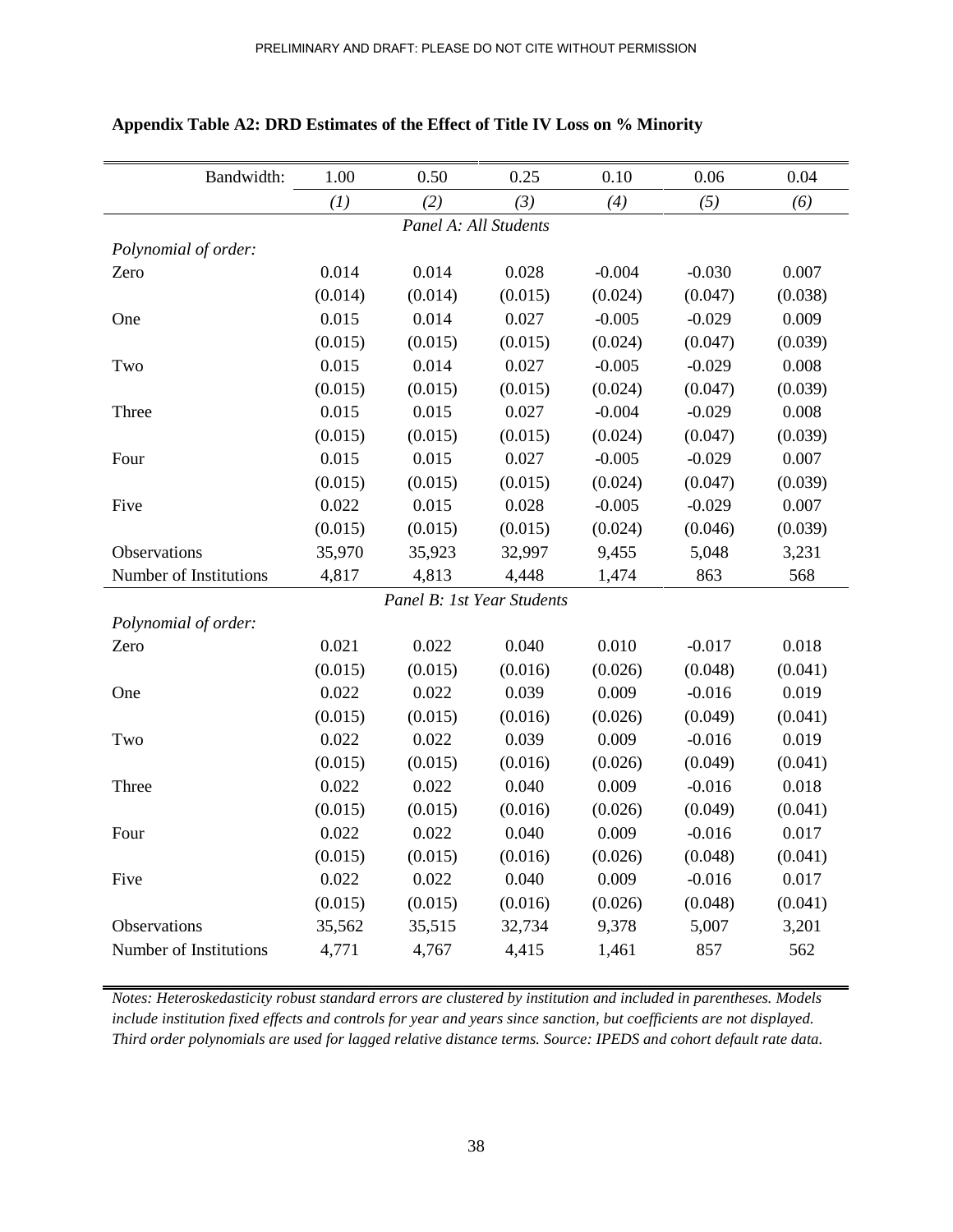| Bandwidth:             | 1.00    | 0.50                       | 0.25    | 0.10     | 0.06     | 0.04     |  |  |
|------------------------|---------|----------------------------|---------|----------|----------|----------|--|--|
|                        | (1)     | (2)                        | (3)     | (4)      | (5)      | (6)      |  |  |
| Panel A: All Students  |         |                            |         |          |          |          |  |  |
| Polynomial of order:   |         |                            |         |          |          |          |  |  |
| Zero                   | 0.013   | 0.011                      | 0.014   | $-0.013$ | $-0.016$ | $-0.010$ |  |  |
|                        | (0.016) | (0.017)                    | (0.015) | (0.021)  | (0.031)  | (0.048)  |  |  |
| One                    | 0.010   | 0.008                      | 0.010   | $-0.015$ | $-0.019$ | $-0.012$ |  |  |
|                        | (0.017) | (0.017)                    | (0.015) | (0.021)  | (0.031)  | (0.048)  |  |  |
| Two                    | 0.010   | 0.008                      | 0.009   | $-0.015$ | $-0.020$ | $-0.012$ |  |  |
|                        | (0.017) | (0.017)                    | (0.015) | (0.021)  | (0.031)  | (0.048)  |  |  |
| Three                  | 0.010   | 0.008                      | 0.009   | $-0.015$ | $-0.020$ | $-0.012$ |  |  |
|                        | (0.017) | (0.017)                    | (0.015) | (0.021)  | (0.031)  | (0.048)  |  |  |
| Four                   | 0.010   | 0.008                      | 0.009   | $-0.015$ | $-0.020$ | $-0.012$ |  |  |
|                        | (0.017) | (0.017)                    | (0.015) | (0.021)  | (0.031)  | (0.048)  |  |  |
| Five                   | 0.019   | 0.008                      | 0.009   | $-0.015$ | $-0.020$ | $-0.012$ |  |  |
|                        | (0.017) | (0.017)                    | (0.015) | (0.021)  | (0.031)  | (0.048)  |  |  |
| Observations           | 36,279  | 36,232                     | 33,293  | 9,598    | 5,132    | 3,295    |  |  |
| Number of Institutions | 4,817   | 4,813                      | 4,448   | 1,474    | 863      | 568      |  |  |
|                        |         | Panel B: 1st Year Students |         |          |          |          |  |  |
| Polynomial of order:   |         |                            |         |          |          |          |  |  |
| Zero                   | 0.025   | 0.022                      | 0.014   | $-0.014$ | $-0.038$ | $-0.038$ |  |  |
|                        | (0.017) | (0.017)                    | (0.016) | (0.022)  | (0.034)  | (0.051)  |  |  |
| One                    | 0.021   | 0.018                      | 0.011   | $-0.015$ | $-0.041$ | $-0.039$ |  |  |
|                        | (0.017) | (0.017)                    | (0.016) | (0.022)  | (0.035)  | (0.051)  |  |  |
| Two                    | 0.020   | 0.018                      | 0.010   | $-0.015$ | $-0.042$ | $-0.039$ |  |  |
|                        | (0.017) | (0.017)                    | (0.016) | (0.022)  | (0.034)  | (0.051)  |  |  |
| Three                  | 0.019   | 0.017                      | 0.009   | $-0.016$ | $-0.041$ | $-0.039$ |  |  |
|                        | (0.017) | (0.017)                    | (0.016) | (0.022)  | (0.034)  | (0.052)  |  |  |
| Four                   | 0.019   | 0.017                      | 0.009   | $-0.016$ | $-0.041$ | $-0.039$ |  |  |
|                        | (0.017) | (0.017)                    | (0.016) | (0.022)  | (0.034)  | (0.051)  |  |  |
| Five                   | 0.019   | 0.017                      | 0.009   | $-0.016$ | $-0.042$ | $-0.039$ |  |  |
|                        | (0.017) | (0.017)                    | (0.016) | (0.022)  | (0.034)  | (0.051)  |  |  |
| Observations           | 35,901  | 35,854                     | 33,054  | 9,529    | 5,095    | 3,267    |  |  |
| Number of Institutions | 4,771   | 4,767                      | 4,415   | 1,461    | 857      | 562      |  |  |

### **Appendix Table A3: DRD Estimates of the Effect of Title IV Loss on % Part-Time**

*Notes: Heteroskedasticity robust standard errors are clustered by institution and included in parentheses. Models include institution fixed effects and controls for year and years since sanction, but coefficients are not displayed. Third order polynomials are used for lagged relative distance terms. Source: IPEDS and cohort default rate data.*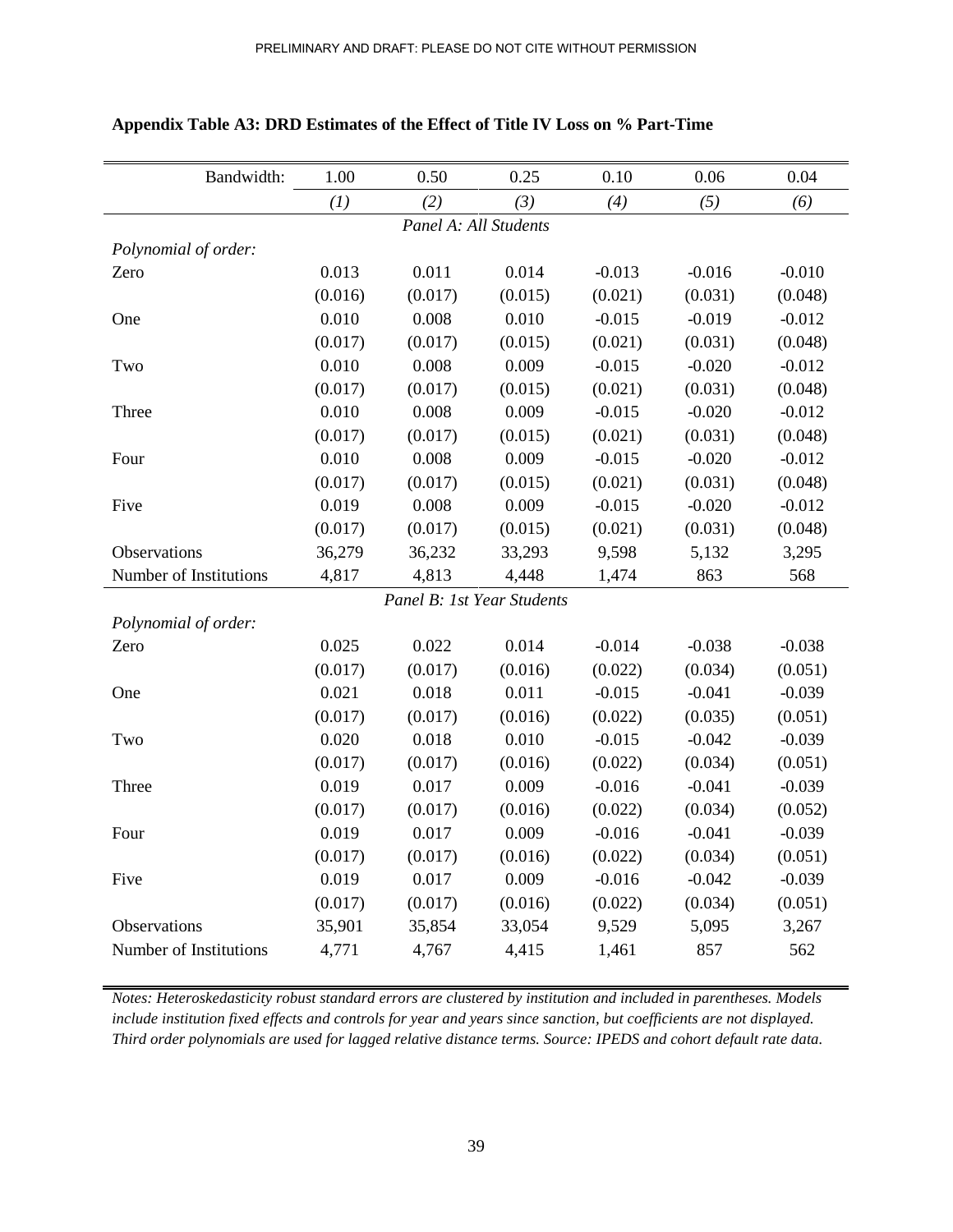### **Appendix B: Other Reasons for Title IV Eligibility Loss**

### *(A) Voluntary withdrawal from the program*

Institutions may have various motivations to withdraw from the Title IV program or not pursue eligibility. They may not want to submit to the numerous requirements associated with the program (discussed in more detail below) because of the costs or scrutiny associated with compliance. The requirements, moreover, may not coincide with the institution's strategic and administrative plans. For example, most predominantly online schools were granted eligibility for Title IV programs only in 2006 and schools with alternative schedules may not meet credit hour or instructional time requirements. As well, some institutions may not be concerned with attracting students who need financial aid funds, perhaps because their target student body has independent access to financial resources, they reside in a locale with ample non-federal financial assistance, or because they are able to attract students in absence of federal financial funds.

### *(B) Change in status of the school*

If schools have a significant change in status, such as closure, merging with a different institution, or an ownership change, they lose eligibility for Title IV programs. During the years 2000-2005, the largest reason for loss of Title IV eligibility was change in status (Congressional Research Service, 2007). Effects of Title IV loss are difficult to estimate for these types of institutions, as they will no longer report data to IPEDS under their new organizational structure or their operations will likely be substantially different than from before the status change. *(C) Failure to meet program requirements* 

# In order for their students to be eligible to receive Title IV resources, each institution must satisfy three broad groups of requirements: attain licensing from the state in which it is located, gain accreditation by an agency authorized by the ED, and prove compliance with a number of provisions "protecting the administrative capacity and fiscal integrity of its funding programs" (Congressional Research Service, 2007, pp. 1-2). Among administrative capacity conditions are requirements that institutions have adequate staff to support Title IV aid programs, provide all prospective and enrolled students financial aid counseling, and monitor the academic progress of Title IV recipients. Financial responsibilities currently dictate that institutions cannot derive more than 90 percent of revenues from Title IV funds. They must maintain sufficient cash reserves to repay Title IV funds, and prove solvency. Other requirements cover diverse topics